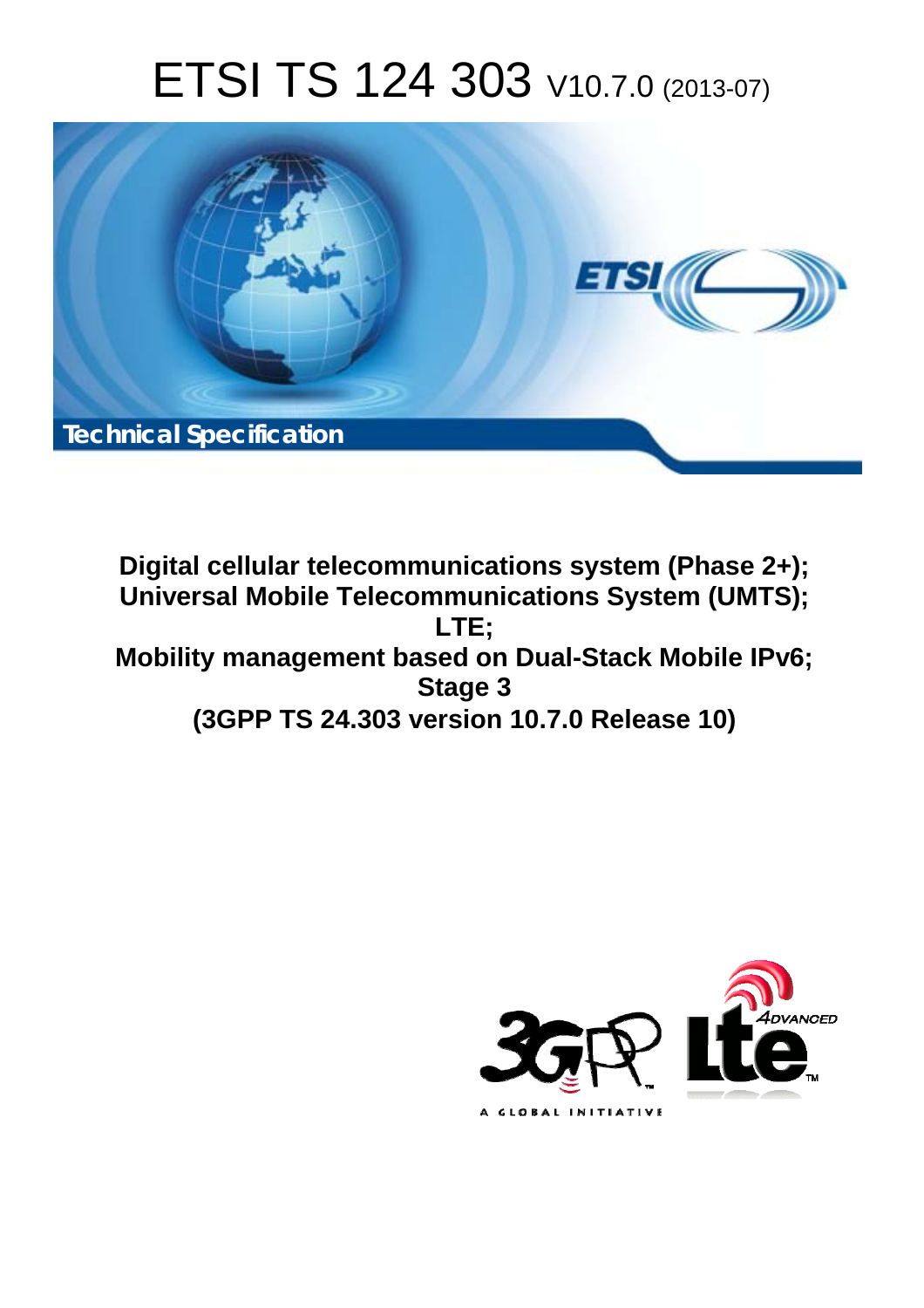Reference

RTS/TSGC-0124303va70

Keywords GSM,LTE,UMTS

#### *ETSI*

#### 650 Route des Lucioles F-06921 Sophia Antipolis Cedex - FRANCE

Tel.: +33 4 92 94 42 00 Fax: +33 4 93 65 47 16

Siret N° 348 623 562 00017 - NAF 742 C Association à but non lucratif enregistrée à la Sous-Préfecture de Grasse (06) N° 7803/88

#### *Important notice*

Individual copies of the present document can be downloaded from: [http://www.etsi.org](http://www.etsi.org/)

The present document may be made available in more than one electronic version or in print. In any case of existing or perceived difference in contents between such versions, the reference version is the Portable Document Format (PDF). In case of dispute, the reference shall be the printing on ETSI printers of the PDF version kept on a specific network drive within ETSI Secretariat.

Users of the present document should be aware that the document may be subject to revision or change of status. Information on the current status of this and other ETSI documents is available at <http://portal.etsi.org/tb/status/status.asp>

If you find errors in the present document, please send your comment to one of the following services: [http://portal.etsi.org/chaircor/ETSI\\_support.asp](http://portal.etsi.org/chaircor/ETSI_support.asp)

#### *Copyright Notification*

No part may be reproduced except as authorized by written permission. The copyright and the foregoing restriction extend to reproduction in all media.

> © European Telecommunications Standards Institute 2013. All rights reserved.

**DECT**TM, **PLUGTESTS**TM, **UMTS**TM and the ETSI logo are Trade Marks of ETSI registered for the benefit of its Members. **3GPP**TM and **LTE**™ are Trade Marks of ETSI registered for the benefit of its Members and of the 3GPP Organizational Partners.

**GSM**® and the GSM logo are Trade Marks registered and owned by the GSM Association.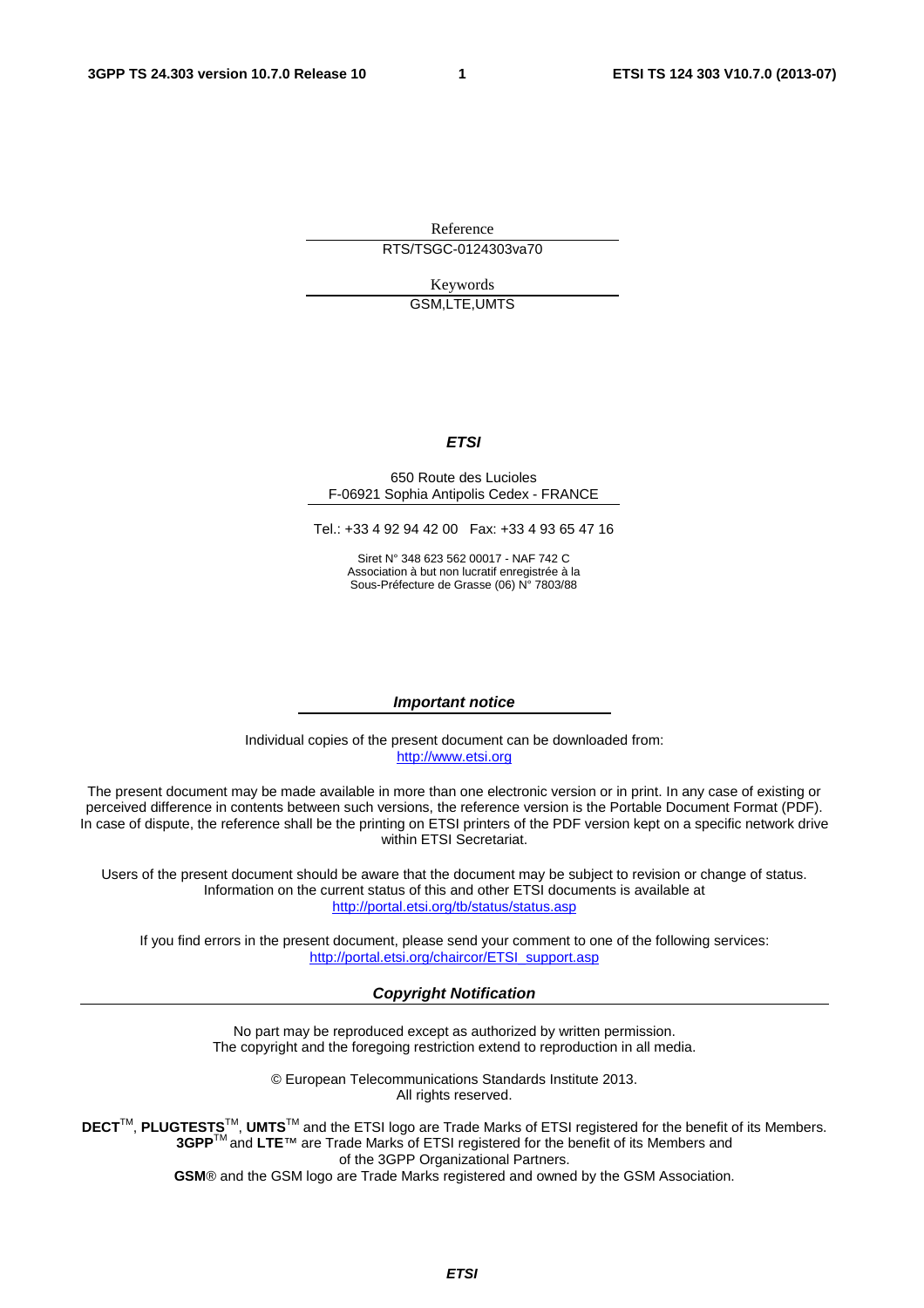## Intellectual Property Rights

IPRs essential or potentially essential to the present document may have been declared to ETSI. The information pertaining to these essential IPRs, if any, is publicly available for **ETSI members and non-members**, and can be found in ETSI SR 000 314: *"Intellectual Property Rights (IPRs); Essential, or potentially Essential, IPRs notified to ETSI in respect of ETSI standards"*, which is available from the ETSI Secretariat. Latest updates are available on the ETSI Web server [\(http://ipr.etsi.org](http://webapp.etsi.org/IPR/home.asp)).

Pursuant to the ETSI IPR Policy, no investigation, including IPR searches, has been carried out by ETSI. No guarantee can be given as to the existence of other IPRs not referenced in ETSI SR 000 314 (or the updates on the ETSI Web server) which are, or may be, or may become, essential to the present document.

## Foreword

This Technical Specification (TS) has been produced by ETSI 3rd Generation Partnership Project (3GPP).

The present document may refer to technical specifications or reports using their 3GPP identities, UMTS identities or GSM identities. These should be interpreted as being references to the corresponding ETSI deliverables.

The cross reference between GSM, UMTS, 3GPP and ETSI identities can be found under [http://webapp.etsi.org/key/queryform.asp.](http://webapp.etsi.org/key/queryform.asp)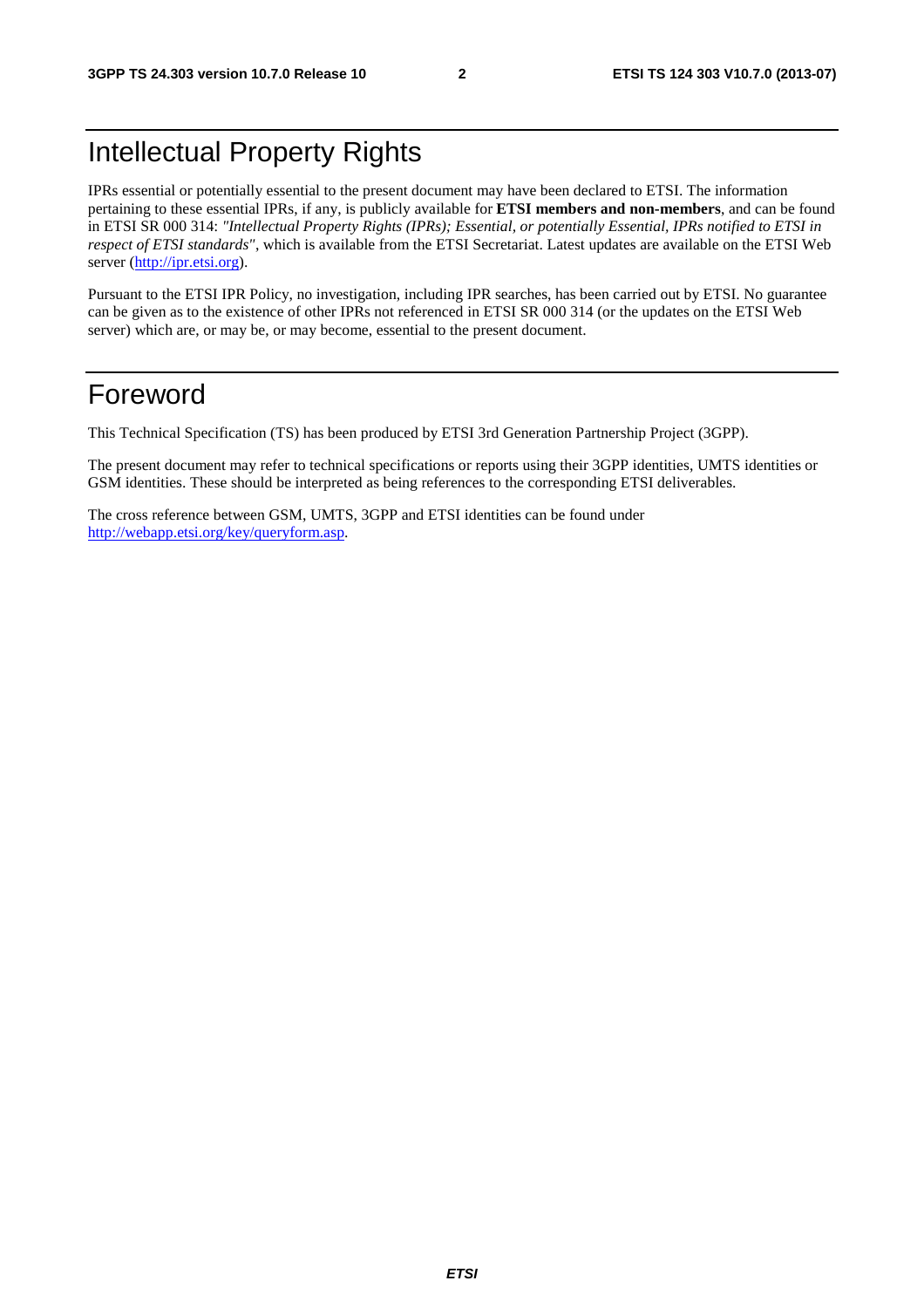$\mathbf{3}$ 

## Contents

| 1                      |                                                                               |  |
|------------------------|-------------------------------------------------------------------------------|--|
| 2                      |                                                                               |  |
| 3                      |                                                                               |  |
| 3.1<br>3.2             |                                                                               |  |
|                        |                                                                               |  |
| $\overline{4}$<br>4.1  |                                                                               |  |
| 4.2                    |                                                                               |  |
| 4.3                    |                                                                               |  |
| 5                      |                                                                               |  |
| 5.1                    |                                                                               |  |
| 5.1.1                  |                                                                               |  |
| 5.1.2                  |                                                                               |  |
| 5.1.2.1                |                                                                               |  |
| 5.1.2.1.1<br>5.1.2.1.2 |                                                                               |  |
| 5.1.2.1.3              |                                                                               |  |
| 5.1.2.1.4              |                                                                               |  |
| 5.1.2.1.5              |                                                                               |  |
| 5.1.2.1a               |                                                                               |  |
| 5.1.2.2                | Security association establishment and IPv6 Home Network Prefix assignment13  |  |
| 5.1.2.3                |                                                                               |  |
| 5.1.2.4                |                                                                               |  |
| 5.1.3                  |                                                                               |  |
| 5.1.3.1                | Security association establishment and IPv6 Home Network Prefix assignment 16 |  |
| 5.1.3.2                |                                                                               |  |
| 5.1.3.3                |                                                                               |  |
| 5.2                    |                                                                               |  |
| 5.2.1                  |                                                                               |  |
| 5.2.2                  |                                                                               |  |
| 5.2.2.1                |                                                                               |  |
| 5.2.2.2                |                                                                               |  |
| 5.2.2.3<br>5.2.2.4     |                                                                               |  |
| 5.2.3                  |                                                                               |  |
| 5.2.3.1                |                                                                               |  |
| 5.2.3.2                |                                                                               |  |
| 5.2.3.3                |                                                                               |  |
| 5.3                    |                                                                               |  |
| 5.3.1                  |                                                                               |  |
| 5.3.2                  |                                                                               |  |
| 5.3.3                  |                                                                               |  |
| 5.4                    |                                                                               |  |
| 5.4.1                  |                                                                               |  |
| 5.4.2                  |                                                                               |  |
| 5.4.2.1                |                                                                               |  |
| 5.4.2.2                |                                                                               |  |
| 5.4.3                  |                                                                               |  |
| 5.4.3.1                |                                                                               |  |
| 5.4.3.2                |                                                                               |  |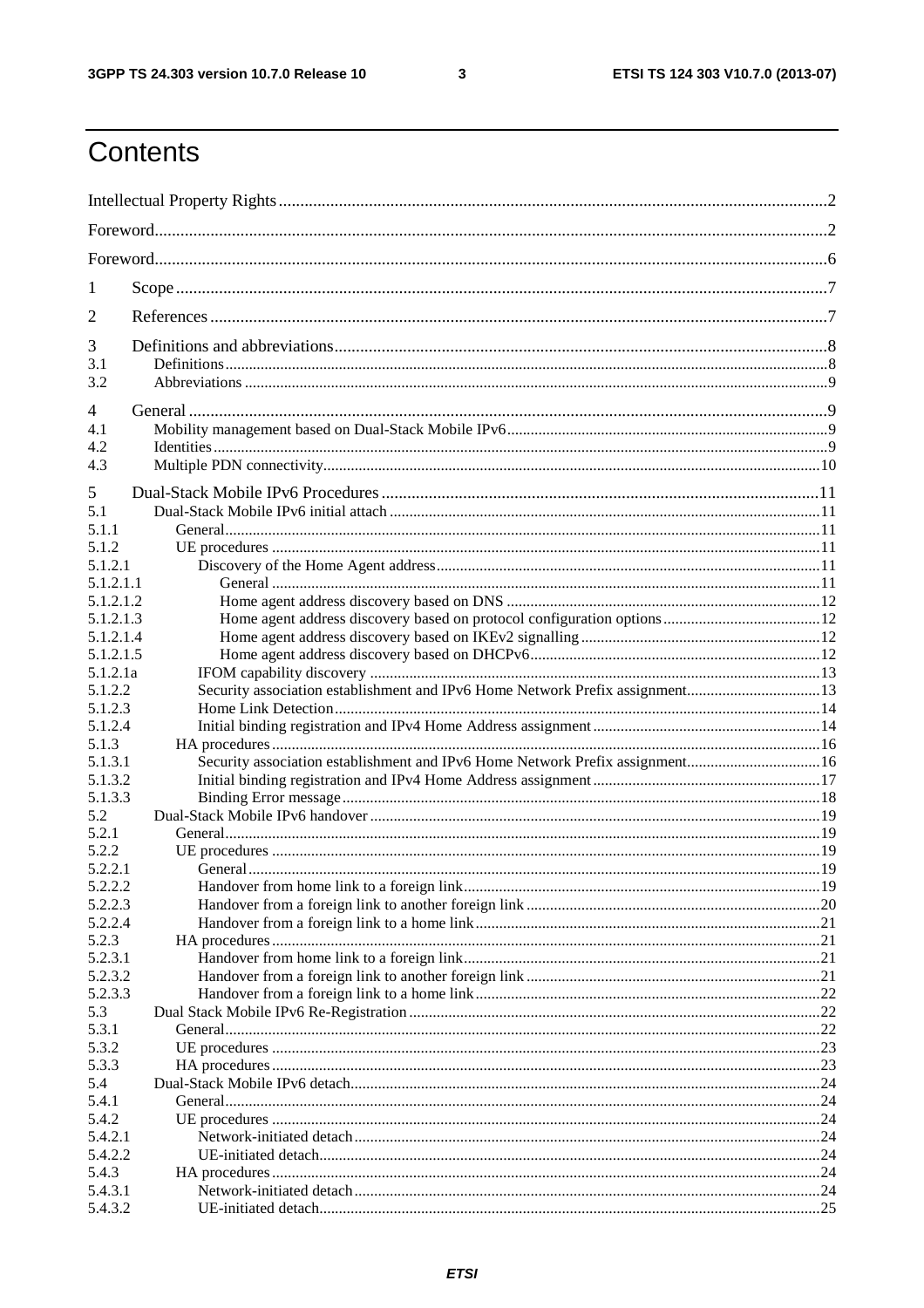$\overline{\mathbf{4}}$ 

| 5.5                |                             |  |
|--------------------|-----------------------------|--|
| 5.5A               |                             |  |
| 5.5A.1             |                             |  |
| 5.5A.2             |                             |  |
| 5.5A.3             |                             |  |
| 5.6                |                             |  |
| 5.6.1              |                             |  |
| 5.6.2              |                             |  |
| 5.6.2.1<br>5.6.2.2 |                             |  |
| 5.6.2.3            |                             |  |
| 5.6.3              |                             |  |
| 5.6.3.1            |                             |  |
| 5.6.3.2            |                             |  |
| 5.6.3.3            |                             |  |
| 5.7                |                             |  |
| 5.7.1              |                             |  |
| 5.7.2              |                             |  |
| 5.7.3              |                             |  |
| 5.8                |                             |  |
| 5.8.1              |                             |  |
| 5.8.2              |                             |  |
| 5.8.2.1            |                             |  |
| 5.8.2.2            |                             |  |
| 5.8.2.3            |                             |  |
| 5.8.3              |                             |  |
| 5.8.3.1            |                             |  |
| 5.8.3.2            |                             |  |
| 5.8.3.3            |                             |  |
| 5.9                |                             |  |
| 5.9.1              |                             |  |
| 5.9.2              |                             |  |
| 5.9.2.1            |                             |  |
| 5.9.2.2            |                             |  |
| 5.9.2.3            |                             |  |
| 5.9.3              |                             |  |
| 5.9.3.1            |                             |  |
| 5.9.3.2            |                             |  |
| 5.9.3.3            |                             |  |
|                    |                             |  |
|                    | <b>Annex A (normative):</b> |  |
| A.1                |                             |  |
|                    |                             |  |
| A.2                |                             |  |
| A.2.1              |                             |  |
| A.2.2              |                             |  |
| A.2.3              |                             |  |
| A.3                |                             |  |
| A.3.1              |                             |  |
| A.3.2              |                             |  |
|                    |                             |  |
| A.4                |                             |  |
| A.4.1              |                             |  |
| A.4.2              |                             |  |
| A.5                |                             |  |
|                    |                             |  |
| A.5.1              |                             |  |
| A.5.2              |                             |  |
| A.6                |                             |  |
| A.6.1              |                             |  |
| A.6.2              |                             |  |
|                    |                             |  |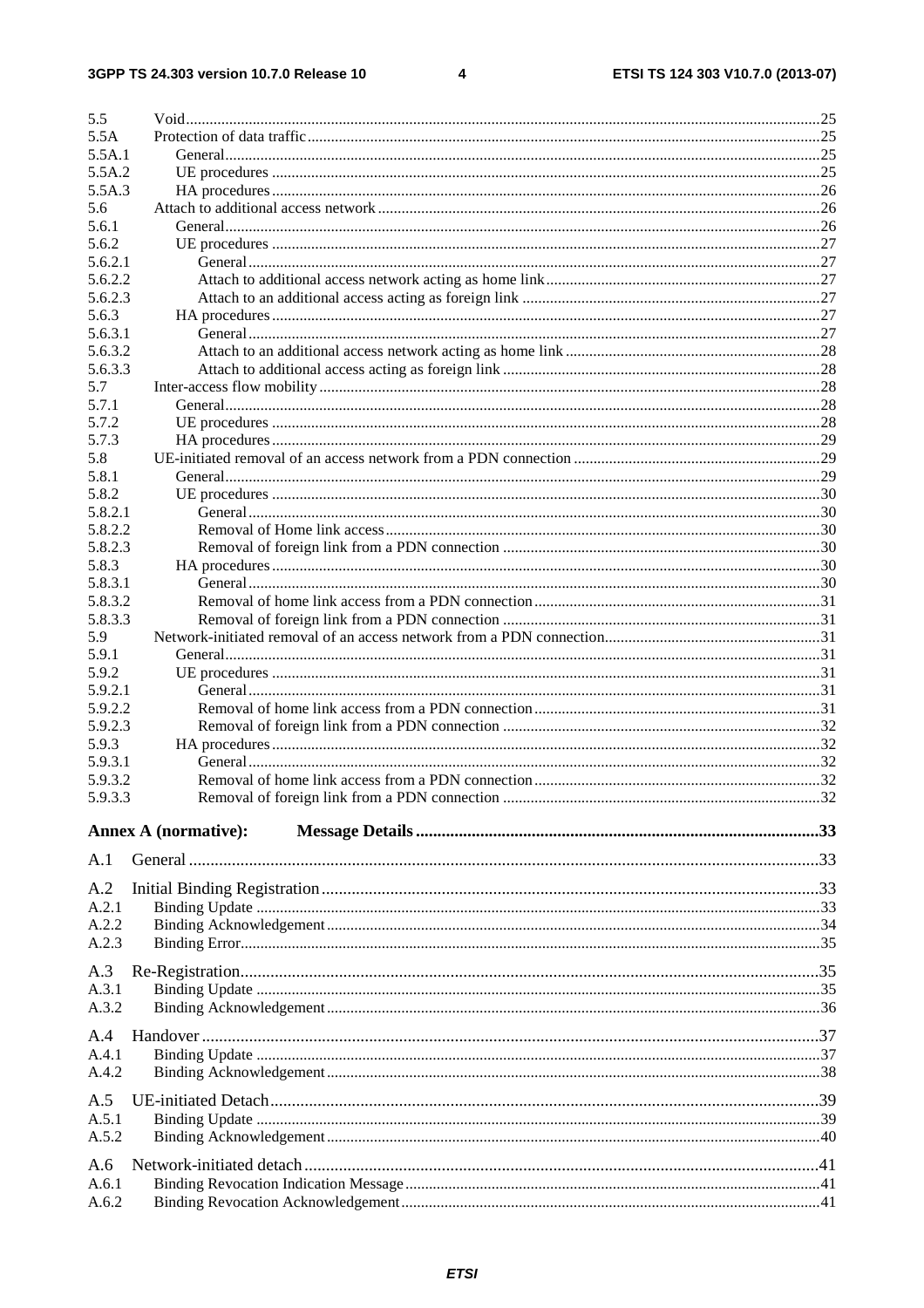| A.8<br>A.8.1<br>A.8.2 |                               |  |
|-----------------------|-------------------------------|--|
| A.9<br>A.9.1<br>A.9.2 |                               |  |
| A.10.1<br>A.10.2      |                               |  |
| A.11.1<br>A.11.2      |                               |  |
| B.1<br>B.2            | <b>Annex B</b> (normative):   |  |
|                       | <b>Annex C</b> (informative): |  |
|                       |                               |  |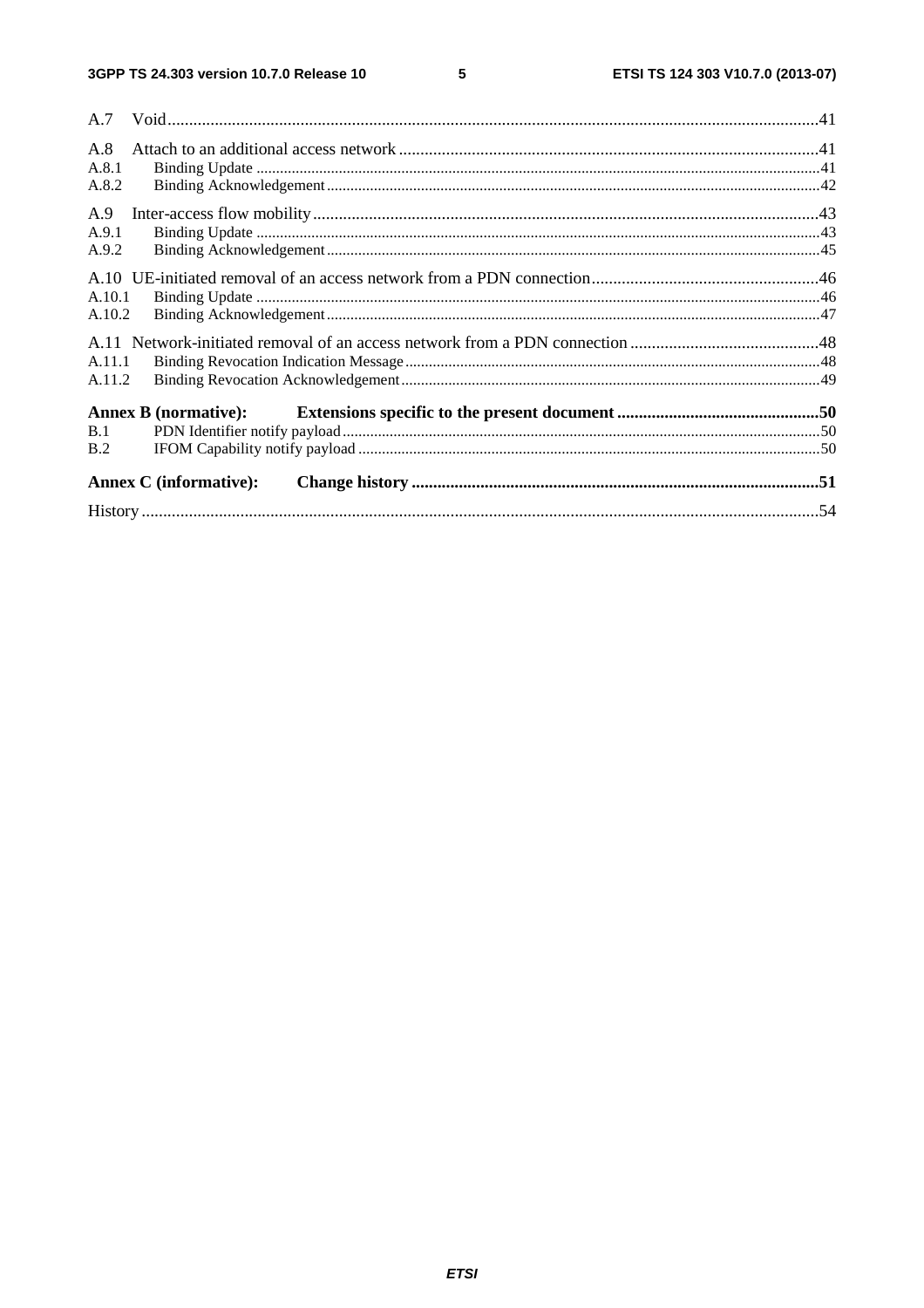## Foreword

This Technical Specification has been produced by the 3<sup>rd</sup> Generation Partnership Project (3GPP).

The contents of the present document are subject to continuing work within the TSG and may change following formal TSG approval. Should the TSG modify the contents of the present document, it will be re-released by the TSG with an identifying change of release date and an increase in version number as follows:

Version x.y.z

where:

- x the first digit:
	- 1 presented to TSG for information;
	- 2 presented to TSG for approval;
	- 3 or greater indicates TSG approved document under change control.
- y the second digit is incremented for all changes of substance, i.e. technical enhancements, corrections, updates, etc.
- z the third digit is incremented when editorial only changes have been incorporated in the document.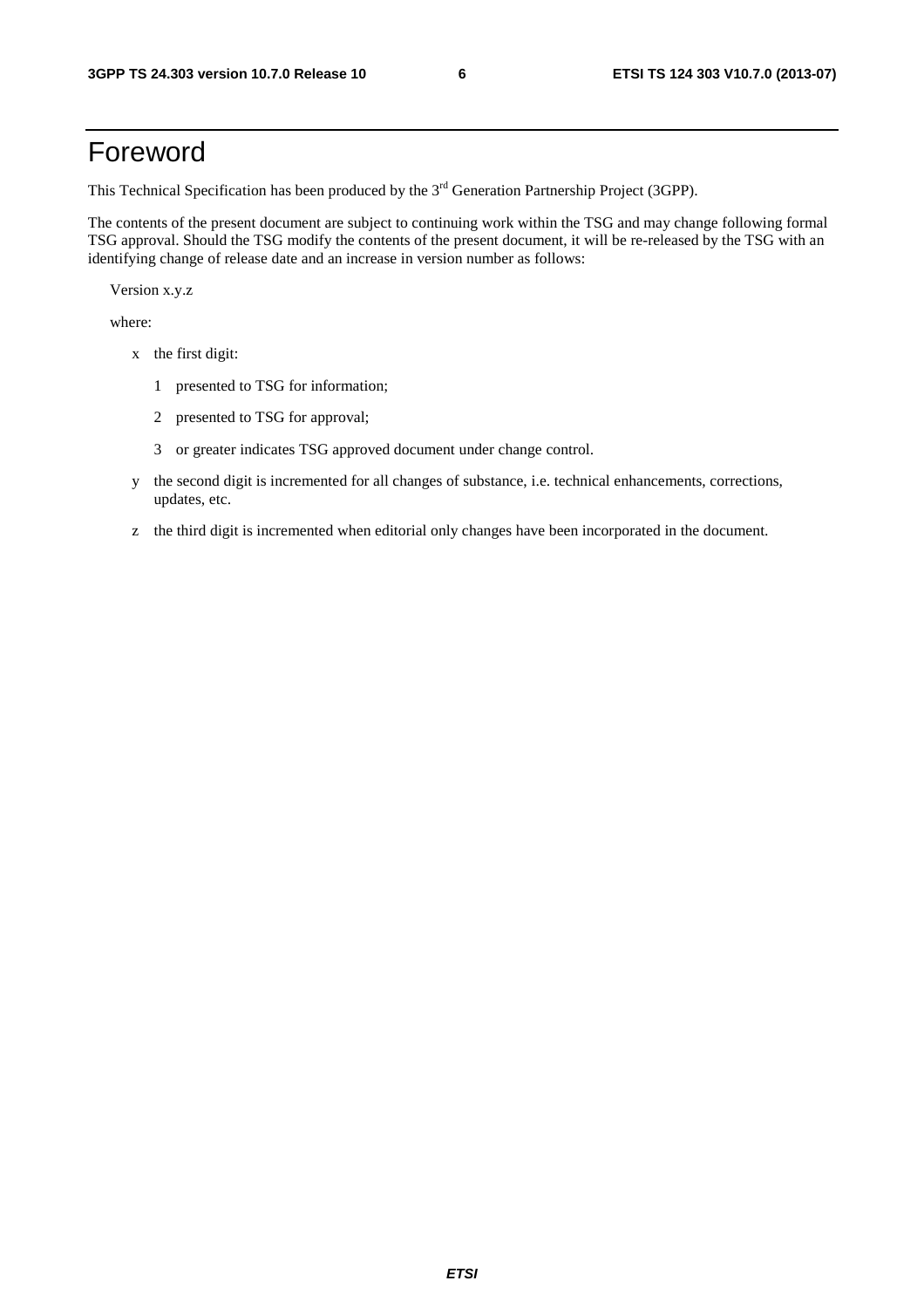### 1 Scope

The present document specifies the signalling procedures for accessing the 3GPP Evolved Packet Core network and handling the mobility between 3GPP and non-3GPP accesses via the S2c reference point defined in 3GPP TS 23.402 [3].

The present document is applicable to the User Equipment (UE) and the network node implementing the Home Agent functionality.

In addition the present document specifies the procedures used for the DSMIPv6 Home Agent discovery, for bootstrapping the DSMIPv6 security association between the UE and the Home Agent and for managing the DSMIPv6 tunnel. The specification of these procedures is compliant to IETF RFCs.

DSMIPv6 procedures can be used independently of the underlying access technology.

## 2 References

The following documents contain provisions which, through reference in this text, constitute provisions of the present document.

- References are either specific (identified by date of publication, edition number, version number, etc.) or non-specific.
- For a specific reference, subsequent revisions do not apply.
- For a non-specific reference, the latest version applies. In the case of a reference to a 3GPP document (including a GSM document), a non-specific reference implicitly refers to the latest version of that document *in the same Release as the present document*.
- [1] 3GPP TR 21.905: "Vocabulary for 3GPP Specifications".
- [2] IETF RFC 5555 (June 2009): "Mobile IPv6 support for dual stack Hosts and Routers (DSMIPv6)".
- [3] 3GPP TS 23.402: "Architecture Enhancements for non-3GPP accesses".
- [4] IETF RFC 4877 (April 2007): "Mobile IPv6 Operation with IKEv2 and the Revised IPsec Architecture".
- [5] Void.
- [6] IETF RFC 3775 (June 2004): "Mobility Support in IPv6".
- [7] Void.
- [8] Void.
- [9] Void.
- [10] IETF RFC 5026 (October 2007): "Mobile IPv6 bootstrapping in split scenario".
- [11] IETF RFC 4303 (December 2005): "IP Encapsulating Security Payload (ESP)".
- [12] IETF RFC 6610 (May 2012): "DHCP Options for Home Information Discovery in Mobile IPv6 (MIPv6)".
- [13] IETF RFC 3736 (April 2004): "Stateless Dynamic Host Configuration Protocol (DHCP) Service for IPv6".
- [14] IETF RFC 4306 (December 2005): "Internet Key Exchange (IKEv2) Protocol".
- [15] 3GPP TS 24.301: "Non-Access-Stratum (NAS) protocol for Evolved Packet System (EPS); Stage 3".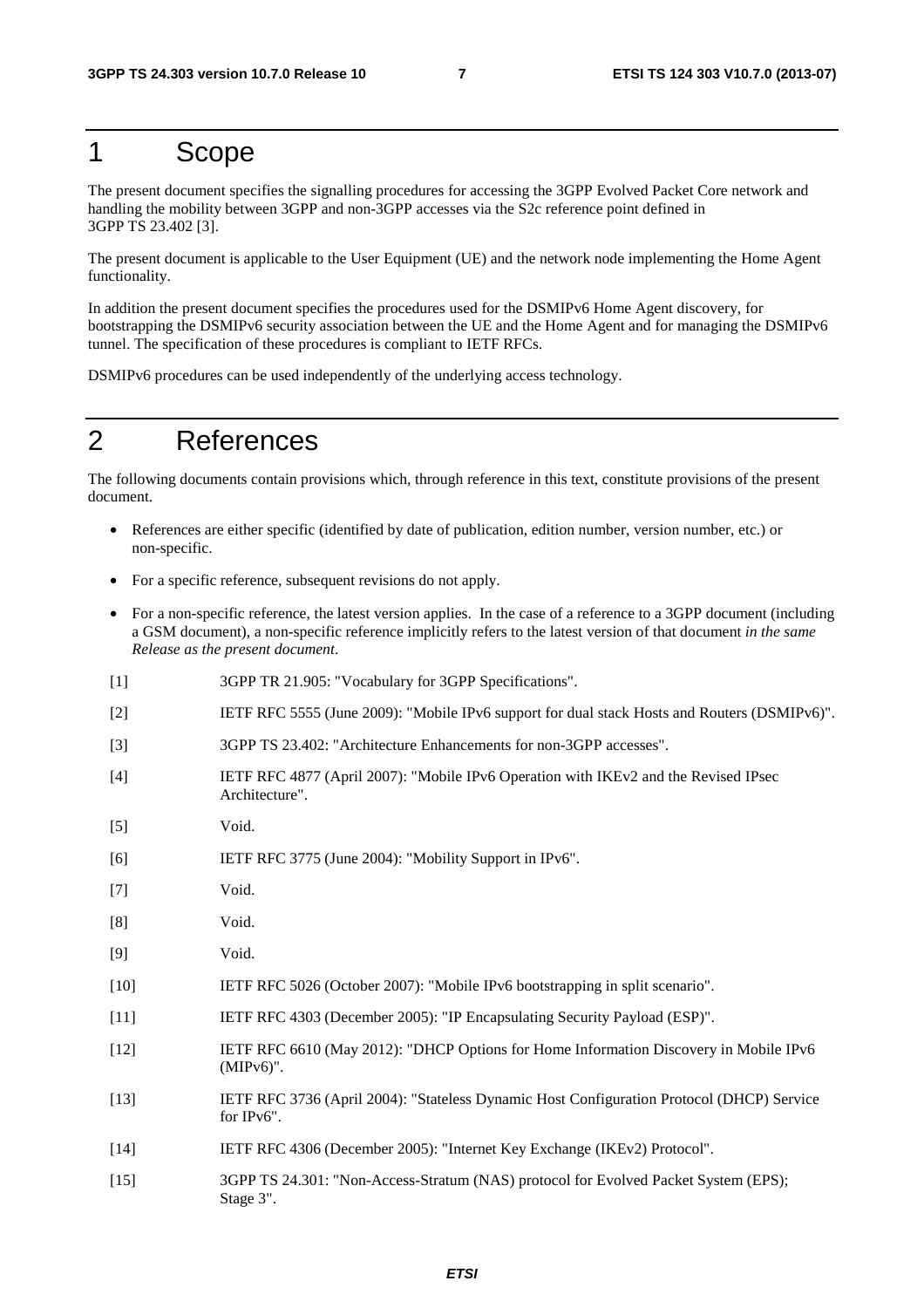| $[16]$ | Void.                                                                                                                                       |
|--------|---------------------------------------------------------------------------------------------------------------------------------------------|
| $[17]$ | 3GPP TS 23.003: "Numbering, addressing and identification".                                                                                 |
| $[18]$ | 3GPP TS 33.402: "3GPP System Architecture Evolution (SAE); Security aspects of non-3GPP<br>accesses"                                        |
| $[19]$ | IETF RFC 5846 (June 2010): "Binding Revocation for IPv6 Mobility".                                                                          |
| $[20]$ | 3GPP TS 29.273: "3GPP EPS AAA interfaces".                                                                                                  |
| $[21]$ | 3GPP TS 24.302: "Access to the Evolved Packet Core (EPC) via non-3GPP access networks;<br>Stage 3".                                         |
| $[22]$ | Void.                                                                                                                                       |
| $[23]$ | IETF RFC 4739 (November 2006): "Multiple Authentication Exchanges in the Internet Key<br>Exchange (IKEv2) Protocol".                        |
| $[24]$ | 3GPP TS 33.234: "Wireless Local Area Network (WLAN) interworking security".                                                                 |
| $[25]$ | Void.                                                                                                                                       |
| $[26]$ | IETF RFC 4039 (March 2005): "Rapid Commit Option for the Dynamic Host Configuration<br>Protocol version 4 (DHCPv4)".                        |
| $[27]$ | draft-ietf-mext-rfc3775bis-05 (October 2009): "Mobility Support in IPv6".                                                                   |
|        | Editor's note: The above document cannot be formally referenced until it is published as an RFC.                                            |
| $[28]$ | IETF RFC 4187 (January 2006): "Extensible Authentication Protocol Method for 3rd Generation<br>Authentication and Key Agreement (EAP AKA)". |
| $[29]$ | IETF RFC 3963 (January 2005): "Network Mobility (NEMO) Basic Support Protocol".                                                             |
| $[30]$ | IETF RFC 5685 (November 2009): "Redirect Mechanism for IKEv2".                                                                              |
| $[31]$ | IETF RFC 5648 (October 2009): "Multiple Care-of Addresses Registration".                                                                    |
| $[32]$ | IETF RFC 6089 (January 2011): "Flow Bindings in Mobile IPv6 and Nemo Basic Support".                                                        |
| $[33]$ | IETF RFC 6088 (January 2011): "Traffic Selectors for Flow Bindings".                                                                        |
| $[34]$ | 3GPP TS 23.261: "IP flow mobility and seamless Wirless Local Area Network (WLAN) offload".                                                  |
| $[35]$ | draft-ietf-mext-nemo-pd-05 (June 2010): "DHCPv6 Prefix Delegation for NEMO".                                                                |
|        | Editor's note: The above document cannot be formally referenced until it is published as an RFC.                                            |
| $[36]$ | 3GPP TS 24.312: "Access Network Discovery and Selection Function (ANDSF) Management<br>Object (MO)".                                        |

## 3 Definitions and abbreviations

### 3.1 Definitions

For the purposes of the present document, the terms and definitions given in 3GPP TR 21.905 [1] and the following apply. The following terms used in this Technical Specification are defined in IETF RFC 3775 [6]: Home Address, Care-of Address, binding cache, binding cache entry.

The following terms used in this Technical Specification are defined in IETF RFC 5648 [31], and IETF RFC 6089 [32]: Binding Identification Number, Flow, Flow Binding, Flow Identifier, and Traffic Selector.

The following term used in this Technical Specification is defined in 3GPP TS 23.402 [15]: IFOM capable UE.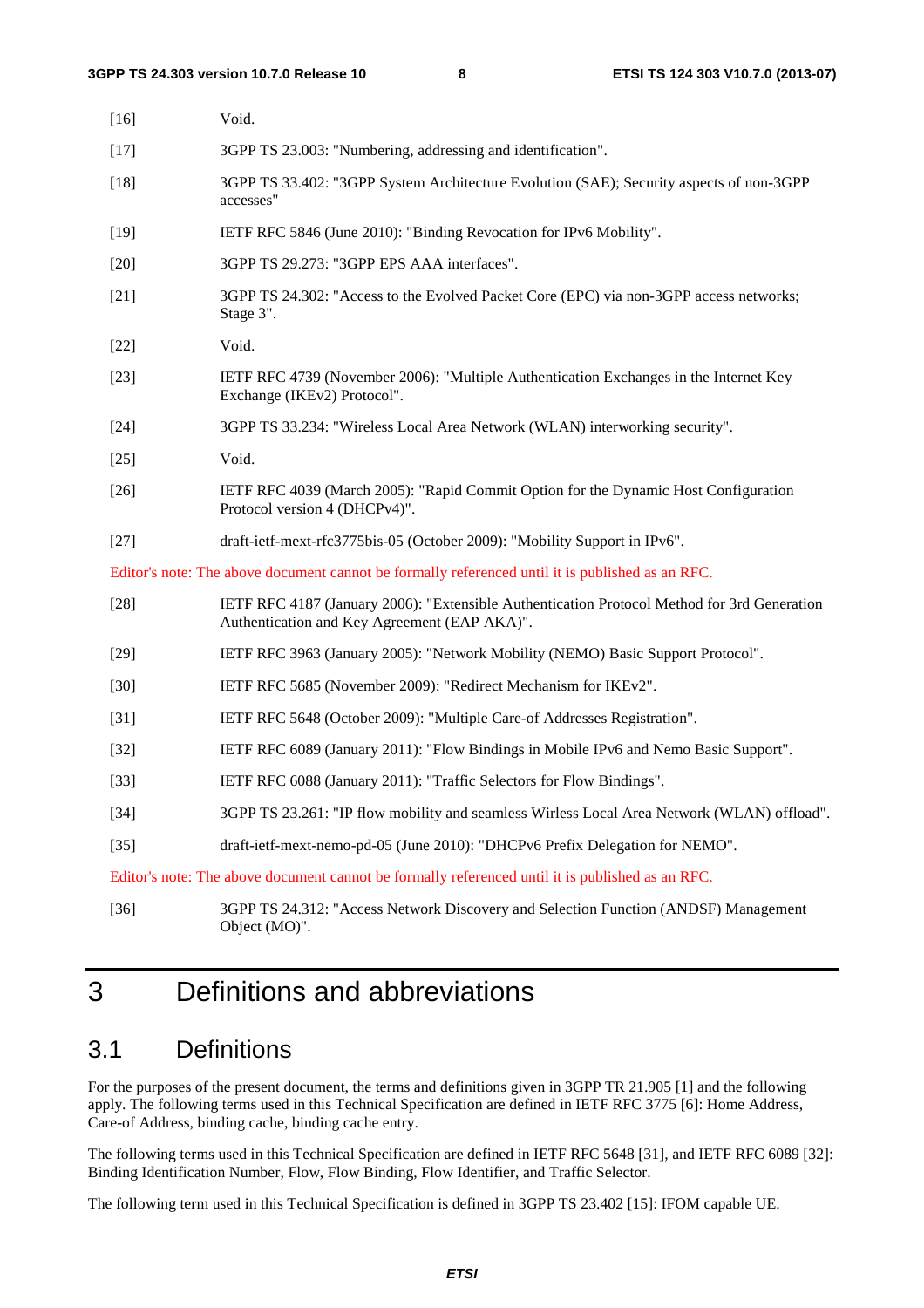The following terms used in this Technical Specification are defined in 3GPP TS 23.261 [34]: routing address, routing filter, routing rule.

**Home network prefix:** An IPv6 prefix allocated by the Home Agent to the UE and used by the UE to configure the Home Address. The Home network prefix is uniquely allocated to a UE.

**Home Agent:** The Home Agent functionality consists in the DSMIPv6 anchor point functionality described in IETF RFC 5555 [2] and IETF RFC 4877 [4]. Based on 3GPP TS 23.402 [15] the HA functionality is implemented in the PDN Gateway.

### 3.2 Abbreviations

For the purposes of the present document, the abbreviations given in 3GPP TR 21.905 [1] and the following apply.

| <b>BID</b>          | <b>Binding Identification Number</b> |
|---------------------|--------------------------------------|
| DSMIP <sub>v6</sub> | Dual-Stack MIPv6                     |
| <b>EPC</b>          | <b>Evolved Packet Core</b>           |
| ePDG                | Evolved Packet Data Gateway          |
| <b>EPS</b>          | <b>Evolved Packet System</b>         |
| <b>FID</b>          | Flow Identifier                      |
| <b>GW</b>           | Gateway                              |
| <b>HA</b>           | Home Agent                           |
| MIP <sub>v</sub> 6  | Mobile IP version 6                  |
| TSi                 | Traffic Selector - Initiator         |
| <b>TSr</b>          | Traffic Selector - Responder         |
| UE                  | User Equipment                       |
|                     |                                      |

## 4 General

### 4.1 Mobility management based on Dual-Stack Mobile IPv6

DSMIPv6 is specified in IETF RFC 3775 [6] and IETF RFC 5555 [2]. The purpose of the DSMIPv6 procedures is to establish, manage and tear down a mobility tunnel between the UE and the HA function. The mobility tunnel establishment is always initiated by the UE, while the mobility tunnel tear down can be initiated either by the UE or the network. Communication between the UE and a correspondent node shall use the bidirectional mode of operation. Route optimization mode of operation is not supported by EPC in this release.

In this specification, the IETF RFC 4877 [4] is used to secure DSMIPv6 signalling. For this purpose, the UE performs an IKEv2 exchange with the HA before establishing the mobility tunnel as described in subclause 5.1.2.2. The details of the security aspects are specified in 3GPP TS 33.402 [18].

The mobility tunnel procedures are performed by the UE for each PDN connection, meaning that if multiple PDNs are accessed by the UE, multiple instances of the procedures are needed. The multiple PDN connections behaviour is specified more in detail in subclause 4.3.

In this specification, the IETF RFC 3963 [29] is used for prefix preservation. For this purpose, the UE uses the implicit mode as stated in IETF RFC 3963 [29] to tell the HA that the home network prefix would be preserved during mobility. The support of this operation is limited to the sending and receiving of IPv6 packets containing IPv6 addresses autoconfigured from the home network prefix, in addition to the IPv6 Home Address.

In this specification, the IETF RFC 5648 [31], IETF RFC 6089 [32] and IETF RFC 6088 [33] are used for IFOM. The general principles of IFOM are listed in 3GPP TS 23.261 [34]. For this purpose, the UE can decide if IFOM is to be applied to a PDN connection. The procedures used by the UE to determine which PDN connection IFOM is to be applied and how the IP flows are distributed are specified in 3GPP TS 24.302 [21].

### 4.2 Identities

The UE shall use Network Access Identifier (NAI) as identification towards the HA in the IKEv2 exchange. During this process, the IPsec security association between the UE and the HA is tied to the user identity, set to the NAI, and to an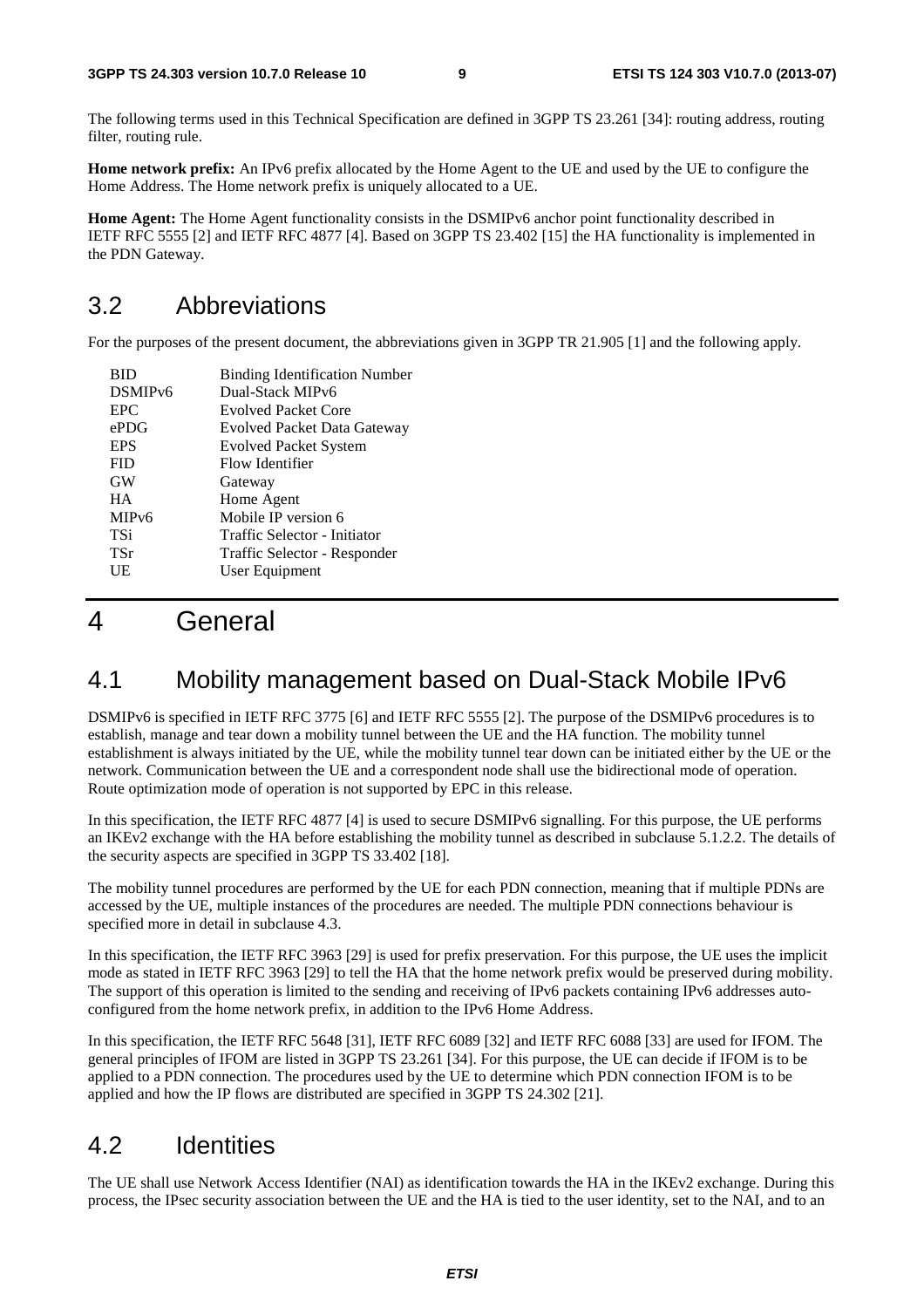SPI uniquely identifying this security association. The NAI is structured according to 3GPP TS 23.003 [17]. The NAI can be either a root NAI, a fast re-authentication NAI or pseudonym identity as specified in 3GPP TS 23.003 [17].

The UE shall use the HA-APN to identify the desired HA in the DNS-based and DHCPv6-based HA discovery procedures. The HA-APN is constructed according to 3GPP TS 23.003 [17].

NOTE: The operator is responsible to configure the DNS system so that the same PDN GW can be discovered via HA-APN and APN. A possible way of configuring the mapping between HA-APN and APN is to create the HA-APN from the respective APN by using the same Network Identifier and by adding the prefix "ha-apn" to the Operator Identifier.

The Binding Update and Binding Acknowledgement shall not explicitly carry an NAI as the IPsec security association is tied to the user identity.

### 4.3 Multiple PDN connectivity

This specification supports multiple PDN connectivity. The UE can setup multiple PDN connections with a given APN or multiple APNs using multiple DSMIPv6 sessions. There is one DSMIPv6 session per each PDN connection.

NOTE: When a UE is associated to multiple PDN connections, it is possible for the UE to create a tunnel loop amongst the HAs by binding home addresses to each other. This results in the possibility of HA being flooded with packets. Packet flooding is not specific to DSMIPv6 and there exist current implementations to deal with the packet flooding issue. As for the formation of tunnel loop, the solution to solve it in this current specification (Release 9) is implementation specific until a standardized solution emerges.

The procedures described in clause 5 shall be interpreted as procedures which are executed for each PDN connection the UE established. This implies that:

- For the initial attachment of a PDN connection, the UE shall perform a Home Agent address discovery (subclause 5.1.2.1), a security association establishment via IKEv2, including the EAP-AKA authentication and the IPv6 Home Network Prefix assignment (subclause 5.1.2.2), and the initial binding registration (subclause 5.1.2.4).
- The handover procedure shall be performed for each PDN connection separately as described in subclause 5.2.2.
- The re-registration procedure shall be performed for each PDN connection separately as described in subclause 5.3.2.
- The detach procedure shall be performed for each PDN connection separately as described in subclause 5.4.2 or in subclause 5.4.3.

In addition to the above procedures, the following procedures described for an IFOM capable UE configured for IFOM shall be interpreted as procedures which are executed for each PDN connection that the UE has decided to apply the IFOM procedures. This implies that:

- The attach to additional access network procedure, as described in subclause 5.6.2, shall be performed by the UE separately for each PDN connection to which the access is to be the added.
- The inter-access flow mobility procedure, as described in subclause 5.7.2, shall be performed by the UE separately for each PDN connection when IP flows are to be moved amongest access networks.
- The removal of an access network procedure, as described in subclause 5.8.2, shall be performed by the UE separately for each PDN connection using the access network to be removed.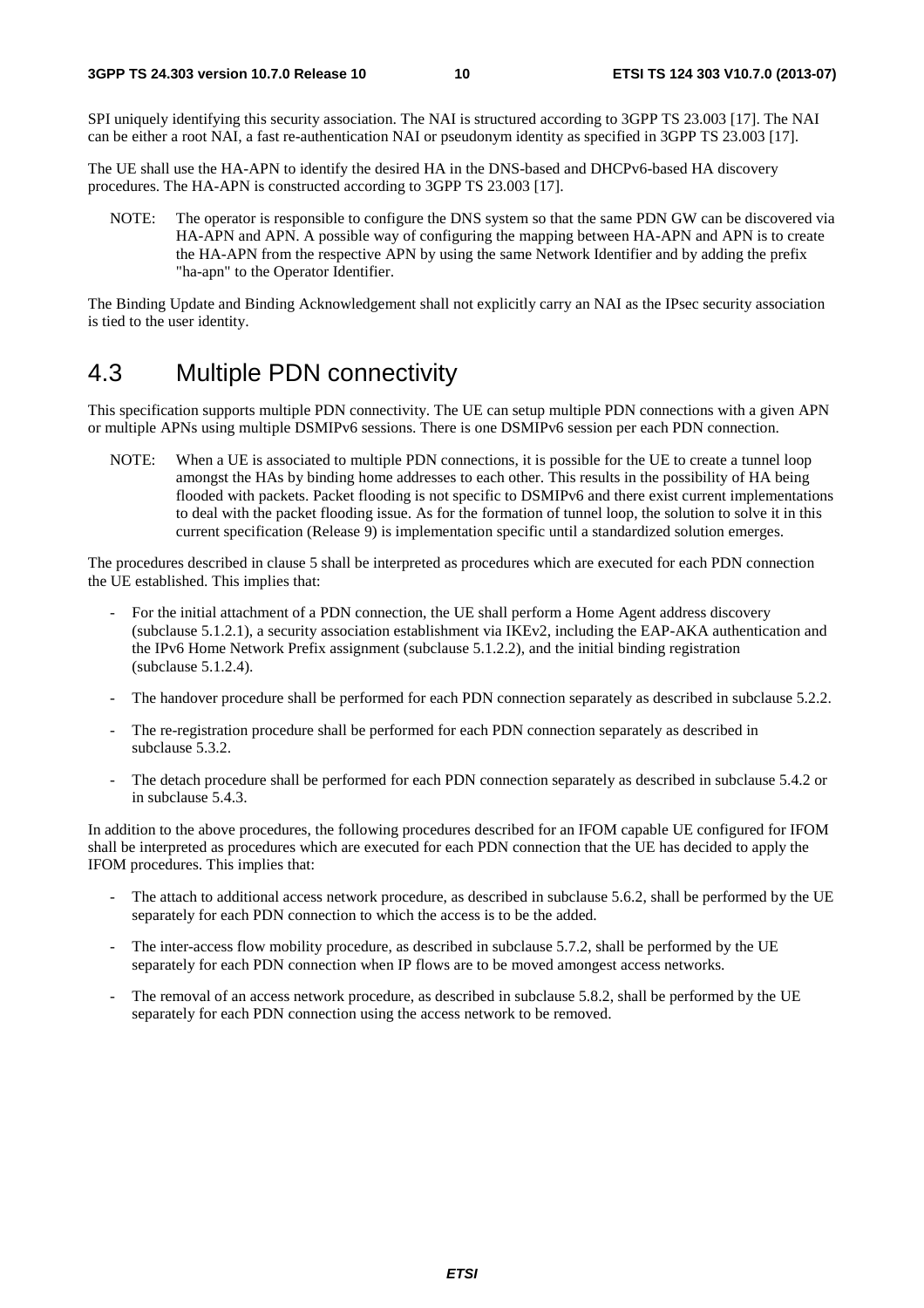## 5 Dual-Stack Mobile IPv6 Procedures

### 5.1 Dual-Stack Mobile IPv6 initial attach

#### 5.1.1 General

The DSMIPv6 initial attach is performed by the UE to establish a DSMIPv6 connection with the node acting as HA. This is also known as the bootstrapping procedure as the UE establishes the security association with the HA. The initial attach involves the following tasks:

- **Discovery of the Home Agent address**. The UE needs to discover the IPv6 address as well as the IPv4 address of the HA.
- **Security association establishment**. The UE needs to establish an IPsec security association with the HA in order to secure the DSMIPv6 signalling. IKEv2 (IETF RFC 4877 [4]) is used to establish this security association.
- **IPv6 Home Network Prefix assignment**. The UE needs to be assigned an IPv6 Network Prefix of its home network in order to configure the global unicast Home Address to be used in DSMIPv6. The HA is responsible of assigning the IPv6 Home Network Prefix to the UE.
- **IPv4 Home Address assignment**. Optionally, a dual-stack UE can also request to be assigned an IPv4 Home Address to be used for IPv4-only applications. The HA is responsible of assigning the IPv4 Home Address to the UE.
- **Home link detection**. The UE needs to perform Home Link Detection before initiate registration with the HA. The DSMIPv6 Home Link Detection Function is used by the UE to detect if it is attached to the home link from a DSMIPv6 perspective.
- **Initial binding registration**. Unless the home link detection procedure indicates the UE is at home, the UE sends a Binding Update message to perform its initial registration with the HA.

If the UE is an IFOM capable UE the DSMIPv6 initial attach involves also the IFOM capability discovery.

If the UE requires additional configuration parameters, e.g. Vendor-specific options, stateless DHCPv4 and DHCPv6 as defined in IETF RFC 4039 [26] and IETF RFC 3736 [13] can be run over the DSMIPv6 tunnel.

#### 5.1.2 UE procedures

#### 5.1.2.1 Discovery of the Home Agent address

#### 5.1.2.1.1 General

The first procedure the UE needs to perform for DSMIPv6 initial attach is the discovery of the node acting as the HA.

The UE can discover the IP addresses of the HA in one of the four following ways:

- via DNS;
- via attach procedure for 3GPP access or trusted non-3GPP access (if supported) based on protocol configuration options;
- via IKEv2 during tunnel setup to ePDG for untrusted non-3GPP accesses;
- via DHCPv6.

If the UE does not obtain the IP addresses of the HA via PCO during the 3GPP or trusted non-3GPP (if supported) attach or via IKEv2 signalling, it shall follow either the procedures described in subclause 5.1.2.1.5 or the procedures described in subclause 5.1.2.1.2. The UE may be configured to perform both procedures in parallel or one of the two procedures only in case the other failed.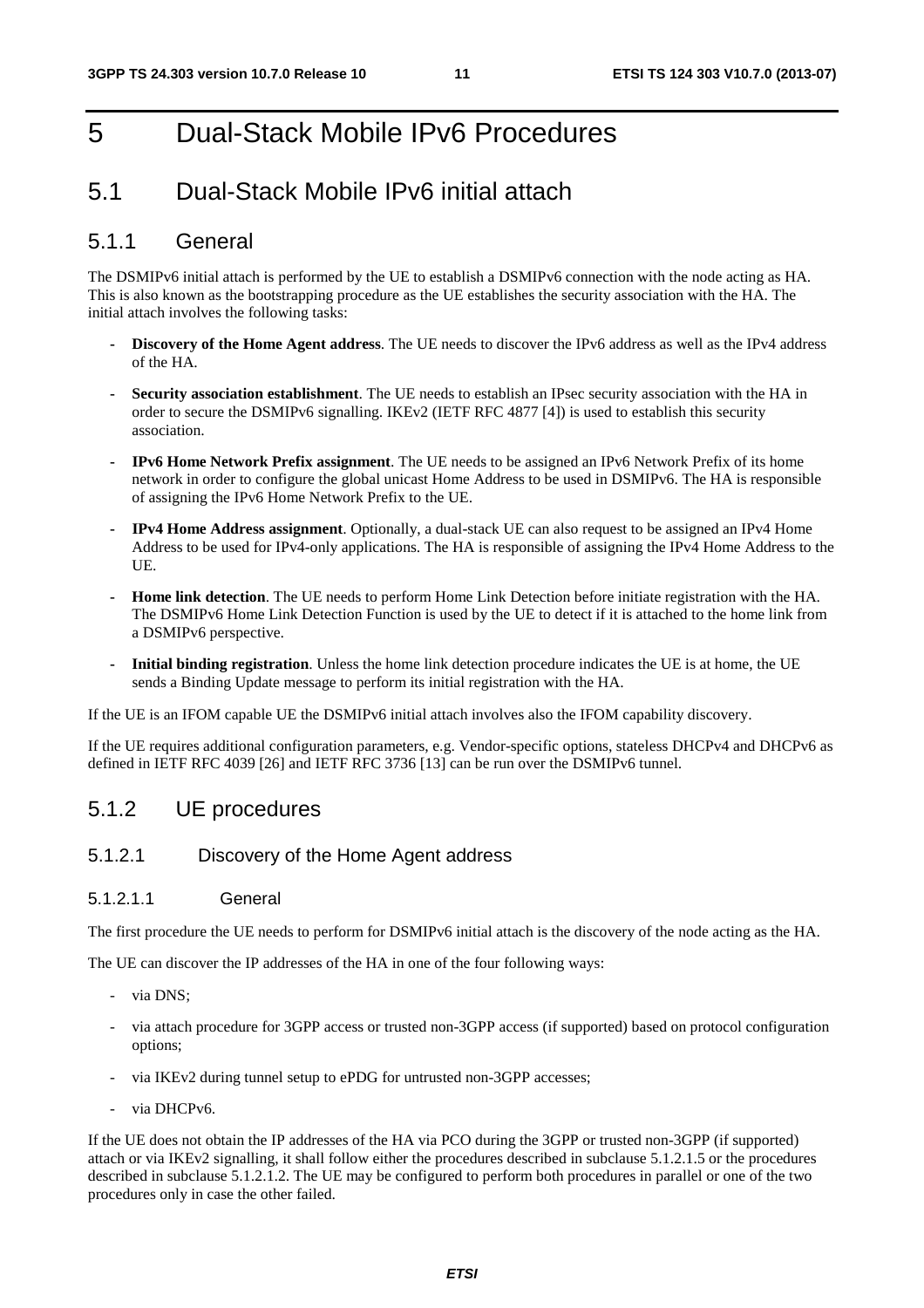#### 5.1.2.1.2 Home agent address discovery based on DNS

A UE performing Home Agent discovery based on DNS shall support the implementation of standard DNS mechanisms.

The UE shall perform DNS Lookup by Home Agent Name as specified in IETF RFC 5026 [10].The QNAME shall be set to the requested HA-APN. The HA-APN shall be constructed as specified in 3GPP TS 23.003 [17]. If a HA has both an IPv4 and an IPv6 address, the corresponding DNS record should be configured with both 'AAAA' and 'A' records. Accordingly the UE should perform one DNS lookup procedure to retrieve both 'AAAA' and 'A' records. The DNS server replies with one 'AAAA' and one 'A' record.

#### 5.1.2.1.3 Home agent address discovery based on protocol configuration options

The UE may request the IPv6 address and optionally the IPv4 address of the dual stack HA using the Protocol configuration options IE during the attach procedure for 3GPP or trusted non-3GPP access or the additional PDN connectivity procedure. The details of this procedure for the case of attach for 3GPP access are described in 3GPP TS 24.301 [15]. The details of this procedure for the case of attach for trusted non-3GPP access are described in 3GPP TS 24.302 [21].

#### 5.1.2.1.4 Home agent address discovery based on IKEv2 signalling

The UE may request the IPv6 and optionally the IPv4 address of the HA during the tunnel establishment procedure with the ePDG. The details of this procedure are described in 3GPP TS 24.302 [21].

#### 5.1.2.1.5 Home agent address discovery based on DHCPv6

The HA address discovery via DHCPv6 is possible in the following cases:

- in 3GPP access, or
- in trusted non-3GPP access, when a DHCPv6 relay exists in the trusted non-3GPP access and the PDN GW is the DHCPv6 server, or
- in trusted non-3GPP access, when the DHCPv6 server is in the trusted non-3GPP access and it has the HA addresse information from static configuration, or received via STa reference point as specified in 3GPP TS 29.273 [20].

A UE performing HA discovery based on DHCPv6 shall support the implementation of stateless DHCPv6 as specified in IETF RFC 3736 [13] and the DHCPv6 options as specified in IETF RFC 6610 [12].

In order to discover the address of the HA the UE shall send an Information-Request message including the "MIP6 Home Network ID FQDN Option" as described in IETF RFC 6610 [12].

In order to connect to a HA for a specific target PDN, the UE shall include the desired HA-APN in the Home Network Identification FQDN field contained in the "MIP6 Home Network ID FQDN Option" as described in IETF RFC 6610 [12].

NOTE: The new options described in IETF RFC 6610 [12] are applicable to DSMIPv6.

The HA information is provided to the UE as described in IETF RFC 6610 [12] in the sub-option contained in the "MIP6 Identified Home Network Information Option". The sub-option can be:

- a "MIP6 Home Agent Address Network Information Option" (the IPv6 address and if available, the IPv4 address of the HA); or
- a "MIP6 Home Agent FQDN Network Information Option" (the HA FQDN) as described in IETF RFC 6610 [12].

In the latter case the UE shall perform a DNS Lookup by Home Agent Name as specified in IETF RFC 5026 [10]. The QNAME shall be set to the received HA FQDN.

If a HA has both an IPv4 and an IPv6 address, the corresponding DNS record should be configured with both 'AAAA' and 'A' records. Accordingly the UE should perform one DNS lookup procedure to retrieve both 'AAAA' and 'A' records. The DNS server replies with one 'AAAA' and one 'A' record.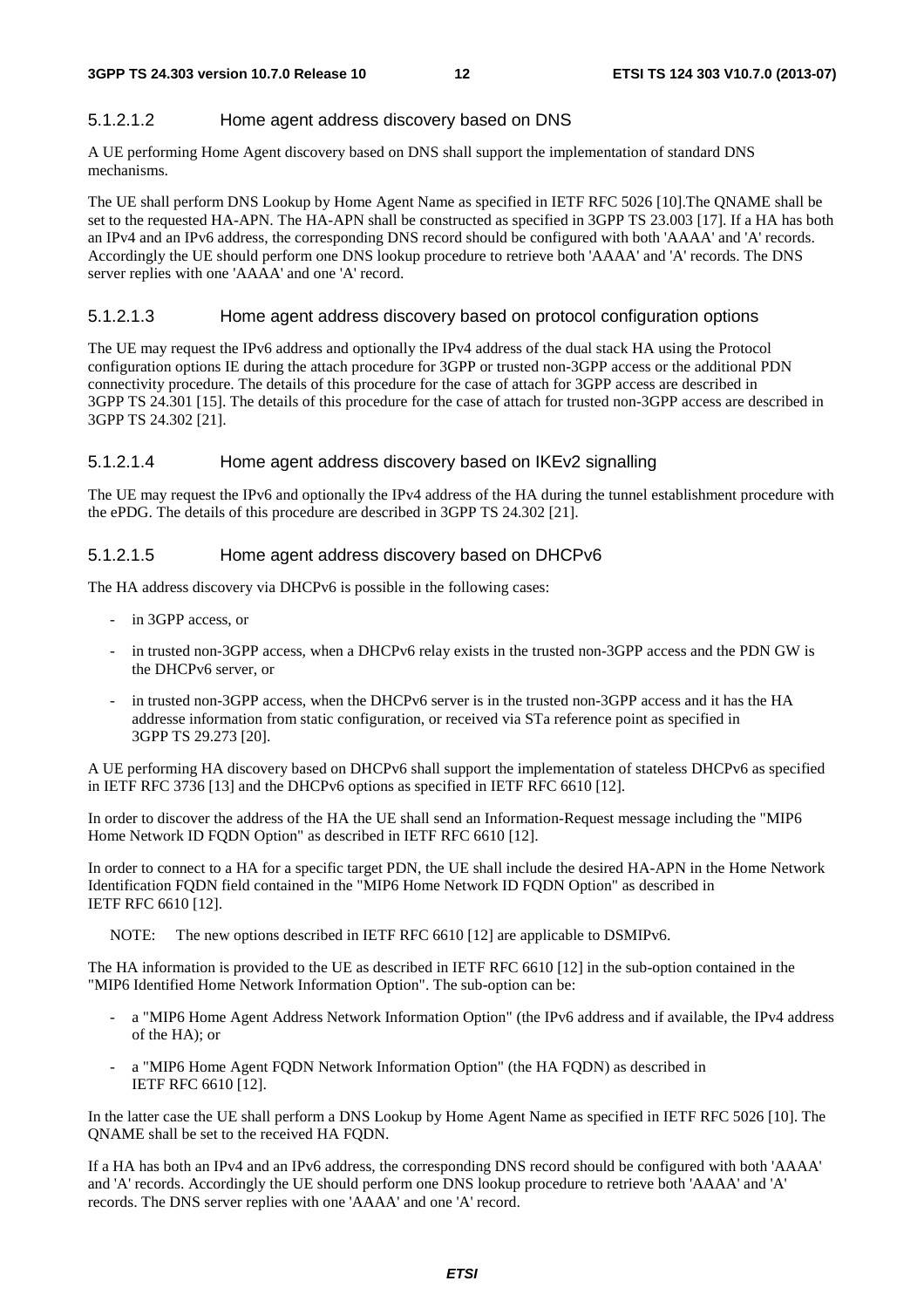#### 5.1.2.1a IFOM capability discovery

An IFOM capable UE shall perform HA IFOM capability discovery, i.e. an IFOM capable UE shall discover whether the HA supports IFOM or not. The HA IFOM capability can be performed using the following methods:

- as part of attach procedure for 3GPP access based on protocol configuration options;
- as part of a IKEv2 tunnel setup procedure with the HA; or
- using the information received from ANDSF.

The IFOM capable UE shall support HA IFOM capability discovery performed through IKEv2 tunnel setup procedure. The HA IFOM capability discovery performed within IKEv2 tunnel setup procedure with the HA is described in subclause 5.1.2.2.

If the IFOM capable UE supports IPv6 Home Network Prefix assignment via PCO, the IFOM capable UE shall support HA IFOM capability discovery via PCO.

The IFOM capable UE may use inter system routing policies (see 3GPP TS 24.302 [21] and 3GPP TS 24.312 [36]) to perform the HA IFOM capability discovery for a specific APN. If the IFOM capable UE uses inter system routing policies to perform HA IFOM capability discovery, the UE may skip performing the HA IFOM capability discovery via PCO or the HA IFOM capability discovery via IKEv2.

#### 5.1.2.2 Security association establishment and IPv6 Home Network Prefix assignment

The UE shall support the IKEv2 protocol (see IETF RFC 4306 [14]) for negotiating the IPsec security association to secure DSMIPv6 signalling and shall support EAP over IKEv2 as described in IETF RFC 4306 [14] to perform authentication with an AAA server. In a case an additional authentication and authorization of the IPSec security association is needed with an external AAA server, then the additional authentication steps during the IKEv2 exchange shall be supported as specified in IETF RFC 4739 [23] and described in 3GPP TS 33.234 [24].

The UE shall support IPsec ESP (see IETF RFC 4303 [11]) in order to provide authentication of Binding Update and Binding Acknowledgement messages as specified in IETF RFC 4877 [4]. The UE shall support multiple authentication exchanges in the IKEv2 protocol as specified in IETF RFC 4739 [23] in order to support authentication with an external AAA server. The UE shall support the redirect mechanism as defined in IETF RFC 5685 [30].

The UE shall initiate the security association establishment procedure by sending the IKE\_SA\_INIT request message defined in IETF RFC 4306 [14] to the HA. The UE shall indicate support for the HA reallocation by including a REDIRECT\_SUPPORTED payload in the IKE\_SA\_INIT request as specified in IETF RFC 5685[30]. On receipt of an IKE\_SA\_INIT response, the UE shall send an IKE\_AUTH request message including the MN-NAI in the IDi payload and the Access Point Name (APN) of the target PDN the UE wants to connect to in the IDr payload. The APN shall be formatted as defined in 3GPP TS 23.003 [17]. The username part of the MN-NAI included in "IDi" payload may be an IMSI, pseudonym or re-authentication ID. The UE shall include in the IDi payload the same MN-NAI it includes in the EAP-Response/Identity within the EAP-AKA exchange.

In the very first EAP-Response/Identity within the IKEv2 exchange the UE shall include a NAI whose username is derived from IMSI. In subsequent exchanges the UE should use pseudonyms and re-authentication identities provided by the 3GPP AAA server as specified in IETF RFC 4187 [28].

NOTE: Fast re-authentication mechanism is optional, and therefore is an implementation option in the UE and operator configuration issue (i.e. it also depends on whether the AAA server sent a re-authentication ID during previous EAP authentication) whether to use it during security association establishment.

EAP-AKA over IKEv2 shall be used to authenticate UE in the IKE\_AUTH exchange, while public key signature based authentication with certificates shall be used to authenticate the HA.

During the IKEv2 exchange, the HA may trigger the UE to perform the HA reallocation procedure. If the UE receives as part of the IKE\_AUTH response message a REDIRECT payload containing the IP address of a target HA as specified in subclause 5.1.3.1, the UE shall initiate a new IKEv2 security association with the target HA. The UE shall terminate the IKEv2 security association with the initial HA by sending an IKEv2 Informational message with a DELETE payload as specified in IETF RFC 4306 [14].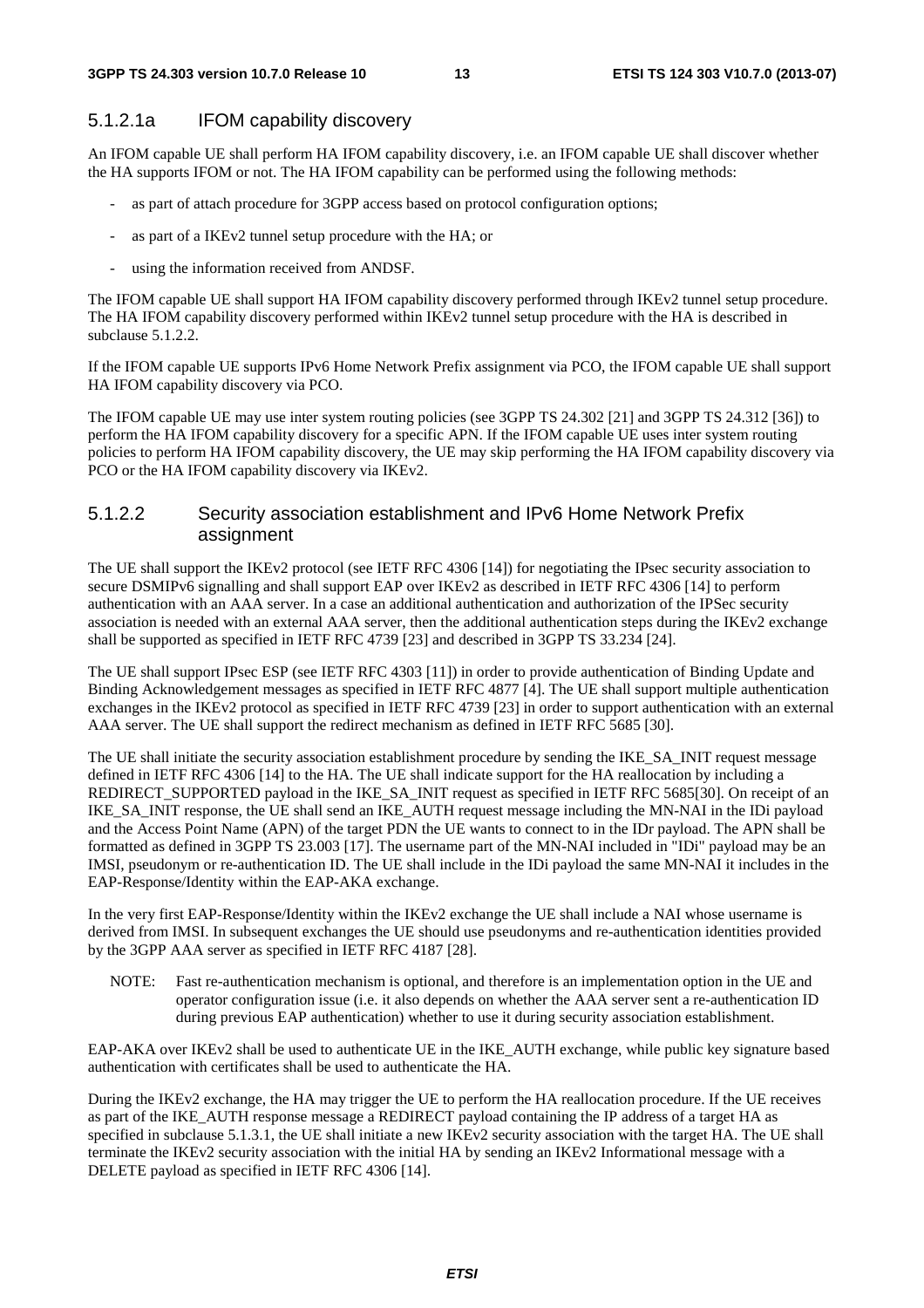During the IKEv2 exchange, the UE shall request the allocation of an IPv6 home prefix through the Configuration Payload in the IKE\_AUTH request message. Since in EPS a unique IPv6 prefix is assigned to the UE, the UE shall include a MIP6\_HOME\_PREFIX attribute in the CFG\_REQUEST payload of the IKE\_AUTH request message as described in IETF RFC 5026 [10]. In addition the UE may include the INTERNAL\_IP6\_DNS attribute in the CFG\_REQUEST as described in IETF RFC 4306 [14] to request the DNS server IPv6 address of the PLMN it is connecting to via DSMIPv6. In the same way the UE may include the INTERNAL\_IP4\_DNS attribute in the CFG\_REQUEST payload to request the IPv4 address of the DNS server.

The UE shall then auto-configure a Home Address from the IPv6 prefix received from the HA and shall run a CREATE\_CHILD\_SA exchange to create the security association for the new Home Address. In the CREATE\_CHILD\_SA exchange the UE shall include the Home Address and the appropriate selectors in the TSi (Traffic Selector-initiator) payload to negotiate the IPsec security association for protecting the Binding Update and Binding Acknowledgement messages as specified in IETF RFC 4877 [4].

If the UE knows the IPv6 Home Network Prefix of a PDN connection for which the security association is to be setup, the UE shall insert a PDN Identifier notify payload, as defined in annex B, in the IKE\_AUTH request message. The PDN Identifier notify payload shall contain the IPv6 Home Network Prefix of the PDN connection for which the security association is being set up. If the UE does not know the IPv6 Home Network Prefix of the PDN connection for which the security association is to be set up, the UE shall not include the PDN Identifier notify payload in the IKE\_AUTH request message.

If an IFOM capable UE performs HA IFOM capability discovery via IKEv2 procedure, the IFOM capable UE shall include the IFOM Capability notify payload (as specified in the Annex B.2) in the IKE\_SA\_INIT request message to perform HA IFOM capability discovery. If the IFOM capable UE receives in the IKE\_SA\_INIT response message the IFOM Capability notify payload, the IFOM capable UE shall behave as an IFOM capable UE configured for IFOM as the received payload indicates that the HA supports IFOM. If the IFOM capable UE does not receive in the IKE\_SA\_INIT response message the IFOM Capability notify payload, the IFOM capable UE shall behave as a UE which is not IFOM capable as the received payload indicates that the HA does not support IFOM.

#### 5.1.2.3 Home Link Detection

The DSMIPv6 Home Link Detection Function is used by the UE to detect if an access interface is on the home link for a PDN connection from a DSMIPv6 perspective. The Home Link Detection function shall be performed before sending DSMIPv6 Binding Update via the same access interface.

To perform the Home Link Detection procedure, the UE shall compare the assigned Home Network Prefix for a PDN connection with the IPv6 prefix or prefixes included in the Prefix Information Option in the Router Advertisements received on the local link. The Home Network Prefix can be assigned in a 3GPP access via PCO, as specified in 3GPP TS 24.301 [15], or via IKEv2 as specified in subclause 5.1.2.2. If there is a match between the Home Network Prefix and one of the local prefixes, the UE is attached on the home link over the respective access interface and shall not send a Binding Update to the HA unless the UE currently has a valid DSMIPv6 Binding Update list entry. If the UE has a valid DSMIPv6 Binding Update list entry, the UE shall proceed to perform the action specified in subclause 5.2.2.4. If there is not any match, the UE shall proceed as specified in subclause 5.1.2.4.

NOTE: The UE does not need to run IKEv2 for home link detection if the Home Network prefix is dynamically received in a PCO Information Element.

If the IFOM capable UE performs the Home Network Prefix assignment via Protocol Configuration Option, the IFOM capable UE shall perform in the PDN CONNECTIVITY REQUEST message both Home Network Prefix assignment and the IFOM capability discovery.

#### 5.1.2.4 Initial binding registration and IPv4 Home Address assignment

After establishing the security association and obtaining the IPv6 Home Address, the UE shall send a Binding Update message as specified in IETF RFC 3775 [6] and IETF RFC 5555 [2] in order to register its Home Address and Care-of Address at the HA, if it detects it is in the foreign network.

If both IPv4 and IPv6 Care-of Address are received at the foreign network, the UE shall first attempt to use the IPv6 Care-of Address for its binding registration.

If IPv6 Care-of Address is used for initial binding registration, the UE shall send the Binding Update message to the IPv6 address of the HA. In this Binding Update message the H (home registration) and A (acknowledge) bits shall be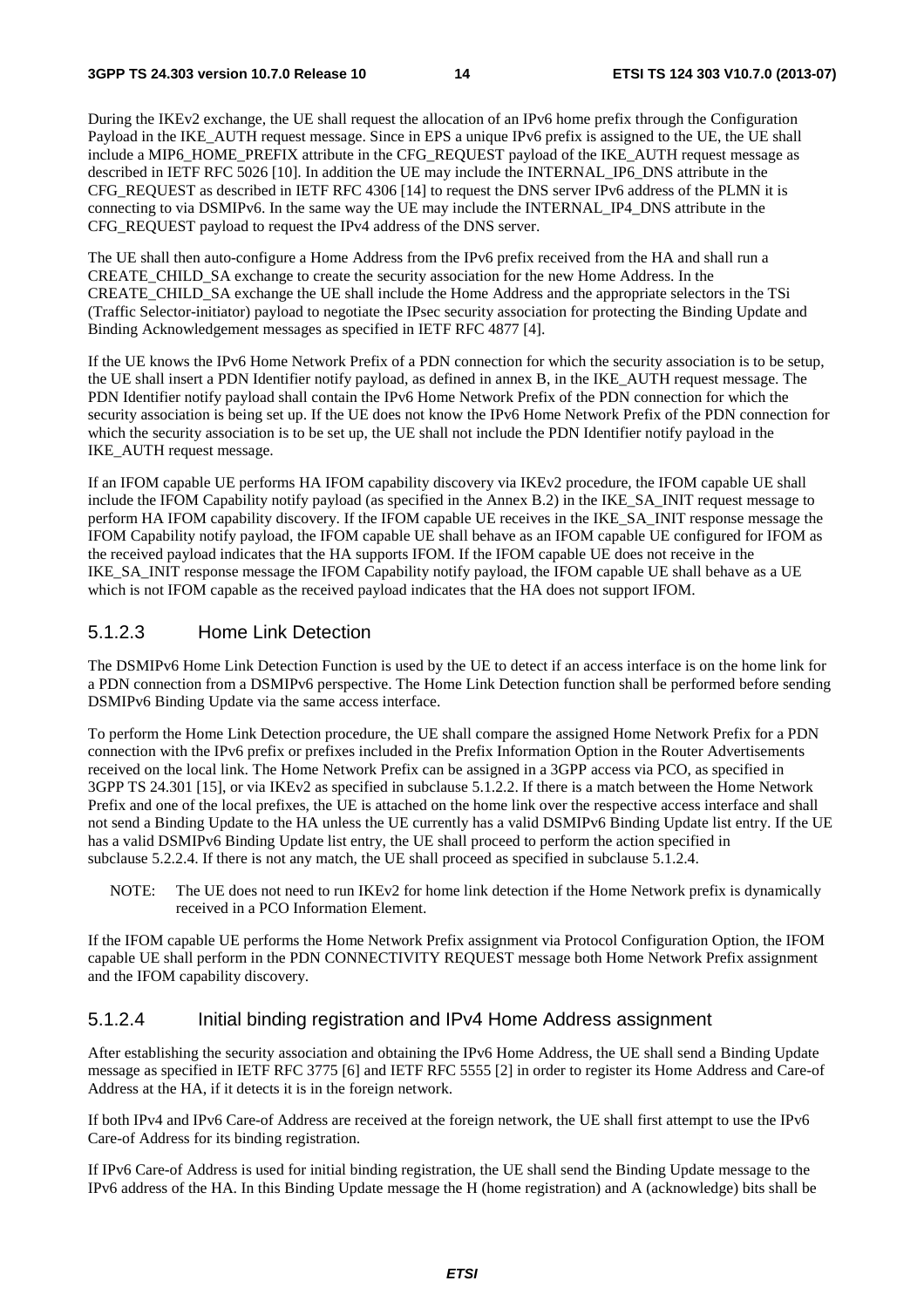set. If the UE needs an IPv4 Home Address, the UE shall include the 0.0.0.0 address in the IPv4 Home Address option to request a dynamic IPv4 Home Address.

When IPv6 Care-of Address is used for initial binding registration, the Alternate Care-of Address option shall be used by the UE to carry the Care-of Address inside a Mobility Header which is protected by ESP. If this option is present, the address included in this option is the same address present in the source address of the IPv6 packet. The Alternate Careof Address option shall not be included if a BID mobility option is added in the same Binding Update message.

If IPv4 Care-of Address is used for initial binding registration, the UE shall send the Binding Update as follows (see IETF RFC 5555 [2]):

- The IPv6 packet, with the IPv6 Home Address as the Source Address field of the IPv6 header, shall be encapsulated in UDP.
- The UE shall include the IPv4 Care-of Address as the Source Address field of the IPv4 header and the HA IPv4 address as the Destination Address field of the IPv4 header.
- The UE shall include the IPv4 Care-of Address option containing the IPv4 Care-of Address. The IPv4 Care-of Address option shall not be included if a BID mobility option is added in the same Binding Update message.
- The UE shall set the H (home registration) and A (acknowledge) flags.
- The UE shall set the F (UDP encapsulation required) flag to 0.
- The UE shall set the R (Mobile Router Flag) flag to 1.
- If the UE needs an IPv4 Home Address, the UE shall include an IPv4 Home Address option with the 0.0.0.0 address in the Binding Update message, as defined in IETF RFC 5555 [2].

If the UE is an IFOM capable UE configured for IFOM, the UE extends the Binding Update with the following options:

- a) The UE shall set the O (Overwrite) flag to "1";
- b) The UE shall include a BID identifier mobility option in the Binding Update as specified in IETF RFC 5648 [31];
	- The UE shall set the BID-PRI field to assign the priority to the BID as indicated in IETF RFC 6089 [32]; and
- c) The UE may create one or more routing rules with the HA. For each routing rule that the UE wants to register with the HA, the UE shall include a FID mobility option containing one traffic selector as specified in IETF RFC 6089 [32].
	- The FID field shall be set to an arbitrary value;
	- The FID-PRI field shall be set to the assigned priority of the FID as indicated in IETF RFC 6089 [32];
	- A Binding Reference suboption shall be included as defined in IETF RFC 6089 [32]. As indicated in IETF RFC 6089 [32] the value assigned to the BID is the same included in the BID mobility option included in the Binding Update; and
	- Traffic selector suboption shall be set as specified in IETF RFC 6089 [32] and IETF RFC 6088 [33]. The parameters described in the traffic selector suboption represent the routing filter that corresponds to the routing rule that the UE wants to register with the HA.

According to IETF RFC 6089 [32], traffic selector suboption contains parameters identifying downlink traffic, hence routing rules registered with the HA bind either a Care-of Address or a Home Address to the downlink traffic. The same bound IP address shall be used by the IFOM capable UE configured for IFOM to route the corresponding uplink traffic (i.e. asymmetrical routing is not allowed in this version of the specification).

When the UE receives the Binding Acknowledgement from the HA, it shall validate it based on the rules described in IETF RFC 3775 [6] and IETF RFC 5555 [2]. If the Binding Acknowledgement contains the successful status code 0 ("Binding Update Accepted"), the UE shall create an entry for the registered Home Address in its Binding Update List and may start sending packets containing its IPv6 Home Address or other IPv6 addresses auto-configured from the assigned home network prefix.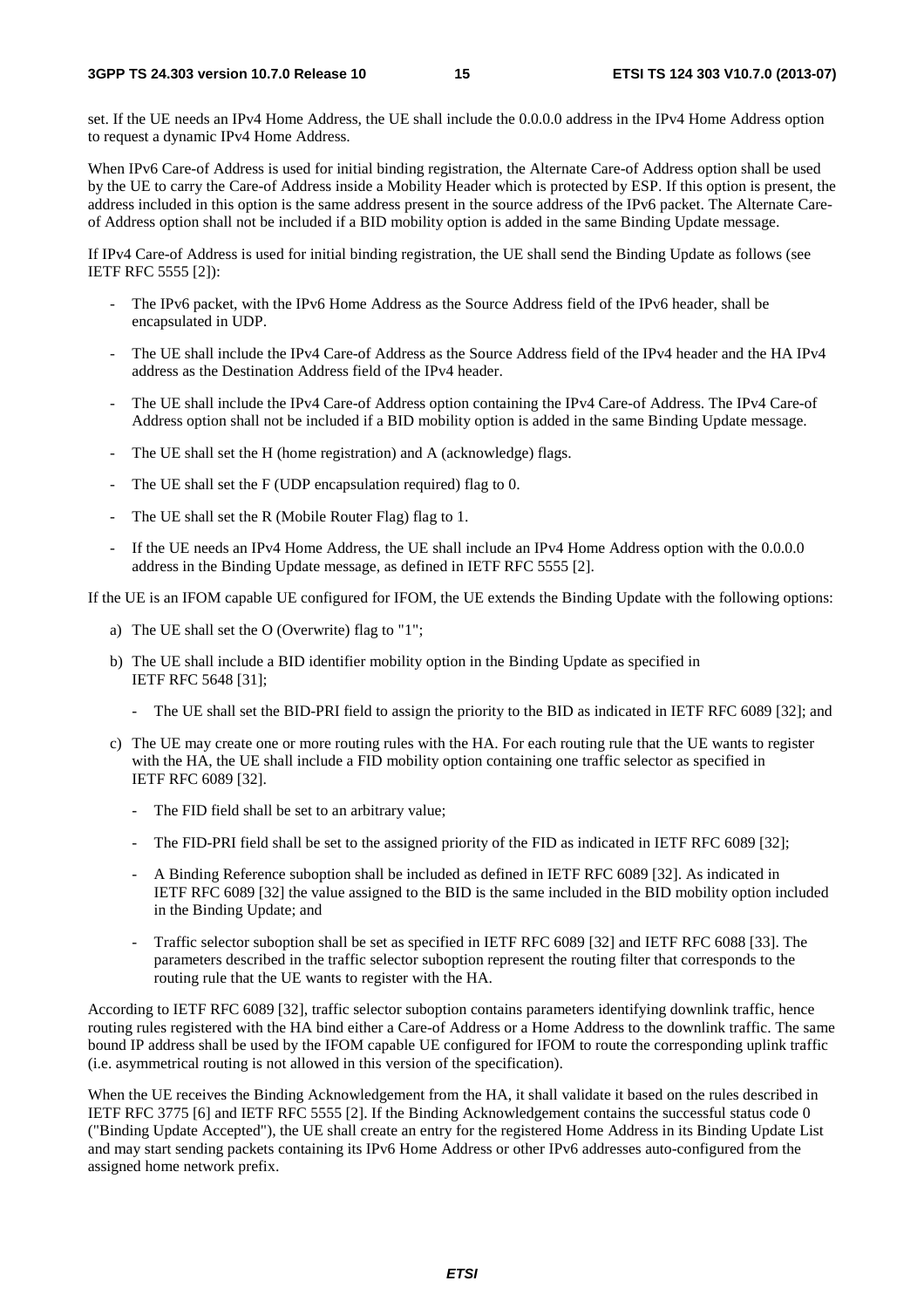#### **3GPP TS 24.303 version 10.7.0 Release 10 16 ETSI TS 124 303 V10.7.0 (2013-07)**

If the Binding Acknowledgement contains a value of 128, the UE may re-send the BU as specified in IETF RFC 3775 [6]. If the Binding Acknowledgement contains a value from 129 to 133 as specified in IETF RFC 3775 [6] or a value from 140 to 143 as specified in IETF RFC 3963 [29], the UE shall not send the BU to the HA and should discover another HA.

If the Binding Acknowledgment contains an IPv4 Address Acknowledgement option with status code value from 0 to 127 (indicating success), the UE shall create two entries in its Binding Update List, one for the IPv6 Home Address and another for the IPv4 Home Address. If the Binding Acknowledgement contains an IPv4 Address Acknowledgment option with status code indicating error (i.e. 128 or higher), the UE shall create an entry only for the IPv6 HoA in its binding update list. Moreover, if the status code is 129 ("Administratively prohibited") or 132 ("Dynamic IPv4 home address assignment not available"), the UE shall not re-send the Binding Update and it shall use only the IPv6 HoA. If the Binding Acknowledgement contains an IPv4 Address Acknowledgement option with status 128 ("Failure, reason unspecified"), 130 ("Incorrect IPv4 home address"), 131 ("Invalid IPv4 address") or 133 ("Prefix allocation unauthorized") it shall re-send the Binding Update including the 0.0.0.0 address in the IPv4 Home Address option. If the Binding Acknowledgement does not contain an IPv4 Address Acknowledgment option, the UE shall create an entry only for the IPv6 HoA in its binding update list.

NOTE 1: The value to be used to identify the IPv4 address acknowledgement option in the mobility header is 30;

If the Binding Acknowledgment contains a BID mobility option, the UE shall process it as specified in IETF RFC 5648 [31]. If the Binding Acknowledgment contains one or more flow mobility options, the UE shall process it as specified in IETF RFC 6089 [32].

If the status field of the BID mobility option is set to zero, the IFOM capable UE configured for IFOM applies to every examined BID option the status code contained in the status field of the Binding Acknowledgement message as indicated in IETF RFC 5648 [31]. If the value of the status field assigned to a BID mobility option is equal to 4 ("MCOA NOTCOMPLETE"), 164 ("MCOA MALFORMED"), 165 ("MCOA NON-MCOA") or 167 ("MCOA UNKOWN COA"), the IFOM capable UE configured for IFOM performs the operations described in IETF RFC 5648 [31].

NOTE 2: the above error cases, e.g. 165 ("MCOA NON-MCOA BINDING EXISTS"), that do not apply to the case of initial attach can apply to other use cases (e.g. attach to additional access).

When processing a FID mobility option, if the value of the status field of the FID mobility option is 129 ("Flow binding rejected"), 130 ("Flow identification mobility option malformed"), 131 ("BID not found") or 132 ("FID not found"), the IFOM capable UE configured for IFOM performs the operations described in IETF RFC 6089 [32].

The UE may then send data traffic either with the IPv6 Home Address or with the IPv4 Home Address. If the UE is located on an IP6-enabled link, it shall send IPv6 packets as described in IETF RFC 3775 [6]; IPv4 traffic shall be encapsulated in IPv6 packets as described in IETF RFC 5555 [2]. If the UE is located on an IPv4-only link and the Binding Acknowledgement contains the NAT detection option with the F flag set, the UE shall send IPv6 and IPv4 packets following the vanilla UDP encapsulation rules specified in IETF RFC 5555 [2]. Otherwise the UE shall send IPv6 and IPv4 packets encapsulated in IPv4 as specified in IETF RFC 5555 [2].

Once the DSMIPv6 tunnel is established, the UE may build a DHCPv4 or DHCPv6 message as described in IETF RFC 4039 [26] or IETF RFC 3736 [13] respectively and send it via the DSMIPv6 tunnel as described in IETF RFC 3775 [6] in order to retrieve additional parameters, e.g. Vendor-specific options. The UE may also request additional IPv6 prefix(es) with length of /64 or shorter by using DHCPv6 Prefix Delegation as defined in draft-ietfmext-nemo-pd [35].

### 5.1.3 HA procedures

#### 5.1.3.1 Security association establishment and IPv6 Home Network Prefix assignment

The HA shall support the IKEv2 protocol (see IETF RFC 4306 [14]) for negotiating the IPsec security association to secure DSMIPv6 signalling and shall support EAP over IKEv2 as described in IETF RFC 4306 [14] to perform UE authentication with an AAA server. If an additional authentication and authorization of the IPSec security association were needed with an external AAA server, then the additional authentication steps during the IKEv2 exchange shall be supported as specified in IETF RFC 4739 [23] and defined in 3GPP TS 33.234 [24]. The HA shall support IPsec ESP (see IETF RFC 4303 [11]) in order to provide authentication of Binding Update and Binding Acknowledgement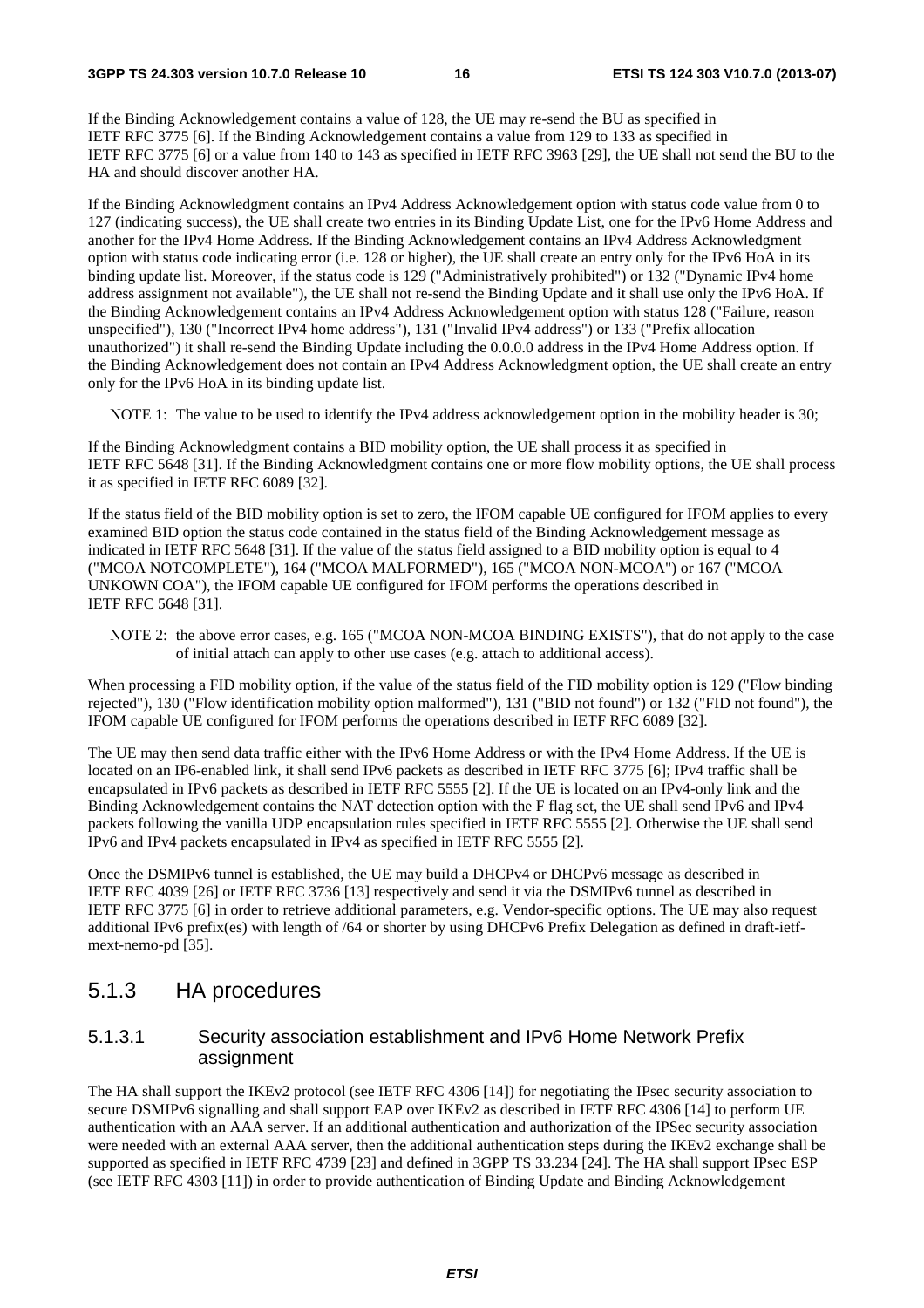messages as specified in IETF RFC 4877 [4]. The HA shall support multiple authentication exchanges in the IKEv2 protocol as specified in IETF RFC 4739 [23] in order to support authentication with an external AAA server.

The HA shall complete the IKE\_SA\_INIT exchange as specified in IETF RFC 4306 [14]. The HA shall include in the IDr the same value included by the UE in the IDr payload of the request.

Upon successful authorization and authentication, the HA shall accept the security association establishment request by sending the IKE\_AUTH response message with the CFG\_REPLY payload including the IPv6 Home Network Prefix allocated to the UE in the MIP6\_HOME\_PREFIX attribute. This prefix information shall include the prefix length as specified in IETF RFC 5026 [10]. If the UE included the INTERNAL\_IP6\_DNS or the INTERNAL\_IP4\_DNS in the CFG\_REQUEST payload, the HA shall include the same attribute in the CFG\_REPLY payload including zero or more DNS server addresses as specified in IETF RFC 4306 [14].

If the UE included a PDN Identifier notify payload within the IKE\_AUTH request message, the HA may apply the following procedure:

- 1) Process the PDN Identifier notify payload according to IETF RFC 4306 [14]; and
- 2) Use the IPv6 prefix contained in the payload to identify the PDN connection for which the security association is being set up and
	- if the HA is able to identify the PDN connection for which the security association is being set up, the HA shall insert the previously assigned IPv6 Home Network Prefix in the MIP6\_HOME\_PREFIX attribute in the CFG\_REPLY payload; or
	- if the HA is not able to identify the PDN connection for which the security association is being set up, the HA shall ignore the content of the received PDN Identifier notify payload and allocate an IPv6 Home Network Prefix as described below.

When allocating an IPv6 Home Network Prefix, the HA shall apply one of the following procedures:

- If the IKEv2 message is received over an existing PDN connection, the assigned IPv6 network prefix of the PDN connection shall be sent to the UE as IPv6 Home Network Prefix in the MIP6\_HOME\_PREFIX attribute; or,
- If the IKEv2 message is not received over an existing PDN connection, and the UE has an existing PDN connection which has no IPSec security association established, the assigned IPv6 network prefix of the PDN connection shall be sent to the UE as IPv6 Home Network Prefix in the MIP6\_HOME\_PREFIX attribute; or,
- If the IKEv2 message is not received over an existing PDN connection, and the UE does not have an existing PDN connection which has no IPSec security association established, a new IPv6 network prefix shall be allocated and sent to the UE as IPv6 Home Network Prefix in the MIP6\_HOME\_PREFIX attribute.

An IFOM capable Home Agent shall implement the IFOM Capability notify payload. If the UE included the IFOM Capability notify payload within the IKE\_SA\_INIT request message, the HA shall perform the following procedures:

- process the IFOM Capability notify payload according to IETF RFC 4306 [14];
- if the HA is IFOM capable, the HA includes the IFOM Capability notify payload in the IKE\_SA\_INIT response message; and
- if the HA is not IFOM capable, the HA ignores the IFOM Capability notify payload received from the UE and in the IKE\_SA\_INIT response message will not include the IFOM Capability notify payload.

If the 3GPP AAA server triggers the HA to perform a HA reallocation procedure as specified in 3GPP TS 33.402 [18], the HA learns the IP address of the target HA as specified in 3GPP TS 29.273 [20]. The HA shall provide to the UE the target HA IP address in the REDIRECT payload during IKE\_AUTH exchange as specified in 3GPP TS 33.402 [18]. The encoding of the REDIRECT payload in the IKE\_AUTH response message is specified in IETF RFC 5685 [30]. The HA shall not assign an IPv6 prefix to the UE in the IKE\_AUTH exchange. The HA shall remove the states of the IKEv2 security association with the UE after receiving an IKEv2 Informational message with a DELETE payload from the UE.

#### 5.1.3.2 Initial binding registration and IPv4 Home Address assignment

When the HA receives a Binding Update message from the UE, it shall validate it as described in IETF RFC 3775 [6] and in IETF RFC 5555 [2]. If the Alternate Care-of Address option is present, the HA shall verify the correctness of the Alternate Care-of Address option. If the Care-of Address specified in the Alternate Care-of Address option and in the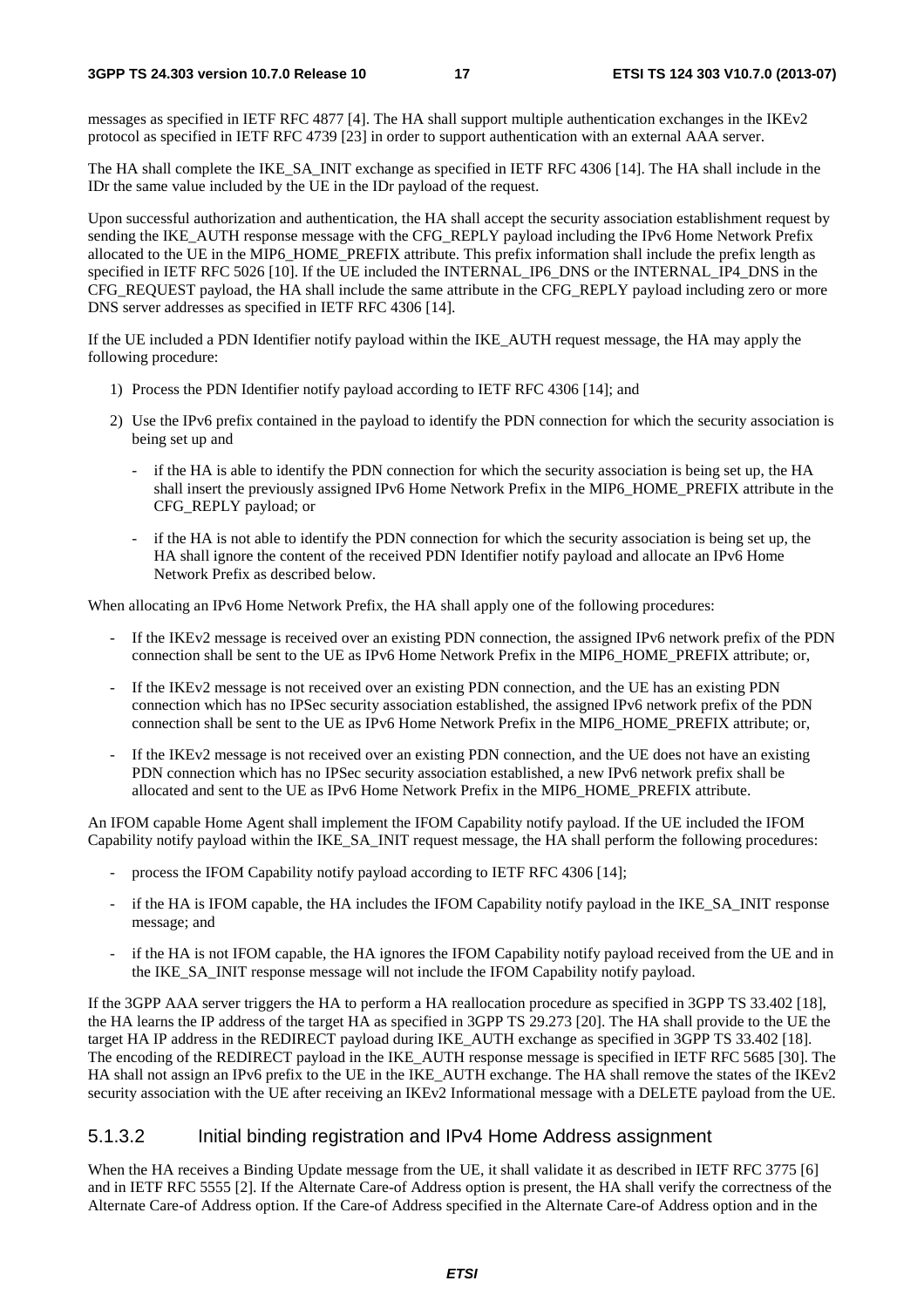Source Address field of the IPv6 header of the Binding Update packet are different, the HA shall reject the request by returning a Binding Acknowledgement with status code 128. If the HA accepts the Binding Update message, it shall create a new entry in its binding cache for UE, marking it as a home registration. The lifetime of this binding cache entry is set based on operator's policies. The HA shall not perform a Duplicate Address Detection on the IPv6 Home Address of the UE because of the uniqueness of the IPv6 prefix assigned by the HA to the UE. Then the HA shall send a Binding Acknowledgement with R bit set to "1" as specified in IETF RFC 3775 [6] and IETF RFC 3963 [29]. The HA may include the Binding Refresh Advice mobility option following rules defined in IETF RFC 3775 [6] to indicate the remaining time until the UE should send a new home binding update.

If the Binding Update contains an IPv4 Home Address option with the 0.0.0.0 IPv4 address, the HA shall assign an IPv4 Home Address to the UE, including an IPv4 Address Acknowledgement option in the Binding Acknowledgement message, as specified in IETF RFC 5555 [2]. If no IPv4 addresses are available at the HA, the HA shall send a Binding Acknowledgement with status code 132 in the IPv4 address acknowledgement option.

If in the received Binding Update the IPv4 Care-of Address in the IPv4 Care-of Address option is not the same as the IPv4 address in the Source Address in the outer IPv4 header then a NAT was in the path. This information shall be included in the Binding Acknowledgement within a NAT Detection option with the F flag set and the Binding Acknowledgement shall be encapsulated based on the vanilla UDP encapsulation specified in IETF RFC 5555 [2].

If a NAT was not detected, the HA shall send the Binding Acknowledgement without any UDP encapsulation; the message shall be encapsulated in an IPv4 header if the Care-of Address is IPv4 or in an IPv6 header if the Care-of Address is IPv6 as specified in IETF RFC 5555 [2].

If the Binding Update contains a BID mobility option, the HA shall process it as specified in IETF RFC 5648 [31]. If one or more FID mobility options are included in the received Binding Update, the HA shall process it as specified in IETF RFC 6089 [32] and IETF RFC 6088 [33]. If binding update is accepted and IP flow mobility is supported, the HA shall insert the BID mobility option into the Binding Acknowledgement message as specified in IETF RFC 5648 [31]. In addition, if the received Binding Update contains FID mobility option, the HA shall create the flow bindings accordingly and insert the FID mobility option into the Binding Acknowledgement message as specified in IETF RFC 6089 [32].

If the binding update is accepted for both IPv4 and IPv6 home addresses, the HA creates two bindings, one for each home address as specified in IETF RFC 5555 [2]. The HA shall link the IPv4 home address binding to the IPv6 home address binding.

NOTE: How the linkage between the two bindings (e.g. separate or single binding cache entry) is performed is implementation specific.

When the binding cache entry is created for the UE, the HA shall tunnel all packets destined to the IPv6 Home Address, the home network prefix and all packets destined to the IPv4 Home Address (if present) to the UE's Care-of Address. If a NAT was detected, packets shall be encapsulated in UDP and IPv4 based on vanilla UDP encapsulation specified in IETF RFC 5555 [2]. If the Care-of Address is an IPv6 address, IPv4 and IPv6 packets shall be encapsulated in an IPv6 header as specified in IETF RFC 3775 [6] and in IETF RFC 5555 [2]; otherwise, if the Care-of Address is an IPv4 address, IPv4 and IPv6 packets shall be encapsulated in an IPv4 header as specified in IETF RFC 3775 [6] and in IETF RFC 5555 [2]. If the HA has multiple binding cache entries with flow bindings (see 3GPP TS 23.261 [34]), the HA shall route all packets destined to the IPv6 Home Address, the home network prefix, the IPv6 prefix(es) assigned through DHCP prefix delegation (if present) and all packets destined to the IPv4 Home Address (if present) as described in IETF RFC 6089 [32].

After the DSMIPv6 tunnel is established, if DHCPv6 Prefix Delegation request is received, the HA may assign additional IPv6 prefix(es) with length of /64 or shorter to the UE as defined in draft-ietf-mext-nemo-pd [35]. Once the DHCPv6 Prefix Delegation procedure has been completed, the HA shall add the assigned delegated prefix(es) into the binding cache entry as defined in draft-ietf-mext-nemo-pd [35]. When the delegated prefix(es) is included in the binding cache entry for UE, the HA shall tunnel all the packets destined to the delegated prefix(es) to the UE's Care-of Address.

#### 5.1.3.3 Binding Error message

When the HA receives a Binding Update and detects an unrecognized Mobility Header, the HA shall send a Binding Error message with status value 2 "Unrecognized MH Type value" as specified in IETF draft-ietf-mext-rfc3775bis[27]. The HA shall include the Home address that was contained in the Home Address destination option.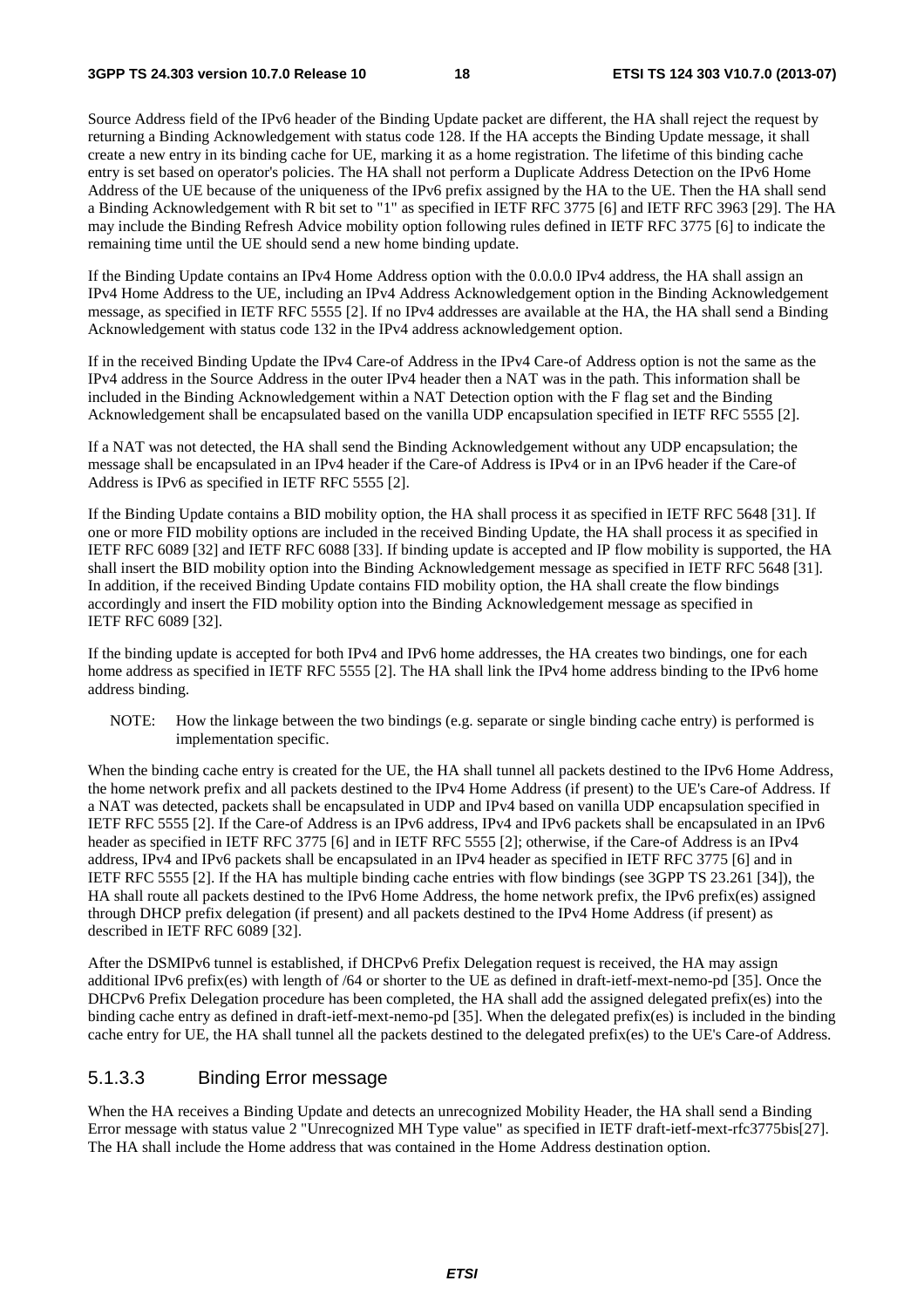If NAT was not detected, the HA shall send the Binding Error without any UDP encapsulation; the message shall be encapsulated in an IPv4 header if the Care-of Address is IPv4 or in an IPv6 header if the Care-of Address is IPv6 in the same manner as the Binding Acknowledgement encapsulation specified in IETF RFC 5555 [2].

If NAT was detected, the HA shall send the Binding Error encapsulated in UDP and IPv4 based on vanilla UDP encapsulation specified in IETF RFC 5555 [2].

### 5.2 Dual-Stack Mobile IPv6 handover

#### 5.2.1 General

The DSMIPv6 handover procedure is performed by the UE to update its Care-of Address at the HA after a movement between two different accesses which implies a change of the local IP address (e.g. a movement from a 3GPP to a non-3GPP access). When this procedure takes place, the UE has already a valid registration at the HA, which implies that the HA has an entry in its binding cache for that UE and a security association to secure DSMIPv6 signalling is in place between the UE and the HA.

The procedure involves performing the Home Link Detection, setup a security association with the HA if there is no security association existing, and the exchange of a Binding Update and a Binding Acknowledgement between the UE and the HA. For the handover procedure, at the previous access the UE shall already perform discovery of the HA address, and may set up a security association with it, as these steps are part of the initial attach procedure described in subclause 5.1.2.

There are different handover scenarios:

- handover from home link to a foreign link;
- handover from a foreign link to another foreign link; and
- handover from a foreign link to a home link.

### 5.2.2 UE procedures

#### 5.2.2.1 General

Following a change of access, the UE configures an IP address on the target access system. The details of IP address configuration can be access specific. The handling of the received Binding Acknowledgement is the same as specified in subclause 5.1.2.4.

#### 5.2.2.2 Handover from home link to a foreign link

If the access network supports IPv6, as soon as the UE has received via a Router Advertisement at least an IPv6 prefix which is not present in its Prefix List, the UE shall perform the Home Link detection as specified in subclause 5.1.2.3.

If the UE detects that it is moving from home link to foreign link, and if there is no security association existing with the HA, the UE shall perform the Security association establishment and Home Address assignment procedure with the HA as specified in subclause 5.1.2.2.

Then the UE shall perform the initial binding registration and IPv4 Home Address assignment as specified in subclause 5.1.2.4. In order to maintain IP address preservation for the IPv4 address used in the home link, the UE shall include the IPv4 address used on the home link in an IPv4 Home Address option in the same Binding Update message. The IFOM capable UE configured for IFOM shall extend the Binding Update message as described in subclause 5.1.2.4.

If the UE does not have an IPv4 Home Address but wants to configure one, the UE shall include the IPv4 Home Address option with the 0.0.0.0 address as specified in subclause 5.1.2.4.

If the access network supports only IPv4, as soon as the UE has configured an IPv4 Care-of Address, the UE shall send a Binding Update tunnelled in UDP as specified in IETF RFC 5555 [2]. The UE shall set the F flag to "0". The UE shall set the R flag to "1".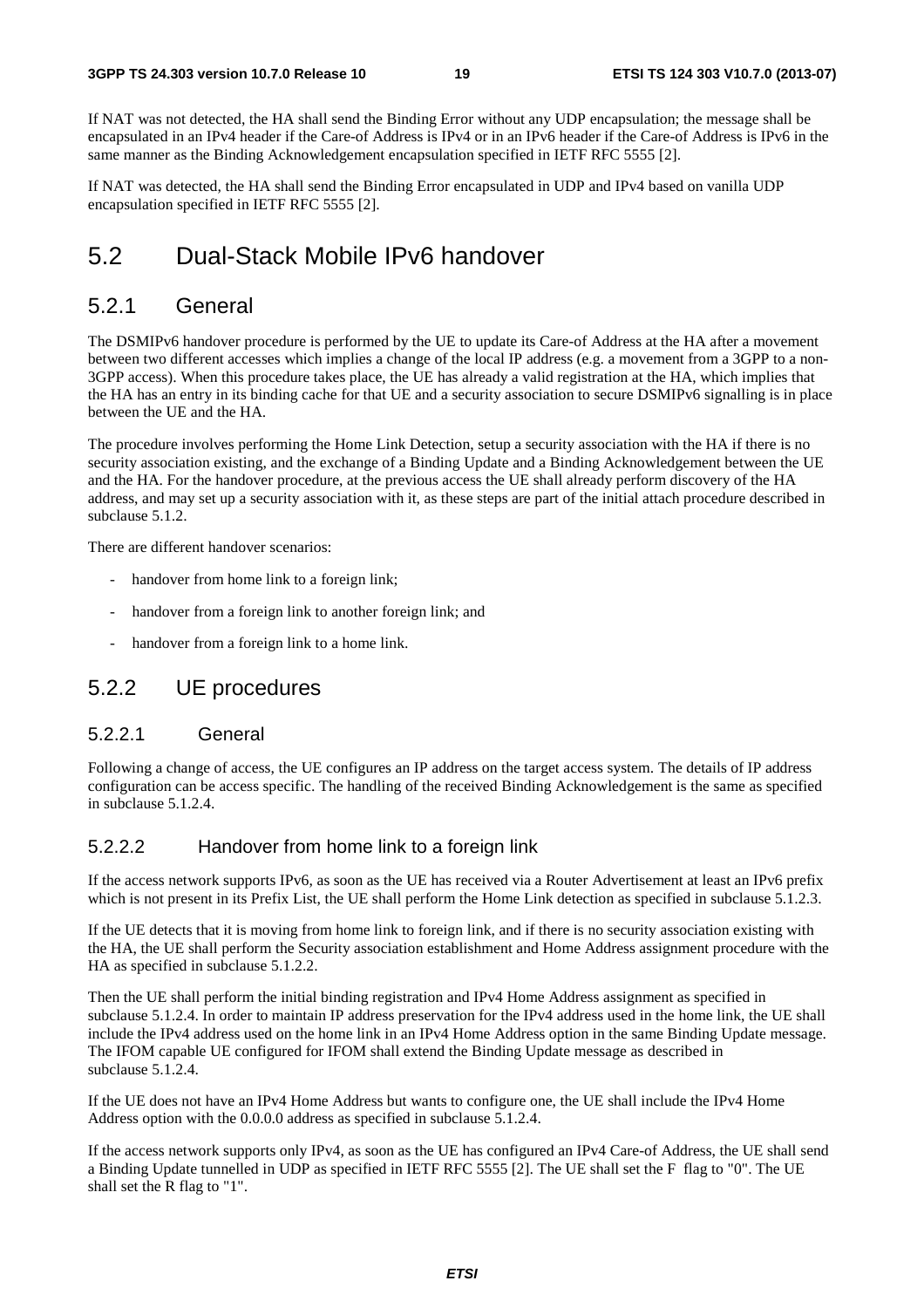Independent of an IPv6 or IPv4 access network the UE shall set the Key Management Capability (K) bit in the Binding Update message.

If the UE receives, as response to an outstanding binding registration, a binding acknowledgment having a status code equal to 135 ("Sequence number out of window") and a sequence number different from the one used in the outstanding binding registration, the UE shall accept the binding acknowledgment and process it as specified in IETF RFC 3775 [6].

#### 5.2.2.3 Handover from a foreign link to another foreign link

If the access network supports IPv6, as soon as the UE has received via a Router Advertisement at least an IPv6 prefix which is not present in its Prefix List, the UE shall perform the Home Link detection as specified in subclause 5.1.2.3.

If the UE detects it is not attached to the home link, the UE shall send a Binding Update to the HA including the newly configured IP address as the Care-of Address in the Source IP address of the packet and optionally in the Alternate Care-of Address Option [6]. The UE build the Binding Update message as specified in IETF RFC 3775 [6].

If the UE has been assigned also an IPv4 Home Address and wants to update also the binding for it, the UE shall include the IPv4 Home Address option including the assigned IPv4 Home Address in the same Binding Update message.

If the UE has been assigned also an IPv4 Home Address and wants to release it, the UE shall not include any IPv4 Home Address option in the same Binding Update.

If the UE does not have an IPv4 Home Address but wants to configure one, the UE shall include the IPv4 Home Address option with the 0.0.0.0 address as specified in subclause 5.1.2.4.

If the access network supports only IPv4, as soon as the UE has configured an IPv4 Care-of Address which is different from the previous Care-of Address, the UE shall send a Binding Update tunnelled in UDP as specified in IETF RFC 5555 [2]. The UE shall set the F flag to "0". The UE shall set the R flag to "1".

Independent of an IPv6 or IPv4 access network the UE shall set the Key Management Capability (K) bit in the Binding Update message.

If the UE is an IFOM capable UE configured for IFOM, the UE extends the Binding Update with the following options:

- a) the UE shall set the O (Overwrite) flag to "0";
- b) the UE shall include a BID identifier mobility option in the Binding Update as specified in IETF RFC 5648 [31];
	- the UE shall set the BID field to the value registered with the Home Agent;
	- the UE shall set the BID-PRI field to assign the priority to the BID as indicated in IETF RFC 6089 [32];
	- if the newly configured IP address used as Care-of Address is an IPv6 address, the UE shall not insert any Alternate Care-of Address option in the Binding Update message;
	- if the newly configured IP address used as Care-of Address is an IPv4 address, the UE shall not insert any IPv4 Care-of Address option in the Binding Update message; and
	- the UE shall insert the newly configured IP address used as Care-of Address in the Care-of Address field of the BID identifier mobility option insertd in the Binding Update message;
- c) the UE may create one or more routing rules. For each routing rule that the UE wants to register with the HA, the UE shall include a FID mobility option containing one traffic selector as specified in IETF RFC 6089 [32]. Traffic selectors are defined in IETF RFC 6088 [33]:
	- the UE shall set the FID field to an arbitrary value;
	- the UE shall set the FID-PRI field to assign the priority to the routing filter as indicated in IETF RFC 6089 [32];
	- the UE shall include a Binding Reference suboption as indicated in IETF RFC 6089 [32]. The value assigned to the BID identifies the routing address that the UE wants to use to exchange the packets matching the routing filters; and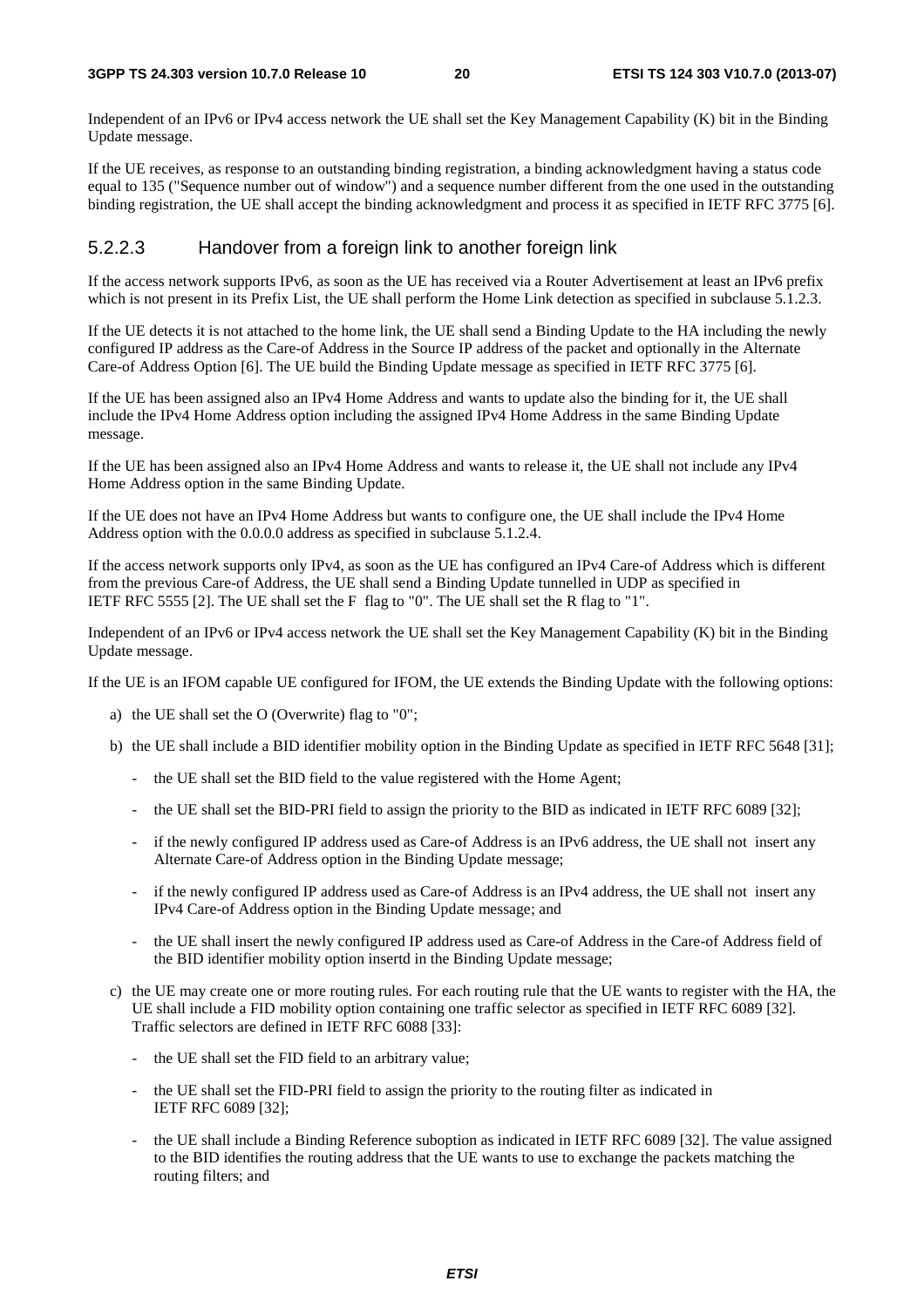- traffic selector suboption shall be set as specified in IETF RFC 6089 [32] and IETF RFC 6088 [33]. The parameters described in the traffic selector suboption represent the routing filter that corresponds to the routing rule that the UE wants to register with the HA;
- d) The UE may insert a flow summary mobility option (as described in IETF RFC 6089 [32]).
	- If the UE wants to keep some routing rules previously registered unmodified, i.e. no flow handover, the UE lists the values of the FIDs identifying the routing rules that the UE wants to keep unmodified in the flow summary mobility option; and
	- If the UE wants to remove one or more previously registered routing rules, the UE does not include in the flow summary mobility option the FIDs identifying the routing rules that the UE wants to remove; and
- e) the UE may modify one or more routing rules with the HA. For each routing rule that the UE wants to modify, the UE shall include a FID mobility option as specified in IETF RFC 6089 [32].
	- the UE shall set the FID field to the value identifying the routing filter the UE wants to handover;
	- the UE shall set the FID-PRI field to assign the priority to the BID as indicated in IETF RFC 6089 [32]; and
	- the UE shall include a Binding Reference suboption as indicated in IETF RFC 6089 [32]. The value assigned to the BID identifies the routing address that the UE wants to use to exchange the packets matching the routing filters.

The UE shall process the binding acknowledge message as described in subclause 5.1.2.4.

#### 5.2.2.4 Handover from a foreign link to a home link

If the access network supports IPv6, as soon as the UE has received via a Router Advertisement message at least an IPv6 prefix which is not present in its Prefix List, the UE shall perform the Home Link detection as specified in subclause 5.1.2.3 to detect if the UE is attaching to the home link. If the UE detects it is attached to the home link and there is a valid DSMIPv6 Binding Update list entry at the UE, the UE shall send a Binding Update with the Lifetime field set to "0" in order to remove the binding at the HA, as specified in IETF RFC 3775 [6]. If an IPv4 home address was assigned to the UE, as an optimization the UE may not include the IPv4 home address option as the binding for the IPv4 home address will be removed by the HA. Independent of an IPv6 or IPv4 access network the UE shall set the Key Management Capability (K) bit in the de-registration Binding Update message. The UE may preserve the IKEv2 session in order to avoid re-establishing the session when the next handover occurs. If there is not a safe assumption that the UE will remain in the home link (e.g. switching off the non-3GPP radio interface in case of a dual radio terminal), the UE should preserve the IKEv2 session.

If the UE receives a Binding Revocation Indication message from the HA while there is an outstanding unacknowledged Binding Update with Lifetime field set to "0" message, the UE need not send a Binding Revocation Acknowledgement as specified in subclause 5.4.2.1.

### 5.2.3 HA procedures

#### 5.2.3.1 Handover from home link to a foreign link

In case of UE handover from home link to foreign link, the HA shall support the initial registrstion procedure as specified in subclause 5.1.3.

The error codes used in the Binding Acknowledgement are the same as specified in subclause 5.1.3.2.

#### 5.2.3.2 Handover from a foreign link to another foreign link

When the HA receives a Binding Update from the UE, the HA shall validate it as described in IETF RFC 3775 [6] and in IETF RFC 5555 [2]. If the validation is successful, the HA shall update the binding cache entry related to the Home Address included in the Binding Update.

If the Binding Update is an IPv6 packet, with the Alternate Care-of Address option present, the HA shall verify the correctness of the Alternate Care-of Address option. If the Care-of Address specified in the Alternate Care-of Address option and in the Source Address field of the IPv6 header of the Binding Update packet are different, the HA shall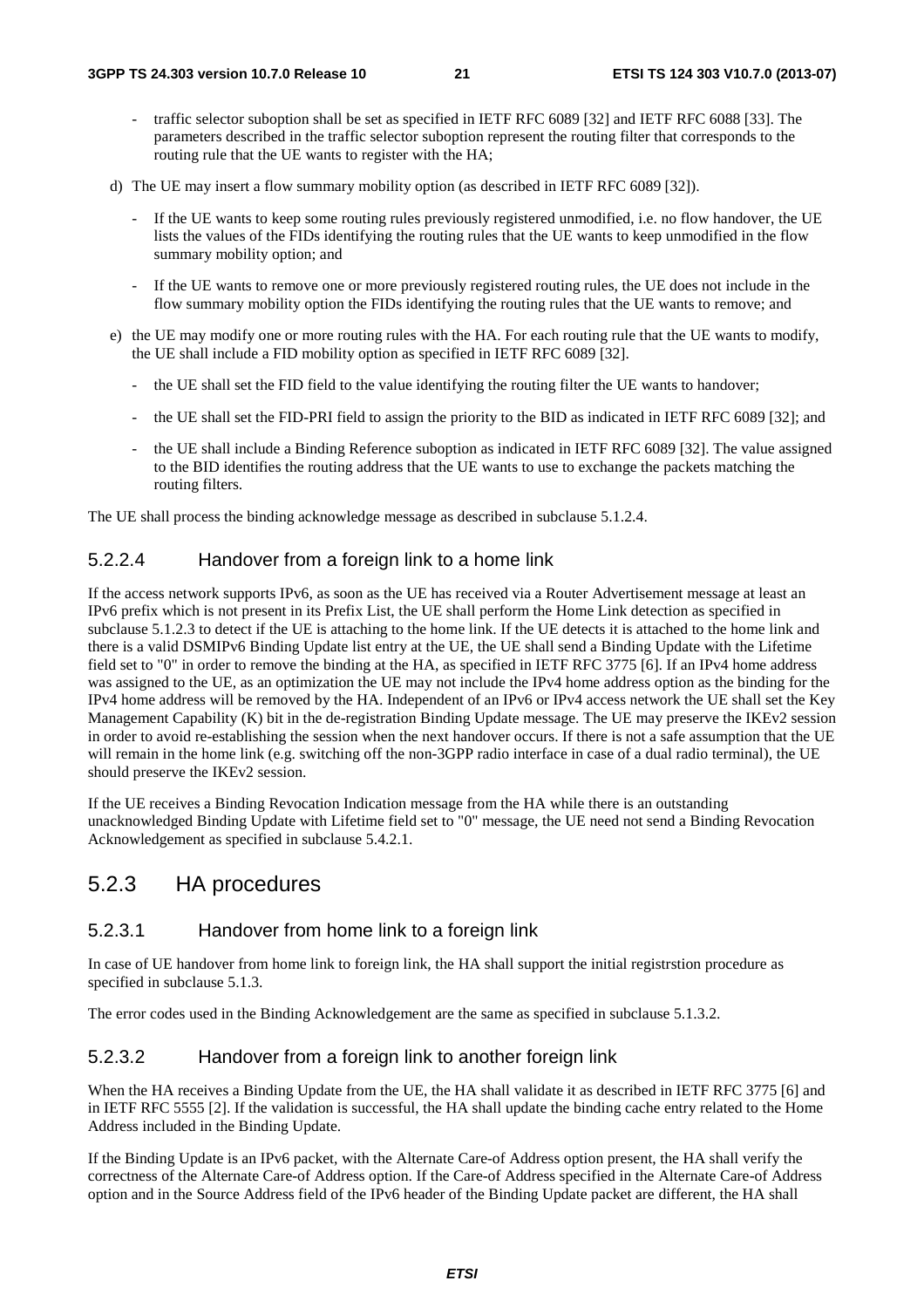#### **3GPP TS 24.303 version 10.7.0 Release 10 22 ETSI TS 124 303 V10.7.0 (2013-07)**

reject the request by returning a Binding Acknowledgement with status code 128. If the option is valid, the HA shall update the binding cache entry with the Care-of Address in the Source Address of the IPv6 header.

If the Binding Update outer header is an IPv4 header and the IPv4 Care-of Address in the IPv4 Care-of Address option is the same as the IPv4 address in the Source Address in the outer IPv4 header, the HA shall update the binding cache entry with the Care-of Address in the IPv4 Care-of Address option and shall send a Binding Acknowledgment encapsulated in IPv4 as specified in IETF RFC 5555 [2].

If in the received Binding Update the IPv4 Care-of Address in the IPv4 Care-of Address option is not the same as the IPv4 address in the Source Address in the outer IPv4 header then a NAT was in the path. This information shall be included in the Binding Acknowledgement within a NAT Detection option with the F bit set. The Binding Acknowledgment shall be encapsulated in UDP and the binding cache updated as specified in IETF RFC 5555 [2].

If the Binding Update contains an IPv4 Home Address option with an IPv4 Home Address previously assigned, the HA shall update also the binding cache entry related to the IPv4 Home Address to the UE. If the Binding Update contains no IPv4 Home Address option, the HA shall remove the binding cache entry related to the IPv4 Home Address of the UE if present.

If the Binding Update contains an IPv4 Home Address option with the 0.0.0.0 IPv4 address, the HA shall assign an IPv4 Home Address to the UE, including an IPv4 Address Acknowledgement option in the Binding Acknowledgement message.

The error codes used in the Binding Acknowledgement are the same as specified in subclause 5.1.3.2.

If the Binding Update contains a BID mobility option and (optionally) a Flow summary mobility option, the HA shall process the received Binding Update message and send a Binding Acknowledgement message as described in subclause 5.1.3.2.

If the Key Management Mobility Capability (K) bit is set in the Binding Update and the HA supports the feature, the HA updates its IKEv2 security associations to include the UE"s Care-of Address as the peer address and the Binding Acknowledgement is returned with the K bit set.

The HA shall set the R bit to "1" in the Binding Acknowledgement.

#### 5.2.3.3 Handover from a foreign link to a home link

When a UE hands over from a foreign link to its home link, a network based mobility protocol (PMIPv6 or GTP) in the home link creates a binding cache entry for the UE. The DSMIPv6 binding cache entry that was created by the UE on the foreign link shall not be overwritten. The downlink UE packets shall be processed by the HA based on the DSMIPv6 binding cache entry before the DSMIPv6 binding cache entry is removed.

The DSMIPv6 binding cache entry shall be removed when a Binding Update with lifetime field set to "0" is received by the HA from the UE. The HA shall process the message as per IETF RFC 5555 [2] and IETF RFC 3775 [6], removing the associated binding cache entry and sending the Binding Acknowledge message with the Status field set to "0" (Binding Update accepted). If an IPv4 home address was assigned to the UE, the HA shall also remove the binding for the IPv4 home address tied to the IPv6 home address included in the Binding Update.

If the HA decides to remove the DSMIPv6 binding cache entry of the UE, prior to receiving a binding update with lifetime set to "0" from the UE , the HA shall send a Binding Revocation Indication message as specified in subclause 5.4.3.1.

NOTE: As described above, if the HA receives a Binding Update with Lifetime field set to "0", the HA removes the associated binding cache entry, but additionally the HA can store some data of the binding cache entry for a certain time in order to allow the HA to identify a delayed Binding Update registration message arriving at the HA after the Binding Update de-registration.

## 5.3 Dual Stack Mobile IPv6 Re-Registration

### 5.3.1 General

The DSMIPv6 Re-Registration procedure can occur at any time when the UE is already registered at the HA. The procedure is initiated by the UE when it wishes to extend the lifetime of an existing registration, e.g. in case the lifetime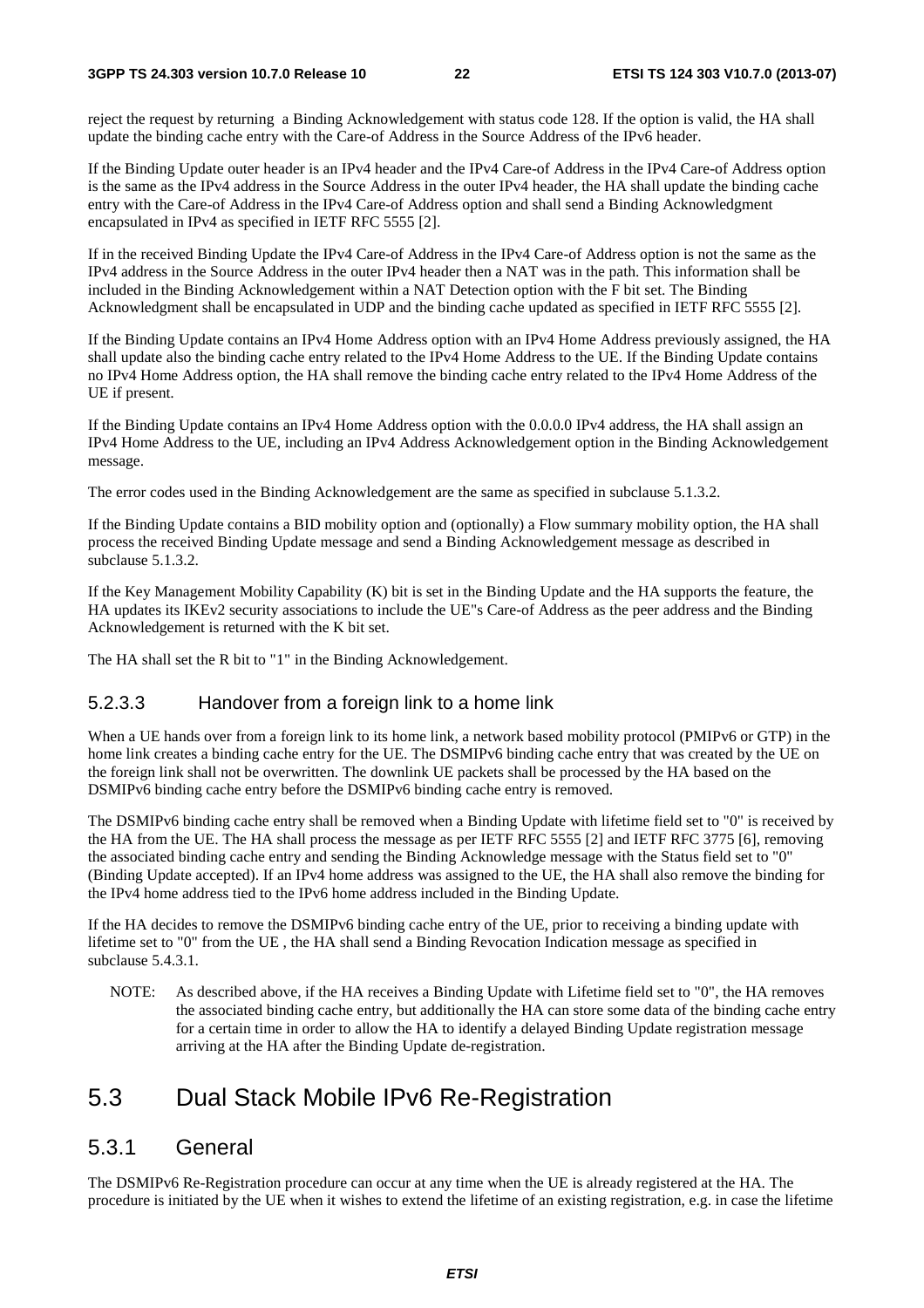is expiring. The procedure can also be initiated by the UE when it wishes to request an IPv4 home address or to release the IPv4 binding while maintaining the IPv6 binding. The procedure may also be initiated by the UE as a mechanism to refresh the NAT bindings in order to be reachable from the HA.

NOTE: The usage of BU messages for keepalive purposes can have impacts to the battery life of the UE. The UE can be configured to rate limiting or avoid NAT keepalive as specified in IETF RFC 5555 [2].

#### 5.3.2 UE procedures

As specified in IETF RFC 3775 [6], if the UE wants to extend the validity of an existing binding at the HA, the UE shall send a new Binding Update to the HA before the expiration of the lifetime indicated in the received Binding Acknowledgement, even if it is not changing its primary Care-of Address. This Binding Update is usually referred as periodic Binding Update.

The UE shall follow the rules described in IETF RC 3775 [6], IETF RFC 5555 [2] and in subclause 5.1.2.4 to send a periodic Binding Update and handle the associated Binding Acknowledgement. As the UE has not performed any handover, the UE shall confirm the already registered Care of Address and shall indicate the desired lifetime value. In a periodic Binding Update the UE may request an IPv4 Home Address.

If a NAT was detected and the UE is not exchanging data traffic, the UE may send a re-registration Binding Update in order to refresh the NAT binding. The Binding Update shall be sent with the interval contained in the Refresh Time field of the NAT detection option received when the NAT was detected. If the Refresh Time field was set to all 1s, the UE shall use the Binding Acknowledge lifetime as reference interval to send NAT keepalives Binding Updates.

The UE may also send a re-registration Binding Update with the purpose of requesting an IPv4 Home Address.

The UE may also send a re-registration Binding Update for the purpose of releasing the IPv4 Home Address previoulsy assigned. For this purpose, the UE shall follow the rules described in IETF RFC 5555 [2] sending a re-registration Binding Update containing no IPv4 Home Address option.

If the UE is an IFOM capable UE configured for IFOM, the UE extends the Binding Update with the following options:

- a) the UE shall set the O (Overwrite) flag to "0";
- b) the UE shall include a BID identifier mobility option in the Binding Update as specified in IETF RFC 5648 [31];
	- the UE shall set the BID field to the value identifying the Binding it wants to re-register;
	- the UE shall set the BID-PRI field to assign the priority to the BID as indicated in IETF RFC 6089 [32]; and
- c) if the UE previously registered in the HA one or more routing filters, the UE shall include a flow summary mobility option as specified in IETF RFC 6089 [32] listing the values of the FIDs identifying the registered routing filter.

#### 5.3.3 HA procedures

When the HA receives a periodic Binding Update message from the UE, it shall validate it as described in subclause 5.1.3.2, in IETF RFC 3775 [6], IETF RFC 5555 [2] and IETF RFC 5648[31].

In processing a periodic Binding Update the HA shall follow the rules described in subclause 5.1.3.2. In addition if the Binding Update does not include the IPv4 home address option the HA shall remove any associated IPv4 binding cache entry and continue to maintain the IPv6 binding.

If the HA accepts the Binding Update message, it shall update the lifetime and sequence number of the existing entry in its binding cache for the Home Address. If the Binding Update contains a BID mobility option, the HA shall process it as specified in IETF RFC 5648 [31] and IETF RFC 6089 [32]. If binding update is accepted, the HA shall insert the BID mobility option into the Binding Acknowledgement message as specified in IETF RFC 5648 [31]. The Care-of Address is not updated as the periodic Binding Update is not used to update the Care-of Address.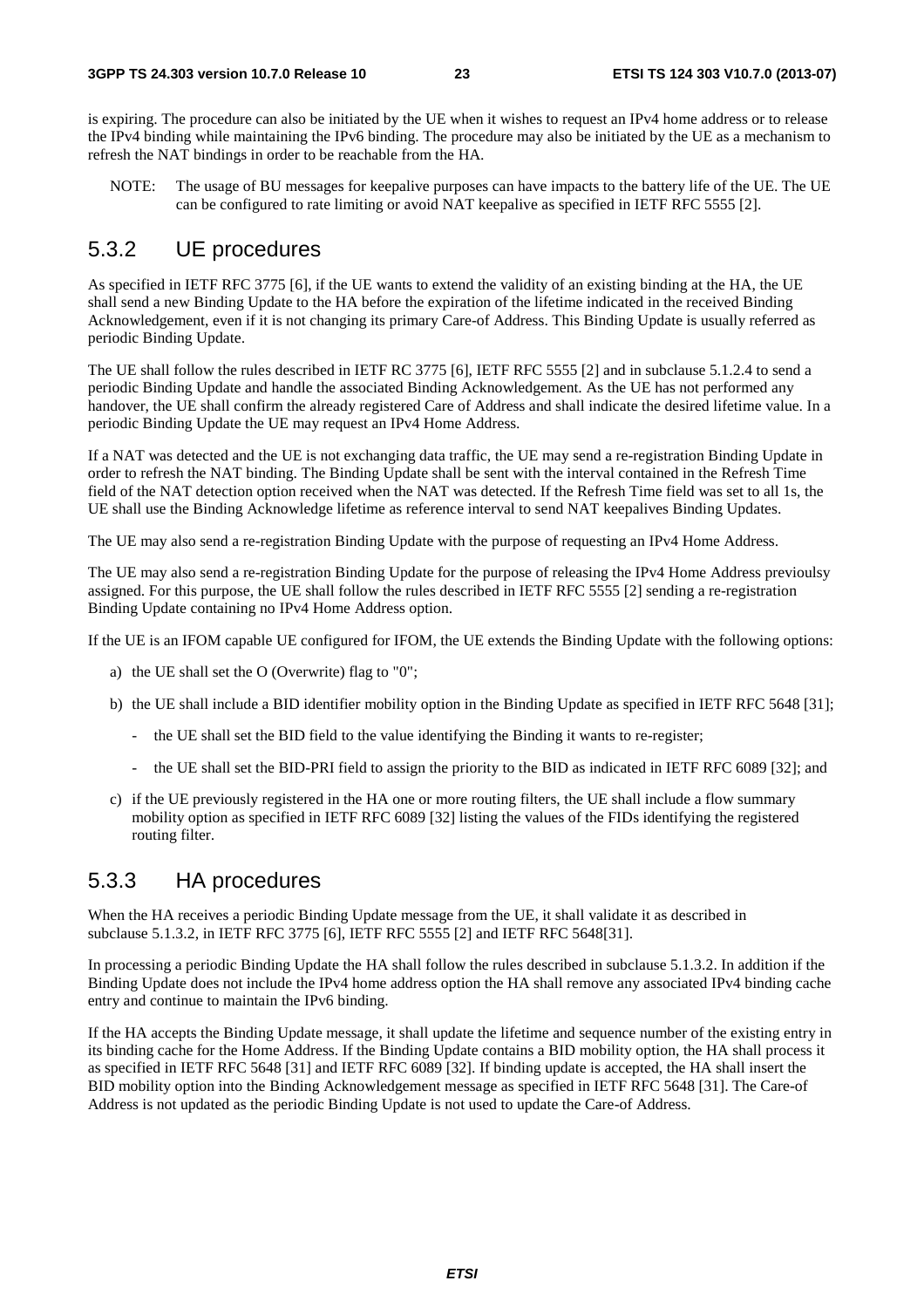## 5.4 Dual-Stack Mobile IPv6 detach

### 5.4.1 General

The DSMIPv6 detach is performed by the UE to close the DSMIPv6 session and the respective IKEv2 session or by the network to inform the UE that it does not have access to a specific PDN through DSMIPv6 any longer. After the DSMIPv6 detach procedure, the UE still has IP connectivity provided by the access network.

There are two explicit detach procedures:

- UE-initiated detach procedure: in this case the UE performs a DSMIPv6 de-registration with the HA and closes the IKEv2 session.
- HA-initiated detach procedure: in this case the HA informs the UE that the DSMIPv6 binding is no more valid. The UE shall then perform the network-initiated detach procedure.

### 5.4.2 UE procedures

#### 5.4.2.1 Network-initiated detach

Upon receiving a Binding Revocation Indication (BRI) message according to IETF RFC 5846 [19] from the HA, the UE first shall perform the required validity checks on the BRI according to IETF RFC 5846 [19].

The UE shall send a Binding Revocation Acknowledgement (BRA) as specified in IETF RFC 5846 [19]. In this message the UE shall set the status field to "Success" to reflect that it has received the BRI message. The BRA message may be tunnelled in UDP or IPv4 as specified in subclause 5.1.2.4 for Binding Update messages.

The UE then shall remove the entry identified in the BRI as deregistered from its binding update list and shall use the procedures defined in IETF RFC 4306 [14] to remove the IPsec security associations associated with the DSMIPv6 registration as described in subclause 5.4.2.2.

#### 5.4.2.2 UE-initiated detach

To detach from a specific PDN to which it is connected through a DSMIPv6 session, the UE shall send a Binding Update with the Lifetime field set to 0 as specified in IETF RFC 3775 [6].

The UE shall use the procedures defined in the IKEv2 protocol in IETF RFC 4306 [14] to remove the IPsec security associations associated with the DSMIPv6 registration. The UE shall close the security associations associated with the DSMIPv6 registration and instruct the HA to do the same by sending the INFORMATIONAL request message including a DELETE payload. The Protocol ID in the DELETE payload shall be set to "1" (IKE) to indicate that all IPsec ESP security associations that were negotiated within the IKEv2 exchange shall be deleted.

### 5.4.3 HA procedures

#### 5.4.3.1 Network-initiated detach

As soon as it receives a trigger for network-initiated detach procedure (3GPP TS 29.273 [20]) the HA shall send a Binding Revocation Indication (BRI) message according to IETF RFC 5846 [19] to the UE. The message shall contain the Home Address, corresponding to the PDN connection which shall be removed. The HA shall set the P (Proxy Binding) bit to 0 (Not Proxy MIPv6 binding), G bit (Global) to 0 (only the PDN Connection specified by the HoA is removed) and V bit (IPv4 HoA Binding Only) to 0 (Not to terminate the IPv4 Home Address binding only). The revocation trigger value shall be set to 1 (Unspecified). The HA shall include the UE home address in the Type 2 routing header as per IETF RFC 5846 [19] and shall not include any mobility option. The HA shall not include a BID option in the BRI message. The BRI message may be tunnelled in UDP or IPv4 as specified in subclause 5.1.3.2 for Binding Acknowledgement messages.

The HA shall follow procedures according to IETF RFC 5846 [19] to await the receipt of a Binding Revocation Acknowledgment (BRA) message from the UE. These procedures are based on the timer MINDelayBRIs defined in IETF RFC 5846 [19]. The HA shall not remove the entry from its binding cache before receiving the BRA.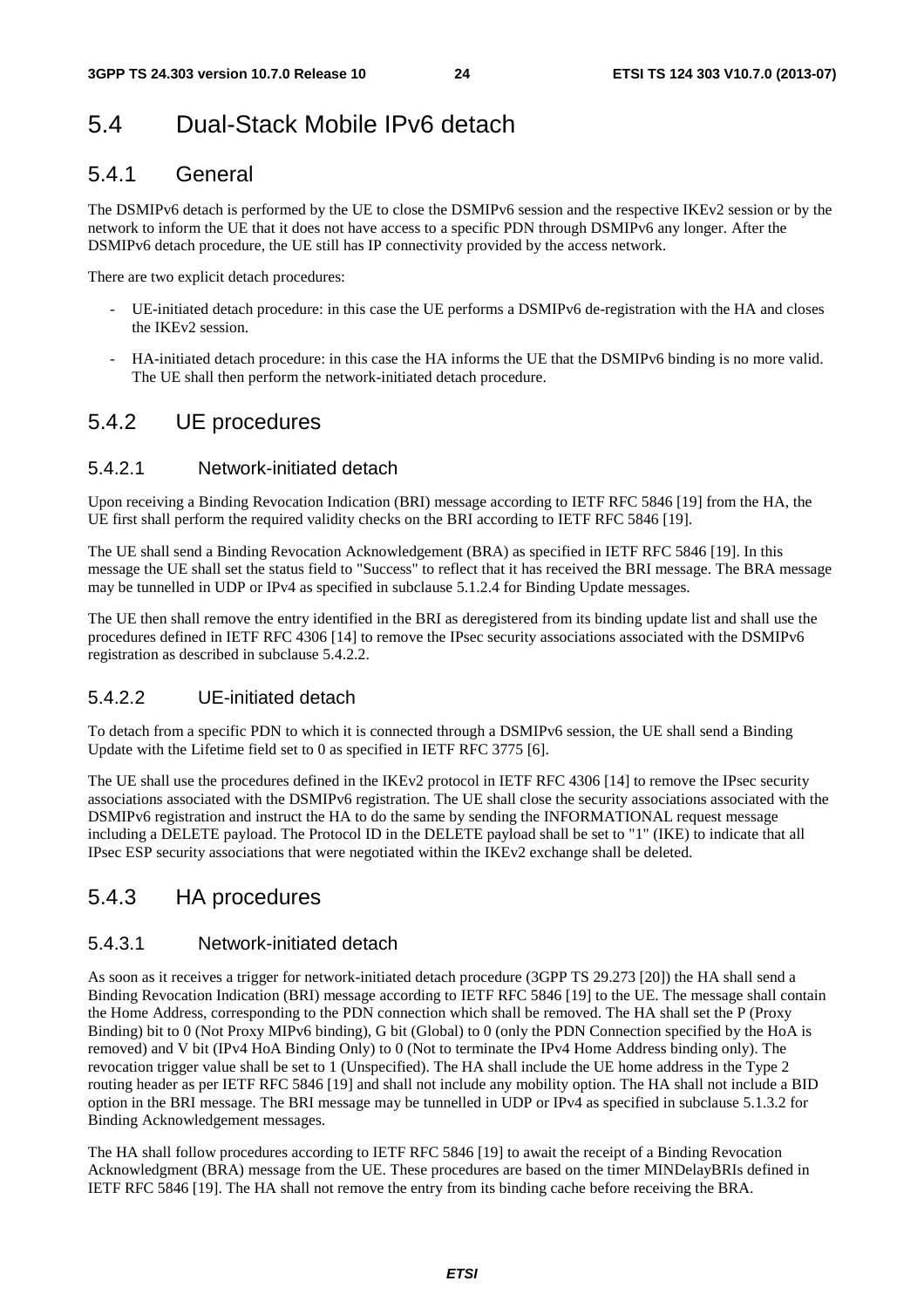If the HA receives a Binding Update with Lifetime set to 0 after initiating the network-initiated detach procedure, the HA should treat the BU as acknowledgement to the BRI for the purposes of completing the revocation procedures that are defined in IETF RFC 5846 [19]; in this case, the HA shall remove the respective entry in its binding cache, deleting the timer MINDelayBRIs and respond with a Binding Acknowledgement according to IETF RFC 5555 [2] and IETF RFC 3775 [6].

#### 5.4.3.2 UE-initiated detach

When the HA receives a Binding Update with the Lifetime field set to 0, it shall delete any existing entry for the Home Address included in the Binding Update. Then the HA shall send a Binding Acknowledgement as specified in IETF RFC 5555 [2] and IETF RFC 3775 [6].

On receipt of the INFORMATIONAL request message including a DELETE payload indicating that the UE is deleting the IPsec security associations associated with the DSMIPv6 registration, the HA shall close the IKE security association, and all IPsec ESP security associations that were negotiated within it towards the UE.

### 5.5 Void

### 5.5A Protection of data traffic

#### 5.5A.1 General

UE and HA can use the IKEv2 CREATE\_CHILD\_SA exchange procedure to create a child security association to be used to provide integrity protection, confidentiality protection or both, to all data traffic exchanged within the DSMIPv6 tunnel. The procedure can be initiated by the HA or by the UE at any time after the security association between UE and HA has been set up. If both UE and HA independently decide to initiate the child security association establishment, the procedure described in IETF RFC 4306 [14] applies. The profiles for tunnel mode IPsec ESP are defined in 3GPP TS 33.402 [18].

#### 5.5A.2 UE procedures

After establishing the IPsec security association with the HA as described in subclause 5.1.2.2, the UE may initiate the creation of child security association pair to provide integrity protection, confidentiality protection or both. If the UE determines that the trust relationship of the non-3GPP access network is "untrusted" (see 3GPP TS 24.302 [21]), the UE shall not initiate the creation of child security association. If the UE initiates the creation of child security association pair, the UE shall send to the HA a CREATE\_CHILD\_SA request as described in IETF RFC 4877 [4] and IETF RFC 4306 [14] with the following additions:

- a) the content of the Security Association payload is set accordingly for integrity protection, confidentiality protection or both as indicated in IETF RFC 4306 [14] using the IPsec profiles defined in 3GPP TS 33.402 [18]; and
- b) the TSi shall contain all the Home Network Prefix assigned to the UE. If prefix delegation is used, the TSi shall also contain all the prefix(es) provided to the UE. If the UE received an IPv4 Home Address, the TSi shall also contain the IPv4 Home Address.

When the UE receives a CREATE\_CHILD\_SA request from the HA with selectors indicating the DSMIPv6 tunnel traffic, if the UE supports integrity protection, confidentiality protection or both, the UE shall reply with a CREATE\_CHILD\_SA response selecting the preferred transform proposed by the HA as specified in IETF RFC 4306 [14].

If the child SA is created successfully, the UE shall start encapsulating all the uplink packets in the DSMIPv6 tunnel in an IPsec ESP tunnel as negotiated with the HA during the CREATE\_CHILD\_SA procedure.

The UE can stop using integrity protection, confidentiality protection or both, for the DSMIPv6 tunnel traffic. In order to do that, the UE shall delete the respective child security association by sending an INFORMATIONAL request message including the DELETE payload as specified in IETF RFC 4306 [14].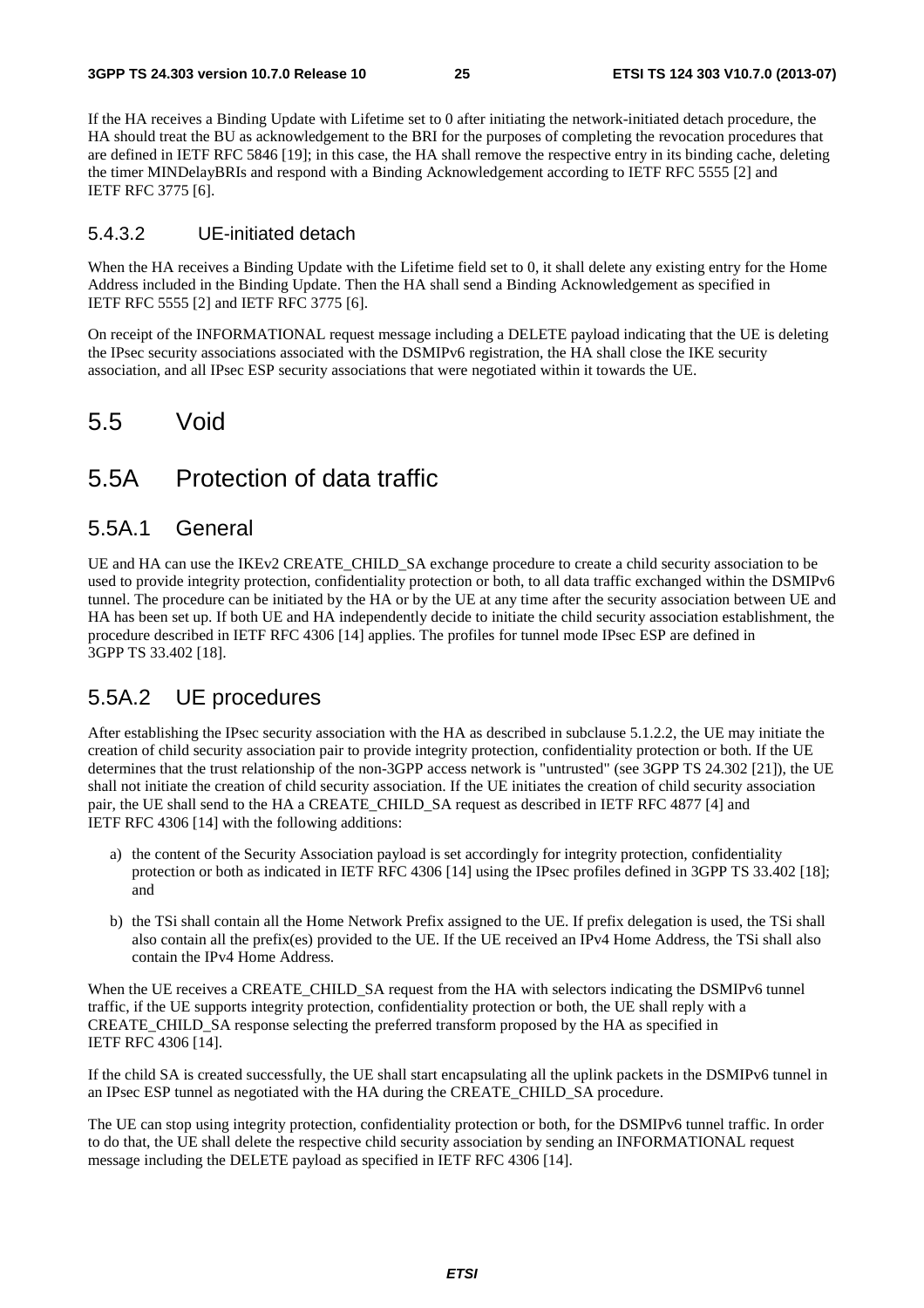### 5.5A.3 HA procedures

After establishing the IPsec security association with the UE as described in subclause 5.1.3.1, the HA may initiate the creation of child security association pair to provide integrity protection, confidentiality protection or both. If the HA receives the trust relationship indication as "untrusted" from the 3GPP AAA server during the authentication and authorization procedure or the authorization procedure (see 3GPP TS 29.273 [20]), the HA shall not initiate the creation of child security association procedure. If the trust relationship indication is not received, the initiation of the creation of the child security association is implementation dependent (e.g. based on configuration). If the HA initiates the creation of child security association pair, the HA shall send to the UE a CREATE\_CHILD\_SA request as described in IETF RFC 4877 [4] and IETF RFC 4306 [14] with the following additions:

- a) the content of the Security Association payload is set accordingly for integrity protection, confidentiality protection or both as indicated in IETF RFC 4306 [14] using the IPsec profiles defined in 3GPP TS 33.402 [18]; and
- b) the TSi shall contain all the Home Network Prefix assigned to the UE. If prefix delegation is used, the TSi shall also contain all the prefix(es) provided to the UE. If the UE received an IPv4 Home Address, the TSi shall also contain the IPv4 Home Address.

When the HA receives a CREATE\_CHILD\_SA request from the UE with selectors indicating the DSMIPv6 tunnel traffic, if the HA supports integrity protection, confidentiality protection or both, the HA shall check whether the child security association establishment can be accepted or not. If the HA receives the trust relationship indication set to "untrusted" indication from the 3GPP AAA server (see 3GPP TS 29.273 [20]), the HA shall reject the child security association establishment by using the NOTIFY payload of type "NO\_ADDITIONAL\_SAS" in the CREATE\_CHILD\_SA response. If HA does not receive the trust relationship indication, whether to accept or reject the child security association is implementation dependent. Otherwise, the HA shall reply with a CREATE\_CHILD\_SA response selecting the preferred transform proposed by the HA as specified in IETF RFC 4306 [14].

If the child SA is created successfully, the HA shall start encapsulating, all the uplink packets in the DSMIPv6 tunnel in an IPsec ESP tunnel as negotiated with the UE during the CREATE\_CHILD\_SA procedure.

The HA can stop using integrity protection, confidentiality protection or both, for the DSMIPv6 tunnel traffic. In order to do that, the HA shall delete the respective child security association by sending an INFORMATIONAL request message including the DELETE payload as specified in IETF RFC 4306 [14].

### 5.6 Attach to additional access network

### 5.6.1 General

The operations defined within subclause 5.6 apply to an IFOM capable UE configured for IFOMand a HA supporting IFOM.

The attach to additional access network procedure is performed by a UE supporting IFOM that has already established a PDN connection through an access network and decides to extend the PDN connection to another access network.

There can be two possible scenarios:

- the existing access network is a home link and the added access network is a foreign link; or
- the existing access network is a foreign link and the added access network is a home link.

The attach to additional access network procedure involves performing the following:

- access specific procedure to connect and configure an IP address for the added access network;
- discovery of a HA IP address if the UE has not obtained the IP address of the HA;
- home link detection;
- setting up a security association if there is no security existing association between the UE and HA; and
- exchange of Binding Update and Binding Acknowledgement with the BID mobility option and FID mobility option between the UE and HA.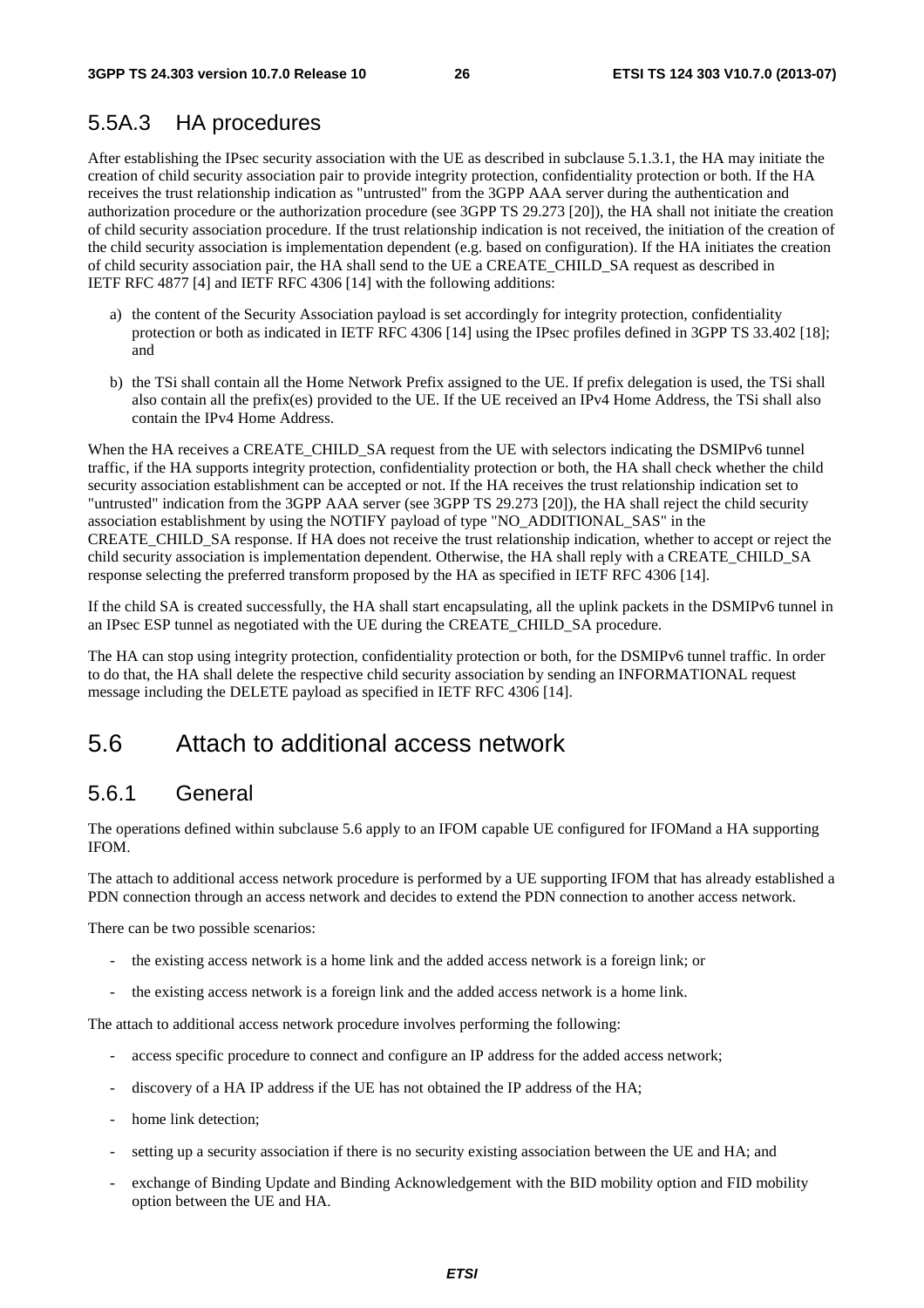### 5.6.2 UE procedures

#### 5.6.2.1 General

For the attach to additional access network procedure, the UE is already attached to either a home link or foreign link and discovers a new link. The UE applies the DSMIPv6 Home Link Detection Function as specified in subclause 5.1.2.3 to determine if the new link will be a home link or a foreign link. If the new link is a home link, the UE follows the procedure as specified in subclause 5.6.2.2. If the new link is a foreign link, the UE follows the procedure as specified in subclause 5.6.2.3.

#### 5.6.2.2 Attach to additional access network acting as home link

The UE shall perform the DSMIPv6 Home Link Detection Function as specified in subclause 5.1.2.3.

In addition, the UE shall perform the initial binding registration and IPv4 Home Address assignment as specified in subclause 5.1.2.4 with the following additional rules:

- a) the UE shall send a Binding Update through the home link;
- b) the O (Overwrite) flag in the Binding Update shall be set to "0";
- c) the UE shall insert a BID mobility option in this Binding Update with:
	- the 'H' flag in the BID mobility option set to "1";
	- the Care-of Address field set to the IPv6 Home Address of the binding; and
	- the BID-PRI field set to assign the priority to the BID as indicated in IETF RFC 6089 [32];
- d) if routing filters were previously registered with the HA, the UE shall include a flow summary mobility option as specified in IETF RFC 6089 [32] listing the values of the FIDs identifying the routing filter that were previously registered; and
- e) if the UE creates one or more routing rules as specified in subclause 5.1.2.4, for each FID mobility option, the value of the BID field in the Binding Reference suboption identifies the routing address that the UE wants to use to exchange packets matching the routing filter.

When the UE receives the Binding Acknowledgment from the HA, the UE shall process the Binding Acknowledgment as specified in subclause 5.1.2.4.

#### 5.6.2.3 Attach to an additional access acting as foreign link

The UE shall perform the same procedures described in subclause 5.1.2.4. The UE shall send the Binding Update message through the added link. In addition, the UE shall register the binding for the home link by including a BID mobility option in the Binding Update message. The BID mobility option fields for the binding for the home link are those indicated in IETF RFC 5648 [31] for home binding with the following distinctions:

- (a) the H flag shall be set to "1";
- (b) the Care-of Address field shall be set to the IPv6 HoA of the binding; and
- (c) the BID-PRI field shall be set to the assigned priority of the BID as indicated in IETF RFC 6089 [32].

The UE shall process the received Binding Acknowledgement as specified in subclause 5.1.2.4.

#### 5.6.3 HA procedures

#### 5.6.3.1 General

The following subclauses describe the detailed HA procedures for the case when a UE is attaching to an additional access network.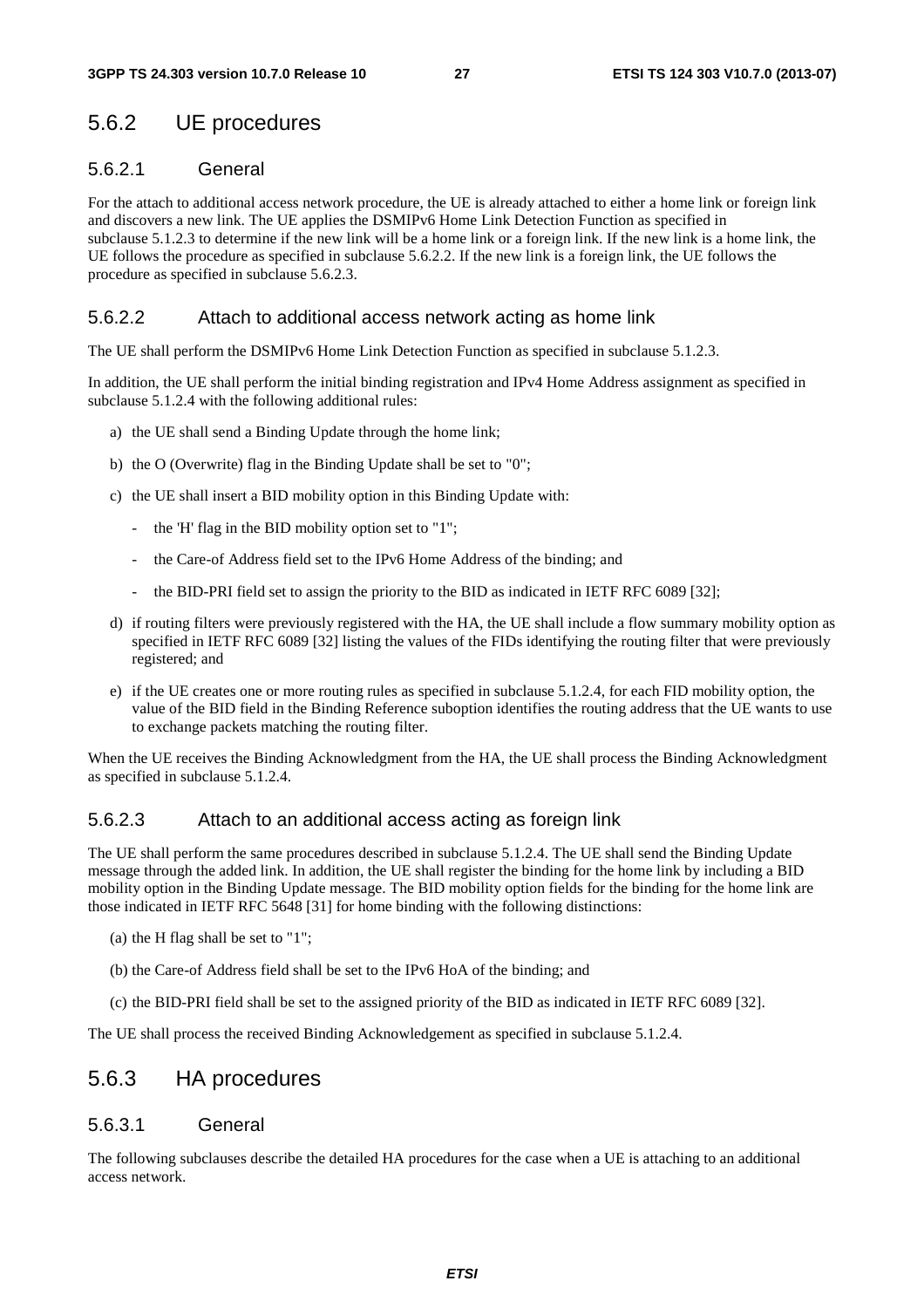#### 5.6.3.2 Attach to an additional access network acting as home link

When receiving a Binding Update from the UE, the HA performs the same procedure as specified in subclause 5.2.3.2. In addition, the HA shall validate the Binding Update as described in IETF RFC 5648 [31], IETF RFC 6089 [32] and IETF RFC 6088 [33].

#### 5.6.3.3 Attach to additional access acting as foreign link

When receiving a Binding Update from the UE, the HA performs the same procedures described in subclause 5.2.3.2 and in addition the HA shall validate the Binding Update as described in IETF RFC 5648 [31], and IETF RFC 6089 [32] and IETF RFC 6088 [33]. As described in IETF RFC 5648 [31], the HA shall:

- process the IPv6 address contained in the BID option with the H flag set to 0 as the Care-of Address; and
- process the IPv4 address contained in the BID option with the H flag set to 0 in the same way as the HA process the address contained in the IPv4 Care-of Address option in subclause 5.2.3.2.

### 5.7 Inter-access flow mobility

#### 5.7.1 General

The operations defined within this sub-clause apply to an IFOM capable UE configured for IFOM and to HA supporting IFOM.

The inter-access flow mobility is performed by the UE supporting IFOM that already established a PDN connection and exchanges packets belonging to the PDN connection through multiple access networks. The UE has previously registered one or more routing rules with the HA.

In this procedure, the UE updates the HA by performing any of the following operations:

- assigning one or more routing filters to an access network different from the one those routing filters were previously assigned;
- adding one or more new routing rules to the HA; or
- removing one or more previously registered routing rules from the HA.

The procedure involves the exchange of a Binding Update and a Binding Acknowledgement with BID and FID options between the UE and the HA.

### 5.7.2 UE procedures

The UE performs the same procedures described in subclause 5.3.2 with the following exceptions:

- the UE shall set the  $O$  (Overwrite) flag to 0;
- the UE shall not include any Alternate Care-of Address option in the Binding Update message; and
- the UE shall not include any IPv4 Care-of Address option in the Binding Update message.

In addition, the UE shall extend the Binding Update message with the following options (see IETF RFC 5648 [31], IETF RFC 6089 [32] and IETF RFC 6088 [33]):

- a) The UE shall include a BID identifier mobility option:
	- the BID field is set to the value identifying the routing address used as IP Source Address of the Binding Update message;
	- if the Binding Update message is sent over a home link, the "H" flag is set to 1;
	- if the Binding Update message is sent over a foreign link, the "H" flag is set to  $0$ ;
	- the BID-PRI priority field is set to the priority assigned to the BID as indicated in IETF RFC 6089 [32]; and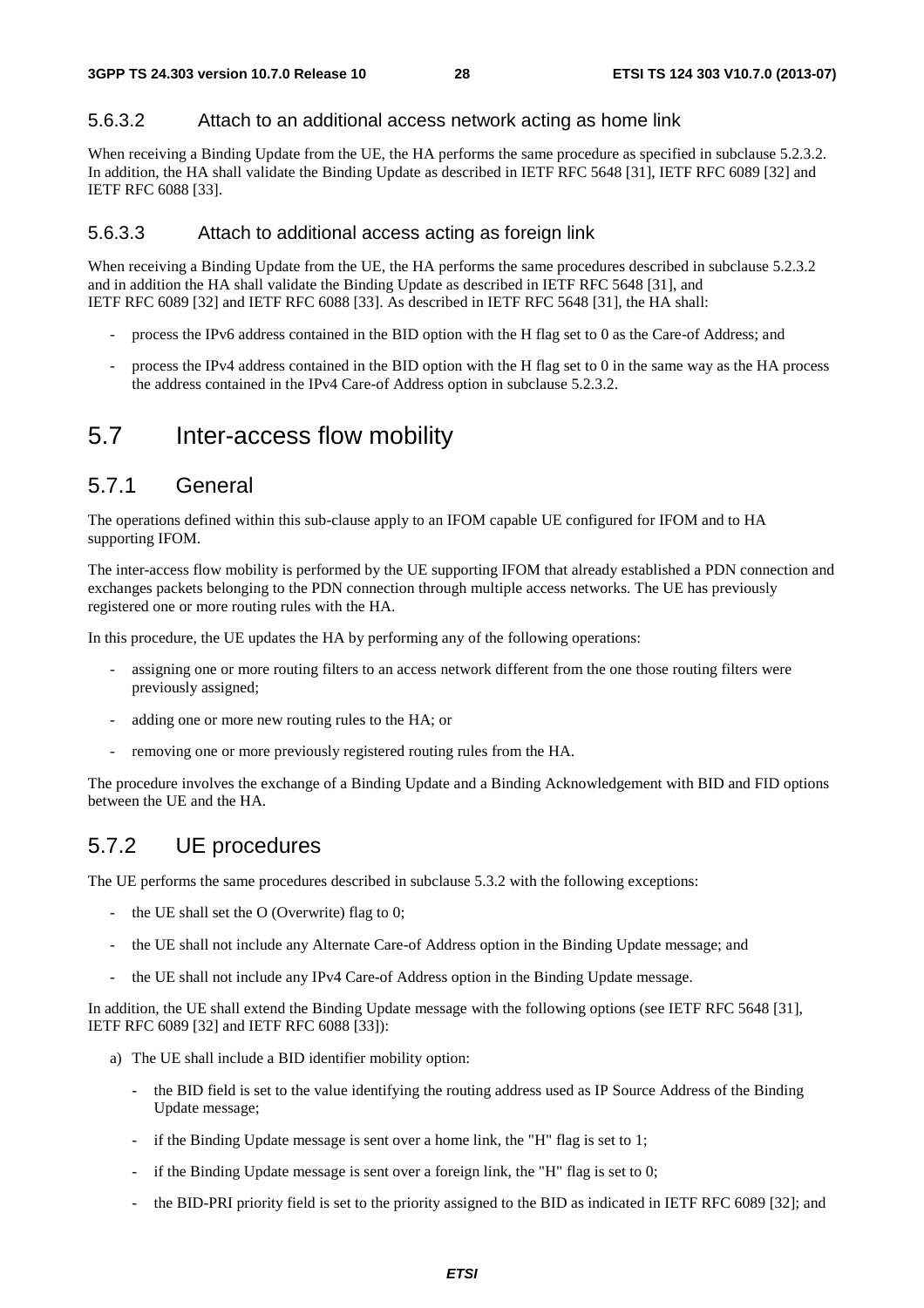- if the routing address is an IPv4 address, a NAT was detected and the UE is not exchanging data traffic, the UE may insert the routing address in the Care-of Address field of the BID mobility option;
- b) the UE may create one or more routing rules. For each routing rule that the UE wants to register with the HA, the UE shall include a FID mobility option containing one traffic selector as specified in IETF RFC 6089 [32]. Traffic selectors are defined in IETF RFC 6088 [33]:
	- the UE shall set the FID field to an arbitrary value:
	- the UE shall set the FID-PRI field to assign the priority to the routing filter as indicated in IETF RFC 6089 [32];
	- the UE shall include a Binding Reference suboption as indicated in IETF RFC 6089 [32]. The value assigned to the BID identifies the routing address that the UE wants to use to exchange the packets matching the routing filters; and
	- traffic selector suboption shall be set as specified in IETF RFC 6089 [32] and IETF RFC 6088 [33]. The parameters described in the traffic selector suboption represent the routing filter that corresponds to the routing rule that the UE wants to register with the HA;
- c) The UE may insert a flow summary mobility option (as described in IETF RFC 6089 [32]).
	- If the UE wants to keep some routing rules previously registered unmodified, i.e. no flow handover, the UE lists the values of the FIDs identifying the routing rules that the UE wants to keep unmodified in the flow summary mobility option; and
	- If the UE wants to remove one or more previously registered routing rules, the UE does not include in the flow summary mobility option the FIDs identifying the routing rules that the UE wants to remove; and
- d) the UE may modify one or more routing rules with the HA. For each routing rule that the UE wants to modify, the UE shall include a FID mobility option as specified in IETF RFC 6089 [32].
	- the UE shall set the FID field to the value identifying the routing filter the UE wants to handover;
	- the UE shall set the FID-PRI field to assign the priority to the BID as indicated in IETF RFC 6089 [32]; and
	- the UE shall include a Binding Reference suboption as indicated in IETF RFC 6089 [32]. The value assigned to the BID identifies the routing address that the UE wants to use to exchange the packets matching the routing filters.

The handling of the received Binding Acknowledgement message is the same as specified in subclause 5.1.2.4. In addition, the UE handles the FID and BID mobility options contained in the received Binding Acknowledgment message as specified in IETF RFC 5648 [31], IETF RFC 6089 [32] and IETF RFC 6088 [33].

### 5.7.3 HA procedures

When receiving a Binding Update from the UE, the HA performs the same procedures described in subclause 5.3.3 and in addition the HA shall validate the Binding Update as described in IETF RFC 5648 [31], IETF RFC 6089 [32] and IETF RFC 6088 [33].

### 5.8 UE-initiated removal of an access network from a PDN connection

### 5.8.1 General

The operations defined within this sub-clause apply to an IFOM capable UE configured for IFOM and to HA supporting IFOM.

The removal of an access network from a PDN connection procedure is initiated by a UE which has a PDN connection through multiple access networks. In this procedure, the UE stops using one of the access network for the PDN connection.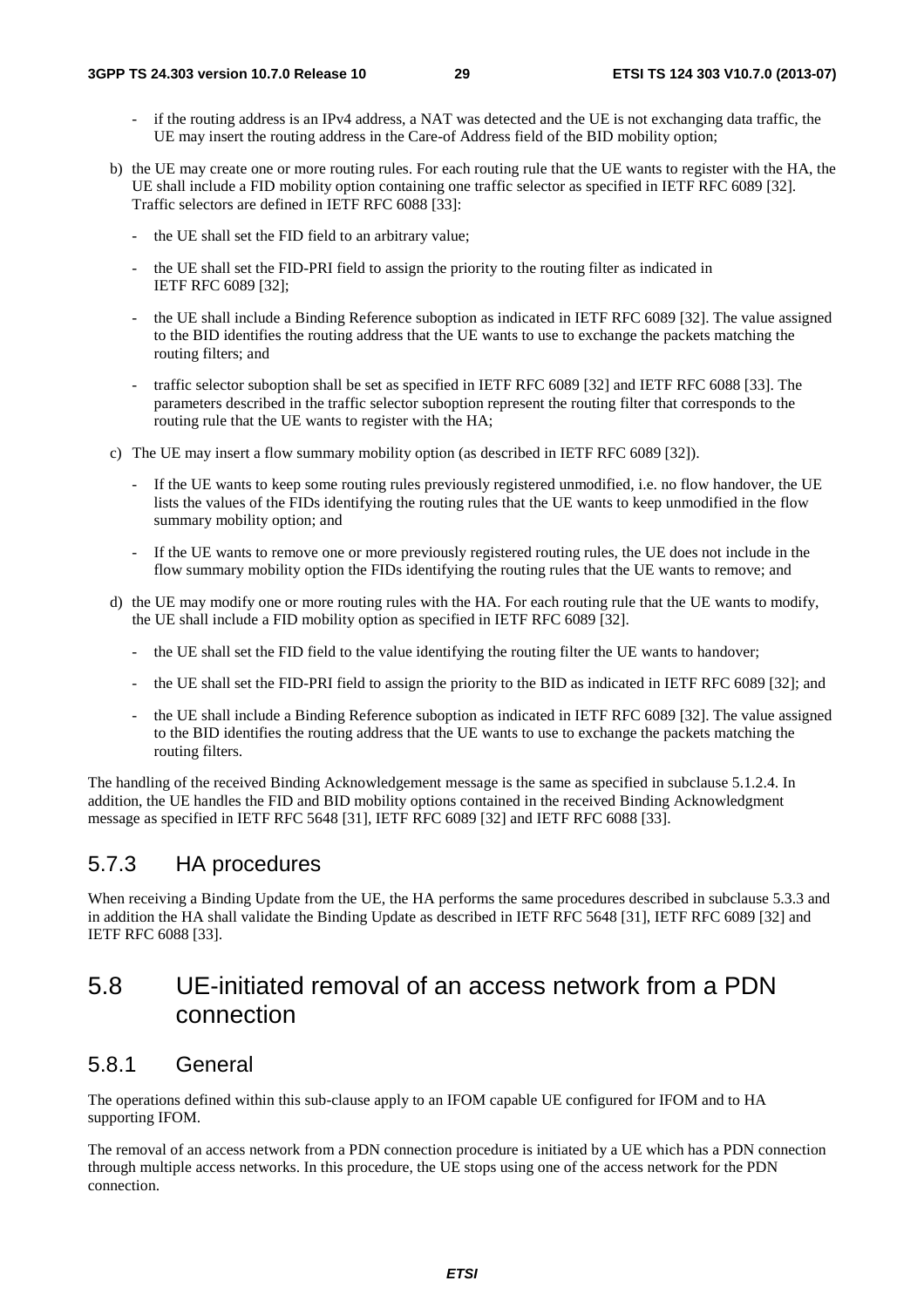The procedure involves the exchange of a Binding Update and a Binding Acknowledgement between the UE and the HA.

There can be two possible scenarios:

- home link access network is removed and foreign link access network is maintained; or
- foreign link access network is removed and home link access network is maintained.

#### 5.8.2 UE procedures

#### 5.8.2.1 General

The removal of an access network from a PDN connection is performed by a UE attached to multiple access networks. The UE sends a Binding Update message in order to update the HA binding cache removing the entry corresponding to the removed access network. If the removed access network is a home link, the UE follows the procedure as specified in subclause 5.8.2.2. If the removed access network is a foreign link, the UE follows the procedure as specified in subclause 5.8.2.3.

#### 5.8.2.2 Removal of Home link access

If the UE removes the home link from a specific PDN connection, the UE shall perform one of the following operations:

- (a) the UE sends a Binding Update with the Lifetime field set to 0 as specified in IETF RFC 5555 [2] and IETF RFC 3775 [6] and with a BID mobility option. The UE populates the BID mobility option as follows (see IETF RFC 5648 [31]):
	- the BID identifier field is set to the BID corresponding to the access network the UE wants to remove;
	- the H flag is set to  $0$ ; and
	- the Care-of Address field in the BID mobility option is omitted;

or:

(b) the UE sends a Binding Update message as indicated in subclause 5.1.2.4 with the following additions:

- the Binding Update message shall be exchanged through the maintained access network;
- the BID identifier field is set to the value identifying the maintained access network; and
- the Care-of Address field in the BID mobility option is omitted.

NOTE: The choice of the operation to follow is up to UE implementation.

#### 5.8.2.3 Removal of foreign link from a PDN connection

If the UE removes an access network acting as foreign link from a specific PDN connection and maintains the connection to the PDN through the home link, the UE shall send a Binding Update message with the Lifetime field set to 0 as specified in subclause 5.4.2.2.If the UE decides to close the security association set up with the HA, the UE shall send the INFORMATIONAL request message including a DELETE payload as specified in subclause 5.4.2.2.

#### 5.8.3 HA procedures

#### 5.8.3.1 General

The following subclauses describe the detailed HA procedures for the case when a UE is removing an access network from a PDN connection.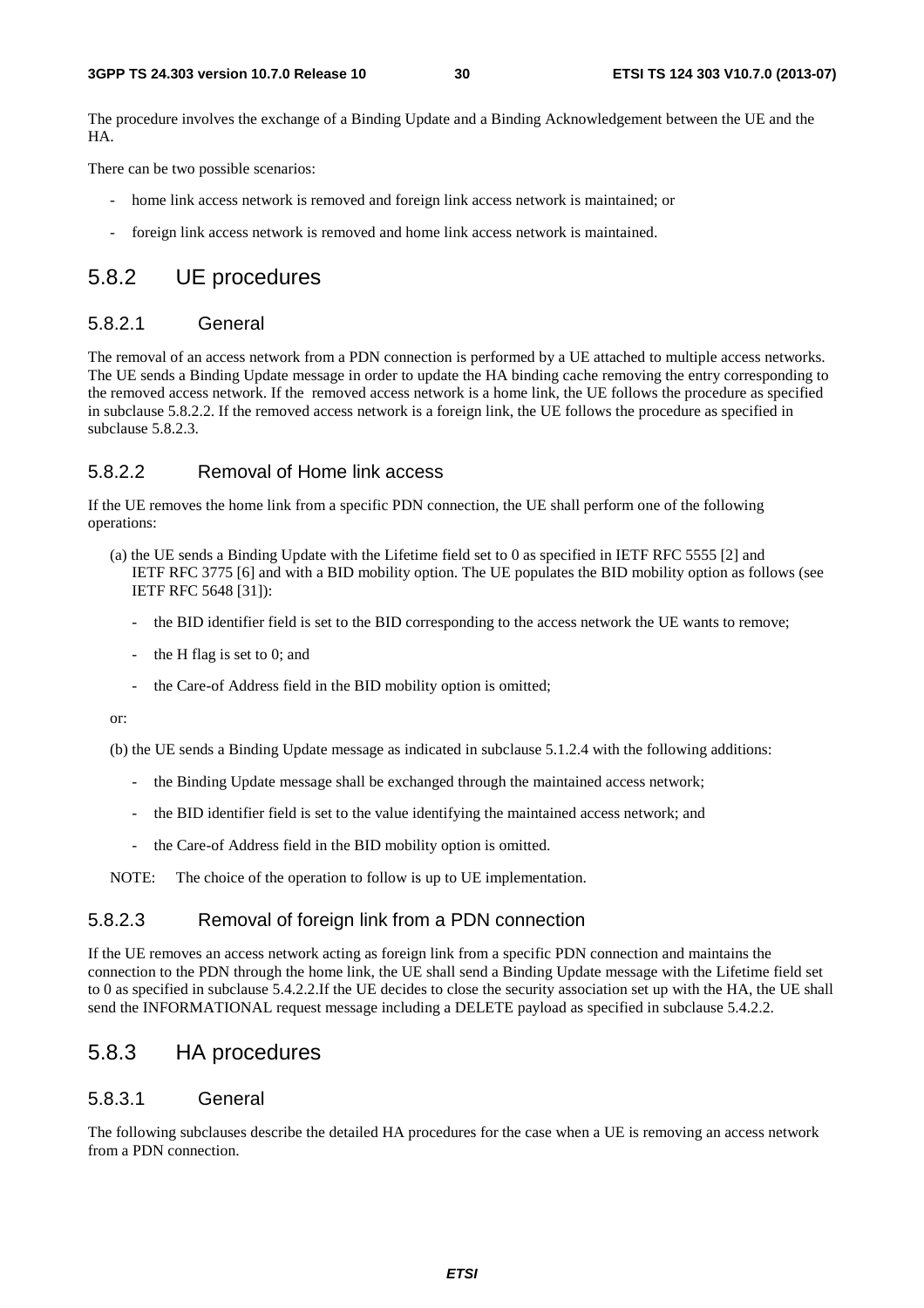#### 5.8.3.2 Removal of home link access from a PDN connection

In case of removal of a home link from a PDN connection executed by the UE, the HA shall perform the following operations:

- if the Lifetime field of the received Binding Update is set to 0, the HA processes the received Binding Update message as described in IETF RFC 5555 [2] and IETF RFC 3775 [6] and IETF RFC 5648 [31]; and
- if the Lifetime field of the received Binding Update is not set to 0, the HA shall perform the same procedures described in subclause 5.6.3.3.

#### 5.8.3.3 Removal of foreign link from a PDN connection

When the HA receives a Binding Update with the Lifetime field set to 0, the HA shall perform the same procedures described in subclause 5.4.3.2.

### 5.9 Network-initiated removal of an access network from a PDN connection

#### 5.9.1 General

The operations defined within this subclause apply to IFOM capable UE configured for IFOM and to HA supporting IFOM.

The removal of an access network from a PDN connection procedure is initiated by the HA for a UE that has an established PDN connection through multiple access networks with the HA. In this procedure, the HA informs the UE that an entry in the binding cache is no more valid over one of the access network for the PDN connection. The UE then performs the network-initiated removal of an access network from a PDN connection procedure.

The procedure involves the exchange of a Binding Revocation Indication (BRI) message and a Binding Revocation Acknowledgement (BRA) between the UE and the HA as specified in IETF RFC 5846 [19].

Once the procedure is completed, the UE uses the maintained access network for the PDN connection.

There can be two possible scenarios:

- home link access network is removed and foreign link access network is maintained; or
- foreign link access network is removed and home link access network is maintained.

### 5.9.2 UE procedures

#### 5.9.2.1 General

The following subclauses describe the detailed UE procedures for the case when the HA removes an access network from a PDN connection.

#### 5.9.2.2 Removal of home link access from a PDN connection

Upon receiving a BRI message with a BID option, the UE shall perform the procedure as specified in subclause 5.4.2.1 with the following additions:

- the UE shall process the BID mobility option as specified in IETF RFC 5846 [19];
- the UE shall include the received BID mobility option in the BRA as specified in IETF RFC 5846 [19]; and
- the UE shall not close the security associations set up with the HA.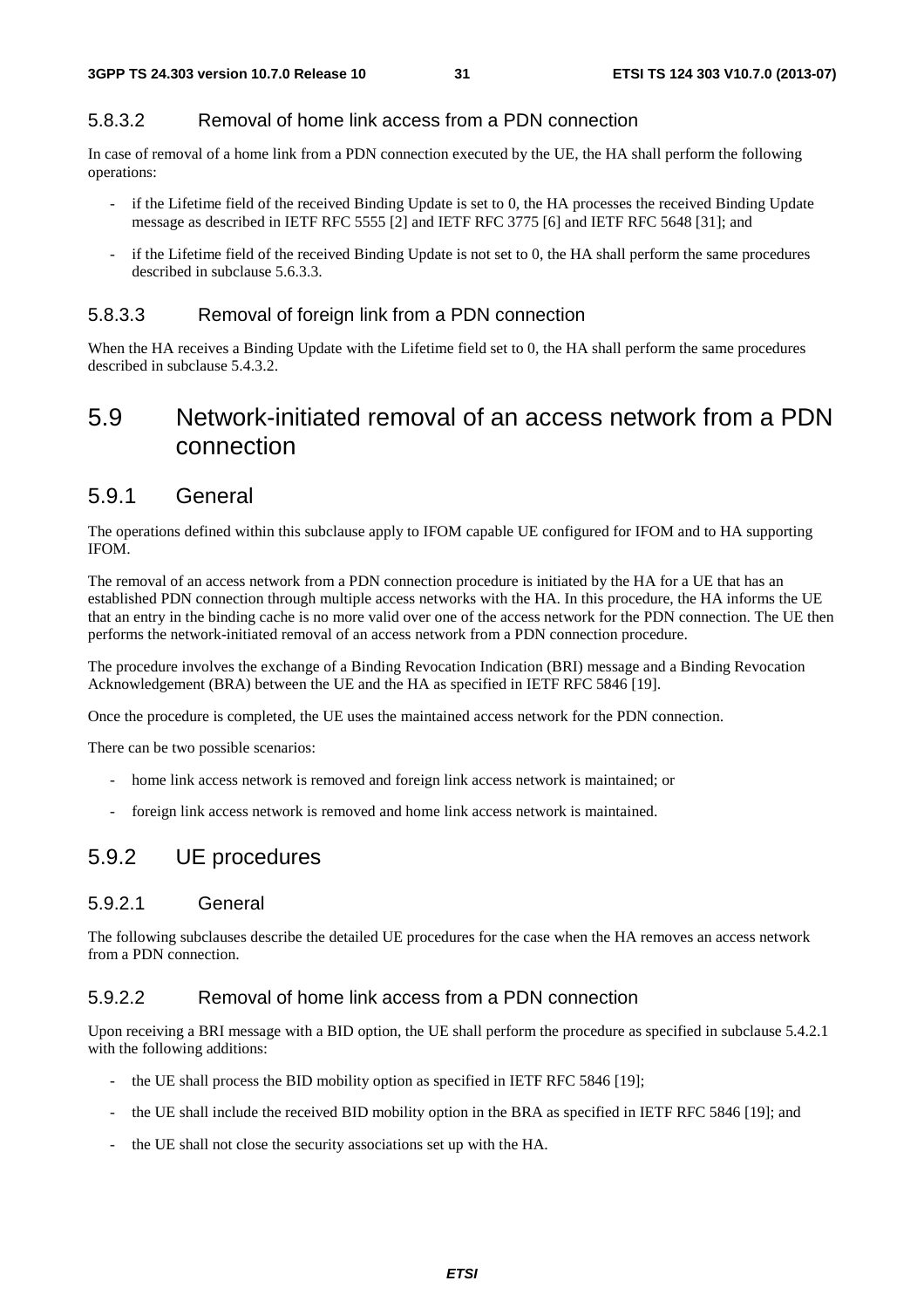#### 5.9.2.3 Removal of foreign link from a PDN connection

Upon receiving a BRI message without a BID mobility option from the HA, the UE shall process the BRI message as specified in subclause 5.4.2.1. If the UE decides to close the security association set up with the HA, the UE shall send the INFORMATIONAL request message including a DELETE payload as specified in subclause 5.4.2.2.

#### 5.9.3 HA procedures

#### 5.9.3.1 General

The following subclauses describe the detailed HA procedures for the case when the HA removes an access network from a PDN connection.

#### 5.9.3.2 Removal of home link access from a PDN connection

In order to remove the home link access from a PDN connection, the HA shall perform the procedure as specified in subclause 5.4.3.1 with the following additions:

- the HA shall include a BID mobility option of the home link access in the BRI message sent to the UE; and
- the HA shall only remove the home binding of the the PDN connection from the HA binding update cache, when a BRA message with the same BID mobility option is received.

#### 5.9.3.3 Removal of foreign link from a PDN connection

In order to remove the foreign link access network from a PDN connection, the HA shall perform the network initiated detach procedure by sending a BRI message without a BID mobility option as described in subclause 5.4.3.1.

If an INFORMATIONAL request message including a DELETE payload is received, the HA shall perform the procedure as specified in subclause 5.4.3.2.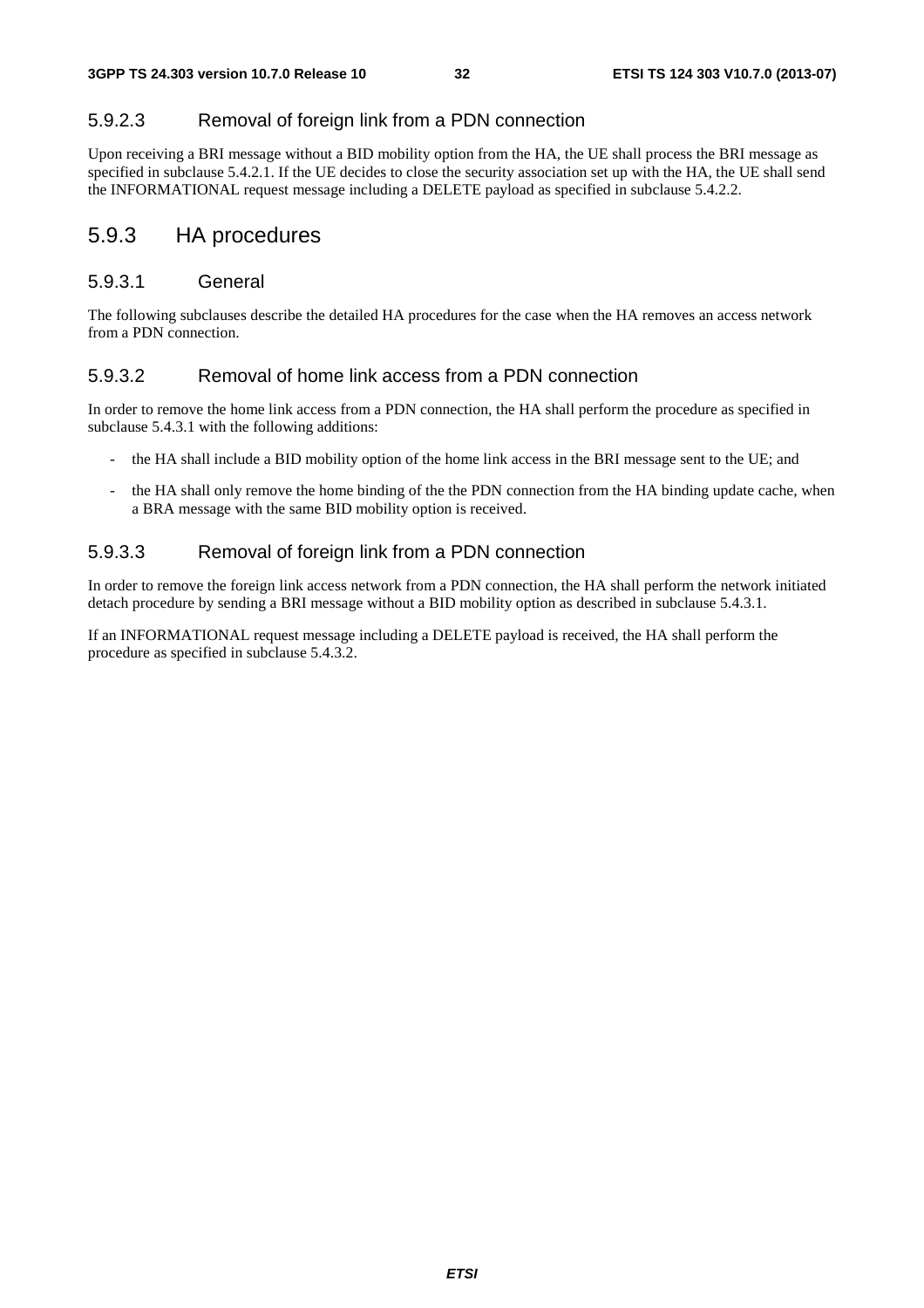## Annex A (normative): Message Details

## A.1 General

Only the message fields and the mobility options used in the DSMIPv6 procedures defined in this TS are present in this annex. Unspecified message fields and mobility options are not used by this specification.

The IP header, the home address destination option, and type 2 routing header option of the DSMIPv6 signalling messages are not included in this annex. They shall be set in the message as defined in the IETF RFC 3775 [6], IETF RFC 5555 [2] and IETF RFC 5846 [19].

Only the message fields and mobility options used for normal cases in this TS are present in this annex.

## A.2 Initial Binding Registration

### A.2.1 Binding Update

The fields of a BU message for the DSMIPv6 Initial Binding Registration procedure are depicted in Table A.2.1-1.

The Mobility Options in a BU message for the DSMIPv6 Initial Binding Registration procedure are depicted in Table A.2.1-2.

| <b>Fields</b>                                    | <b>Fields Description</b>                                                                                                                                                                 | <b>Reference</b>         |
|--------------------------------------------------|-------------------------------------------------------------------------------------------------------------------------------------------------------------------------------------------|--------------------------|
| Sequence Number                                  | Set to a monotonically increasing value.                                                                                                                                                  | <b>IETF RFC 3775 [6]</b> |
| Lifetime                                         | Set to the requested number of time in units of 4<br>seconds the binding shall remain valid.                                                                                              | IETF RFC 3775 [6]        |
| Home Registration (H)                            | Set to "1" to indicate receiving node should act as this<br>node"s HA                                                                                                                     | <b>IETF RFC 3775 [6]</b> |
| Link-local Address<br>Compatibility (L)          | The Link-Local Address Compatibility (L) bit is set<br>when the home address reported by the mobile node<br>has the same interface identifier as the mobile node's<br>link-local address. | <b>IETF RFC 3775 [6]</b> |
| <b>Key Management Mobility</b><br>Capability (K) | Set to "1" to indicate IKEv2 SA ability to survive<br>mobility                                                                                                                            | <b>IETF RFC 3775 [6]</b> |
| Acknowledge (A)                                  | Set to "1" to request an acknowledgement message.                                                                                                                                         | IETF RFC 3775 [6]        |
| Force UDP encapsulation<br>request (F) Flag      | Set to "0" to indicate no forced UDP encapsulation                                                                                                                                        | <b>IETF RFC 5555 [2]</b> |
| Mobile Router Flag (R)                           | Set to "1" to indicate home network prefix preservation IETF RFC 3963 [29]<br>for the UE.                                                                                                 |                          |
| Overwrite Flag (O)                               | Set to "1" to indicate replacing all binding cache<br>entries at the HA with the entries listed in the Binding<br>Update.                                                                 | IETF RFC 5648 [31]       |

**Table A.2.1-1: Fields of a BU message for the DSMIPv6 Initial Binding Registration procedure**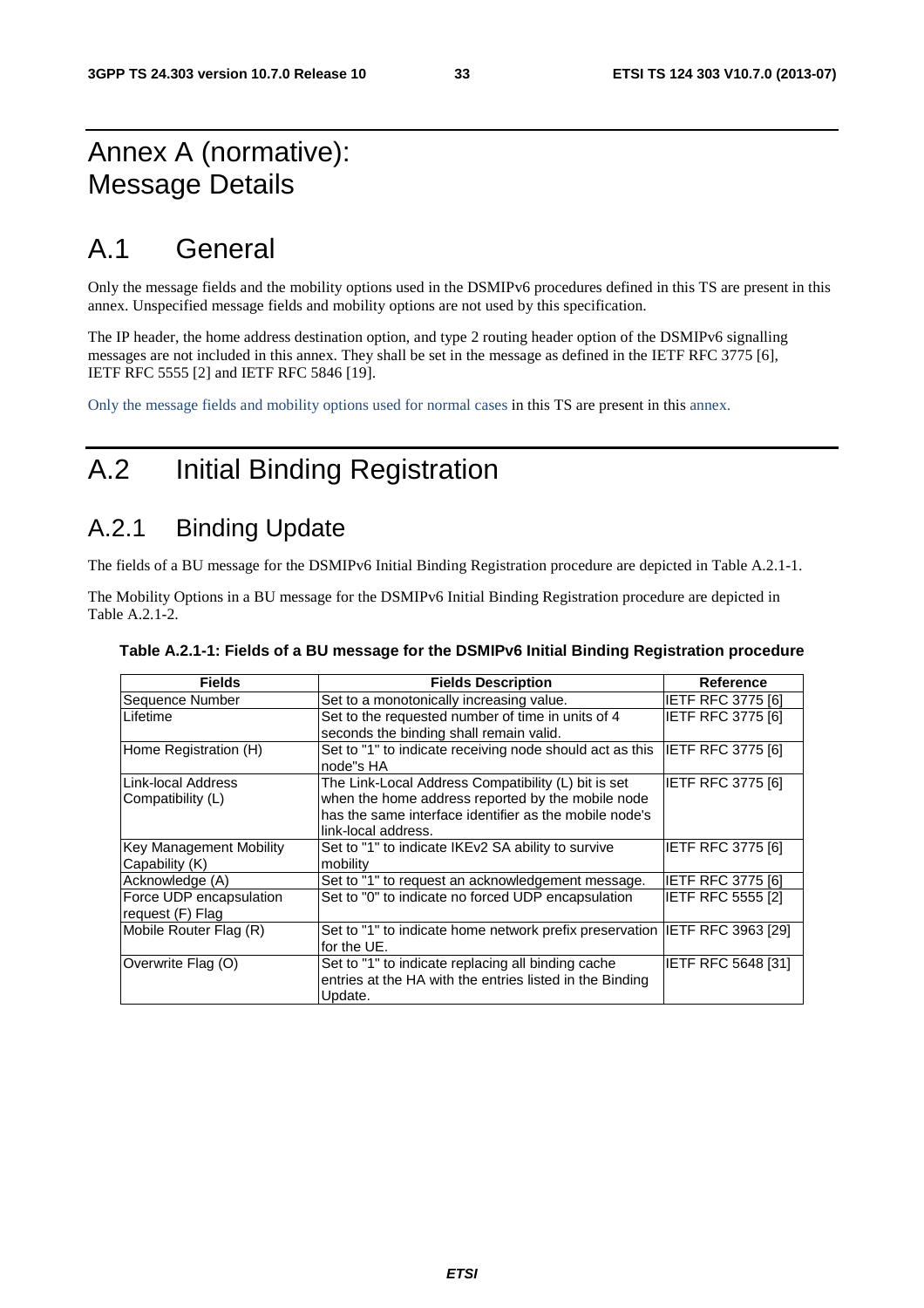| <b>Mobility Option</b>                        | Cat. | <b>Mobility Option Description</b>                                                                                                                                                                                                                                                                   | Reference                                        |
|-----------------------------------------------|------|------------------------------------------------------------------------------------------------------------------------------------------------------------------------------------------------------------------------------------------------------------------------------------------------------|--------------------------------------------------|
| <b>IPv4 Home Address</b><br>option            | O    | Set to the value "0.0.0.0" to request allocation for the<br>UE. The "P" flag is set to '0'.<br>The Prefix Length is set to the requested prefix length<br>of '32'.                                                                                                                                   | <b>IETF RFC 5555 [2]</b>                         |
| <b>IPv 4 Care-of Address</b>                  | C.   | Set to the IPv4 Care-of address when in an IPv4<br>Access Network.                                                                                                                                                                                                                                   | <b>IETF RFC 5555 [2]</b>                         |
| Alternate Care-of<br><b>Address</b>           | C    | Used (in addition to the Source address of the IPv6<br>packet) to carry the IPv6 care-of address when in an<br>IPv6 access network.                                                                                                                                                                  | IETF RFC 3775 [6]                                |
| <b>Binding Identifier</b><br>mobility option  | O    | The BID and BID-PRI are set to an arbitrary value.<br>For registration of a home link, the "H" flag is set to "1"<br>and the value of the CoA field is the Home Address.<br>For registration of a foreign link, the "H" flag is set to "0"<br>and the value of the CoA field is the Care-of Address. | <b>IETF RFC 5648 [31].</b><br>IETF RFC 6089 [32] |
| <b>Flow Identification</b><br>mobility option | O    | The FID and FID-PRI are set to an arbitrary value.<br>The Action field is set to indicate the action taken by<br>the receiver of the Binding Update.<br>The sub-option field conveys the Traffic Selector sub-<br>option.                                                                            | <b>IETF RFC 6089 [32].</b><br>IETF RFC 6088 [33] |
| <b>Flow Summary</b><br>mobility option        | O    | Contain one or more FIDs present in the binding<br>update list to refresh the respective flow bindings.                                                                                                                                                                                              | <b>IETF RFC 6089 [32]</b>                        |

#### **Table A.2.1-2: Mobility Options in a BU message for the DSMIPv6 Initial Binding Registration procedure**

## A.2.2 Binding Acknowledgement

The fields of a BA message for the DSMIPv6 Initial Binding Registration procedure are depicted in Table A.2.2-1.

The Mobility Options in a BA message for the DSMIPv6 Initial Binding Registration procedure are depicted in Table A.2.2-2.

|  | Table A.2.2-1: Fields of a BA message for the DSMIPv6 Initial Binding Registration procedure |  |
|--|----------------------------------------------------------------------------------------------|--|
|  |                                                                                              |  |

| <b>Fields</b>                             | <b>Fields Description</b>                                                                                                    | <b>Reference</b>          |
|-------------------------------------------|------------------------------------------------------------------------------------------------------------------------------|---------------------------|
| <b>Status</b>                             | Set to indicate the result.                                                                                                  | IETF RFC 3775 [6]         |
| Key Management Mobility<br>Capability (K) | Set as per HA ability to support the feature of updating IETF RFC 3775 [6],<br>the IKE SA based on Binding Update processing | <b>IETF RFC 5555 [2]</b>  |
| Mobile Router Flag (R)                    | Set to "1"                                                                                                                   | <b>IETF RFC 3963 [29]</b> |
| Sequence Number                           | Set to the value received in the corresponding Binding IETF RFC 3775 [6]<br>Update.                                          |                           |
| Lifetime                                  | Set to the granted number of time units of 4 seconds<br>the binding shall remain valid.                                      | <b>IETF RFC 3775 [6]</b>  |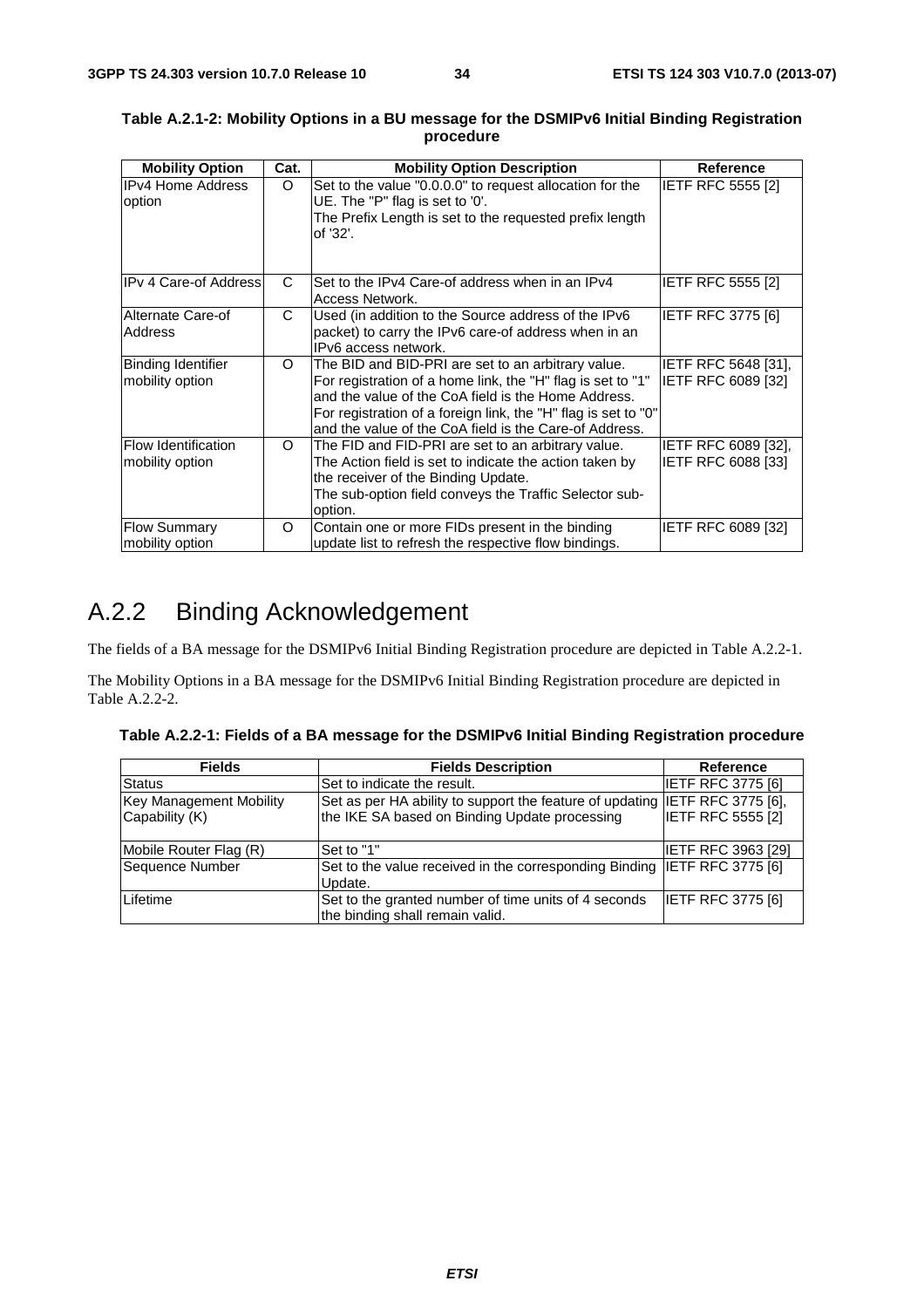| <b>Mobility Option</b>                          | Cat. | <b>Mobility Option Description</b>                                                                                                                                                                                                                                                                    | Reference                                 |
|-------------------------------------------------|------|-------------------------------------------------------------------------------------------------------------------------------------------------------------------------------------------------------------------------------------------------------------------------------------------------------|-------------------------------------------|
| <b>IPv4 Address</b><br>Acknowledgment<br>option | C    | If IPv4 Home Address option is present in the<br>corresponding BU, IPv4 Home Address is set to the<br>IPv4 Home Address allocated for the UE. The<br>supporting Status field is set accordingly. Pref-len field<br>is set to "32".                                                                    | <b>IETF RFC 5555 [2]</b>                  |
| NAT Detection Option                            | C    | When present the option contains the F Flag which<br>indicates to the UE that UDP encapsulation is required.<br>Option contains an optionally Refresh Time for the UE<br>to refresh the NAT binding.                                                                                                  | <b>IETF RFC 5555 [2]</b>                  |
| Binding Refresh<br>Advice                       | Ω    | Contains a Refresh Interval in units of 4 seconds<br>indicating the remaining time until the UE should send<br>a new home registration to the HA.                                                                                                                                                     | <b>IETF RFC 3775 [6]</b>                  |
| Binding Identifier<br>mobility option           | C    | The option is present if the UE sent a Binding Identifier $ IETF$ RFC 5648 [31],<br>mobility option in the corresponding BU.<br>The Status field is set accordingly.<br>The BID, BID-PRI and "H" flag are set to the value<br>indicated in the BID mobility option of the received<br>Binding Update. | IETF RFC 6089 [32]                        |
| <b>Flow Identification</b><br>mobility option   | C    | The option is present if the UE sent a Flow<br>Identification mobility option in the corresponding BU.<br>The Status field is set accordingly.<br>The FID, FID-PRI, Action field and sub-option field are<br>set to the value indicated in the FID mobility option of<br>the received Binding Update. | IETF RFC 6089 [32],<br>IETF RFC 6088 [33] |

#### **Table A.2.2-2: Mobility Options in a BA message for the DSMIPv6 Initial Binding Registration procedure**

## A.2.3 Binding Error

The fields of a BE message for the DSMIPv6 Initial Binding Registration procedure are depicted in Table A.2.3-1.

| Table A.2.3-1: Fields of a BE message for the DSMIPv6 Initial Binding Registration procedure |  |  |
|----------------------------------------------------------------------------------------------|--|--|
|----------------------------------------------------------------------------------------------|--|--|

| <b>Fields</b> | <b>Fields Description</b>                                                      | Reference                |
|---------------|--------------------------------------------------------------------------------|--------------------------|
| <b>Status</b> | Set to indicate the result.                                                    | <b>IETF RFC 3775 [6]</b> |
| Home Address  | IThe home address that was contained in the Home<br>Address destination option | <b>IETF RFC 3775 [6]</b> |

## A.3 Re-Registration

### A.3.1 Binding Update

The fields of a BU message for the DSMIPv6 Re-Registration procedure are depicted in Table A.3.1-1.

The Mobility Options in a BU message for the DSMIPv6 Re-Registration procedure are depicted in Table A.3.1-2.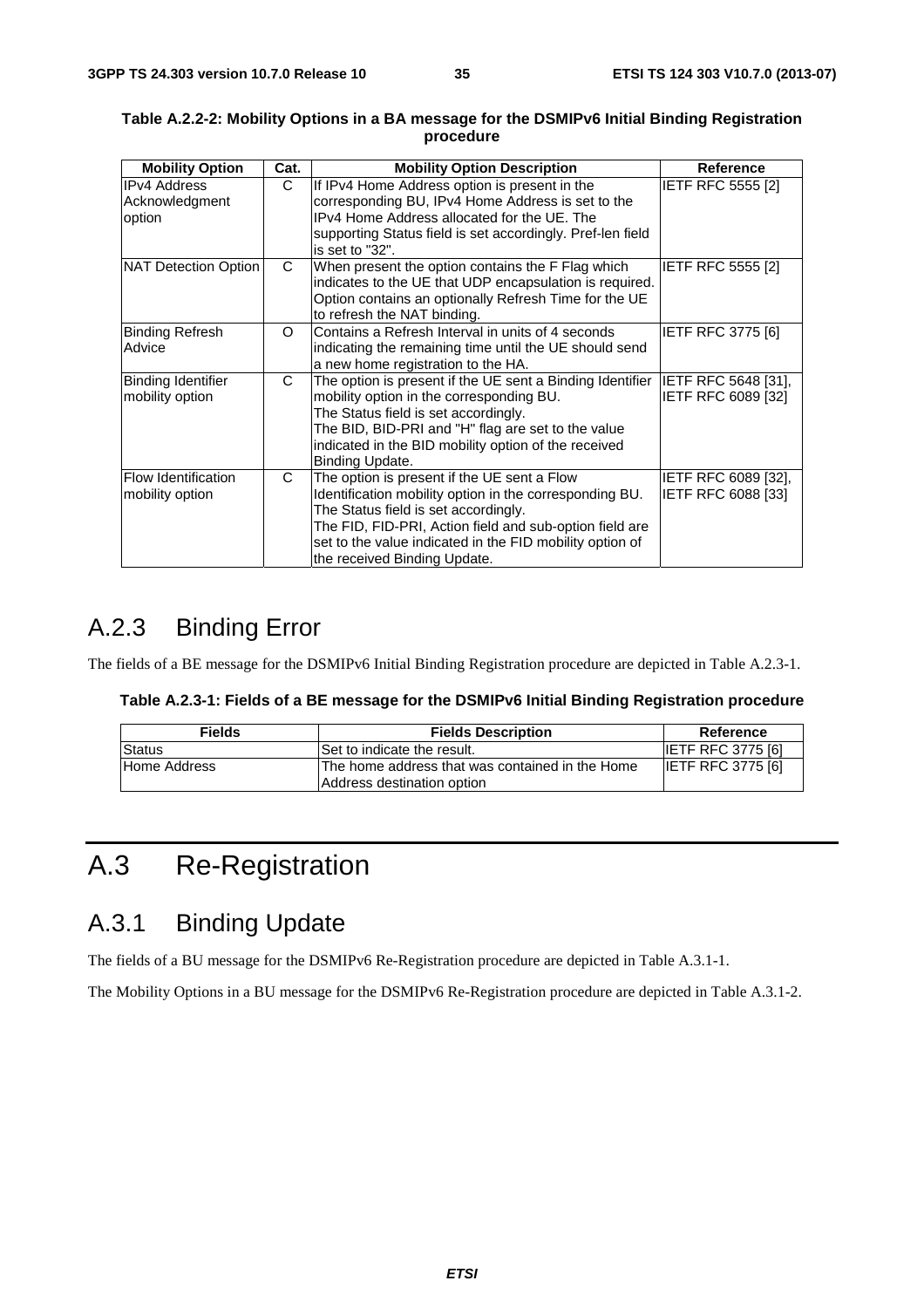| <b>Fields</b>                               | <b>Fields Description</b>                                                                                                                                                                 | <b>Reference</b>   |
|---------------------------------------------|-------------------------------------------------------------------------------------------------------------------------------------------------------------------------------------------|--------------------|
| Sequence Number                             | Set to a monotonically increasing value.                                                                                                                                                  | IETF RFC 3775 [6]  |
| Lifetime                                    | Set to the requested number of time units the binding                                                                                                                                     | IETF RFC 3775 [6]  |
|                                             | shall remain valid.                                                                                                                                                                       |                    |
| Home Registration (H)                       | Set to "1" to indicate receiving node should act as this IETF RFC 3775 [6]<br>node"s HA                                                                                                   |                    |
| Link-local Address<br>Compatibility (L)     | The Link-Local Address Compatibility (L) bit is set<br>when the home address reported by the mobile node<br>has the same interface identifier as the mobile node's<br>link-local address. | IETF RFC 3775 [6]  |
| Key Management Mobility<br>Capability (K)   | Set to "1" to indicate IKEv2 SA ability to survive<br>mobility                                                                                                                            | IETF RFC 3775 [6]  |
| Acknowledge (A)                             | Set to "1" to request an acknowledgement message.                                                                                                                                         | IETF RFC 3775 [6]  |
| Force UDP encapsulation<br>request (F) Flag | Set to "0" to indicate no forced UDP encapsulation                                                                                                                                        | IETF RFC 5555 [2]  |
| Mobile Router Flag (R)                      | Set to "1" to indicate home network prefix preservation  IETF RFC 3963 [29]<br>for the UE.                                                                                                |                    |
| Overwrite Flag (O)                          | Set to "0" to maintain all binding cache entries at the<br>HA previously registered.                                                                                                      | IETF RFC 5648 [31] |

**Table A.3.1-1: Fields of a BU message for the DSMIPv6 Re-Registration procedure** 

#### **Table A.3.1-2: Mobility Options in a BU message for the DSMIPv6 Re-Registration procedure**

| <b>Mobility Option</b>                       | Cat.         | <b>Mobility Option Description</b>                                                                                                                                                                                                                                                                                                                                                                                                                          | <b>Reference</b>         |
|----------------------------------------------|--------------|-------------------------------------------------------------------------------------------------------------------------------------------------------------------------------------------------------------------------------------------------------------------------------------------------------------------------------------------------------------------------------------------------------------------------------------------------------------|--------------------------|
| <b>IPv4 Home Address</b><br>option           | C.           | If the UE has previously registered IPv4 home address<br>and wants to keep it, it is included in the option. The "P"<br>flag is not set. The Prefix Length is set to the requested<br>prefix length of 32.                                                                                                                                                                                                                                                  | <b>IETF RFC 5555 [2]</b> |
|                                              |              | If the UE has previously registered IPv4 home address<br>and wants to release it, it is not included in the BU.                                                                                                                                                                                                                                                                                                                                             |                          |
|                                              |              | If the UE has no IPv4 Home address it may set the<br>value "0.0.0.0" to request allocation for the UE. In this<br>case the "P" flag is set to "0".                                                                                                                                                                                                                                                                                                          |                          |
|                                              |              | The Prefix Length is set to the requested prefix length<br>of 32.                                                                                                                                                                                                                                                                                                                                                                                           |                          |
| <b>IPv 4 Care-of Address</b>                 | C            | Set to the IPv4 Care-of address (same value as was<br>set in the Initial BU) when in an IPv4 Access Network                                                                                                                                                                                                                                                                                                                                                 | <b>IETF RFC 5555 [2]</b> |
| Alternate Care-of<br>Address                 | $\mathsf{C}$ | Used (in addition to the Source address of the IPv6<br>packet) to carry the IPv6 care-of address when in an<br>IPv6 access network.                                                                                                                                                                                                                                                                                                                         | IETF RFC 3775 [6]        |
| <b>Binding Identifier</b><br>mobility option | C            | The option is present if the UE included a Binding<br>Identifier mobility option in the BU previously sent to the IETF RFC 6089 [32]<br>Home Agent.<br>The BID and BID-PRI are set to an arbitrary value.<br>For registration of a home link, the "H" flag is set to "1"<br>and the value of the CoA field is the Home Address.<br>For registration of a foreign link, the "H" flag is set to "0"<br>and the value of the CoA field is the Care-of Address. | IETF RFC 5648 [31],      |
| <b>Flow Summary</b><br>mobility option       | C            | The option is present if the UE included a Flow<br>Summary mobility option or at least one Flow<br>Identification mobility option in the BU previously sent<br>to the Home Agent.<br>Contain one or more FIDs present in the binding<br>update list to refresh the respective flow bindings.                                                                                                                                                                | IETF RFC 6089 [32]       |

## A.3.2 Binding Acknowledgement

The fields of a BA message for the DSMIPv6 Re-Registration procedure are depicted in Table A.3.2-1.

The Mobility Options in a BA message for the DSMIPv6 Re-Registration procedure are depicted in Table A.3.2-2.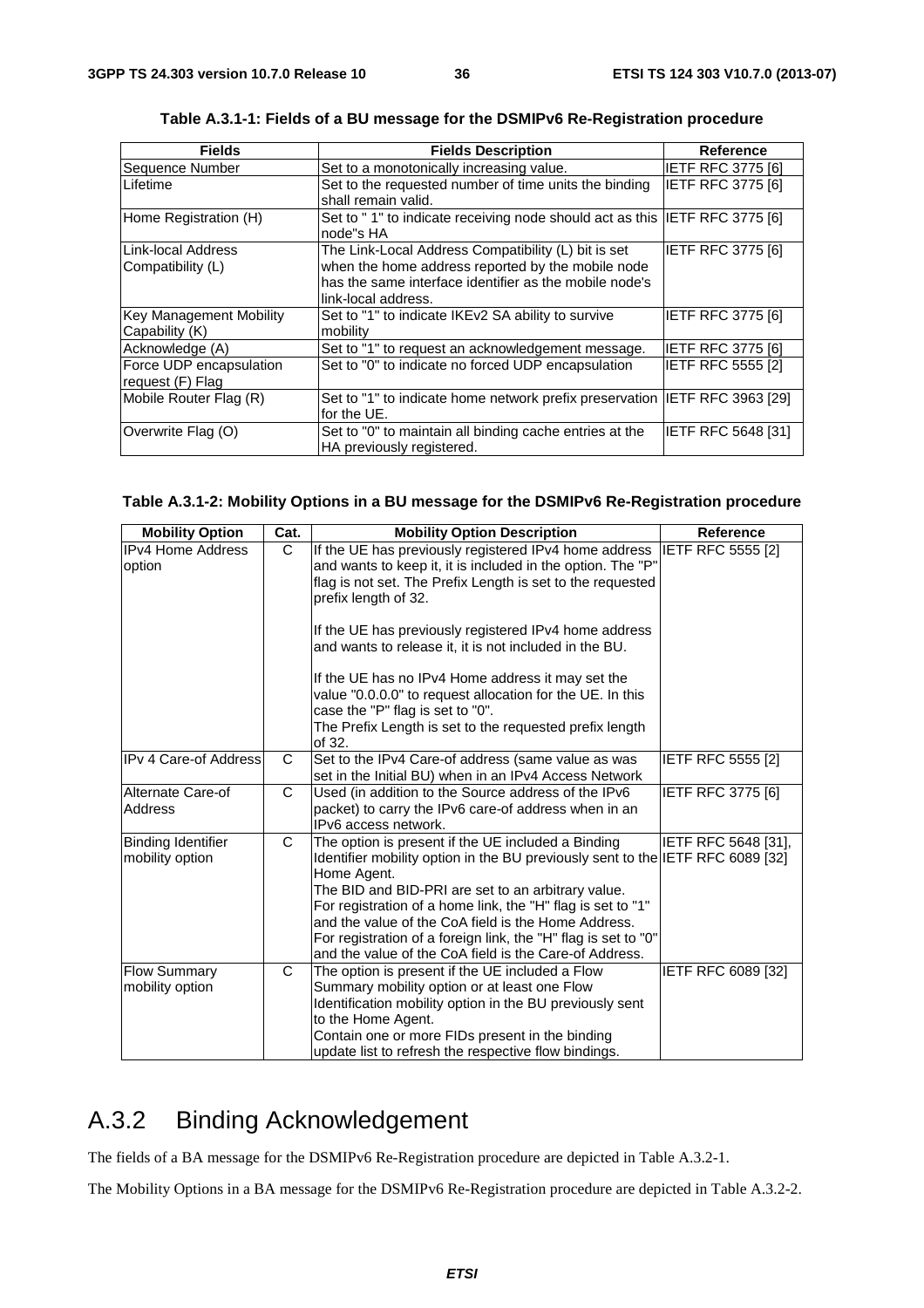| <b>Fields</b>           | <b>Fields Description</b>                                                                                                                                                            | <b>Reference</b>          |
|-------------------------|--------------------------------------------------------------------------------------------------------------------------------------------------------------------------------------|---------------------------|
| Status                  | Set to indicate the result.                                                                                                                                                          | IETF RFC 3775 [6]         |
| Key Management Mobility | Set as per HA ability to support the feature of updating IETF RFC 3775 [6],                                                                                                          |                           |
| Capability (K)          | the IKE SA based on Binding Update processing                                                                                                                                        | <b>IETF RFC 5555 [2]</b>  |
| Mobile Router Flag (R)  | Set to "1"                                                                                                                                                                           | <b>IETF RFC 3963 [29]</b> |
| Sequence Number         | Set to the value received in the corresponding Binding IETF RFC 3775 [6]<br>Update or the last accepted sequence number in the<br>case of Status 135 ("Sequence Number out of window |                           |
| Lifetime                | Set to the granted number of time units of 4 seconds<br>the binding shall remain valid.                                                                                              | <b>IETF RFC 3775 [6]</b>  |

**Table A.3.2-1: Fields of a BA message for the DSMIPv6 Re-Registration procedure** 

#### **Table A.3.2-2: Mobility Options in a BA message for the DSMIPv6 Re-Registration procedure**

| <b>Mobility Option</b>                    | Cat.     | <b>Mobility Option Description</b>                                                                                                                                                                                                                                                                                                                                   | <b>Reference</b>                                 |
|-------------------------------------------|----------|----------------------------------------------------------------------------------------------------------------------------------------------------------------------------------------------------------------------------------------------------------------------------------------------------------------------------------------------------------------------|--------------------------------------------------|
| IIPv4 Address<br>Acknowledgment<br>option | C        | If IPv4 Home Address option is present in the<br>corresponding BU, IPv4 Home Address is set to the<br>IPv4 Home Address previously allocated for the UE or<br>to a dynamically allocated value if the UE had no<br>previous IPv4 home address and requested one at with<br>the BU. The supporting Status field is set accordingly.<br>Pref-len field is set to "32". | <b>IETF RFC 5555 [2]</b>                         |
| NAT Detection Option                      | C        | When present the option contains the F Flag which<br>indicates to the UE that UDP encapsulation is required.<br>Option contains an optionally Refresh Time for the UE<br>to refresh the NAT binding.                                                                                                                                                                 | IETF RFC 5555 [2]                                |
| Binding Refresh<br>Advice                 | $\Omega$ | Contains a Refresh Interval in units of 4 seconds<br>indicating the remaining time until the UE should send<br>a new home registration to the HA.                                                                                                                                                                                                                    | <b>IETF RFC 3775 [6]</b>                         |
| Binding Identifier<br>mobility option     | C        | The option is present if the UE sent a Binding Identifier<br>mobility option in the corresponding BU.<br>The Status field is set accordingly.<br>The BID, BID-PRI and "H" flag are set to the value<br>indicated in the BID mobility option of the received<br>Binding Update.                                                                                       | IETF RFC 5648 [31],<br>IETF RFC 6089 [32]        |
| Flow Identification<br>mobility option    | O        | The Status field is set accordingly.<br>The FID, FID-PRI, Action field and sub-option field are<br>set to the value indicated in the Flow Summary mobility<br>option of the received Binding Update.                                                                                                                                                                 | IETF RFC 6089 [32],<br><b>IETF RFC 6088 [33]</b> |

## A.4 Handover

## A.4.1 Binding Update

The fields of a BU message for the DSMIPv6 Handover procedure are depicted in Table A.4.1-1.

The Mobility Options in a BU message for the DSMIPv6 Handover procedure are depicted in Table A.4.1-2.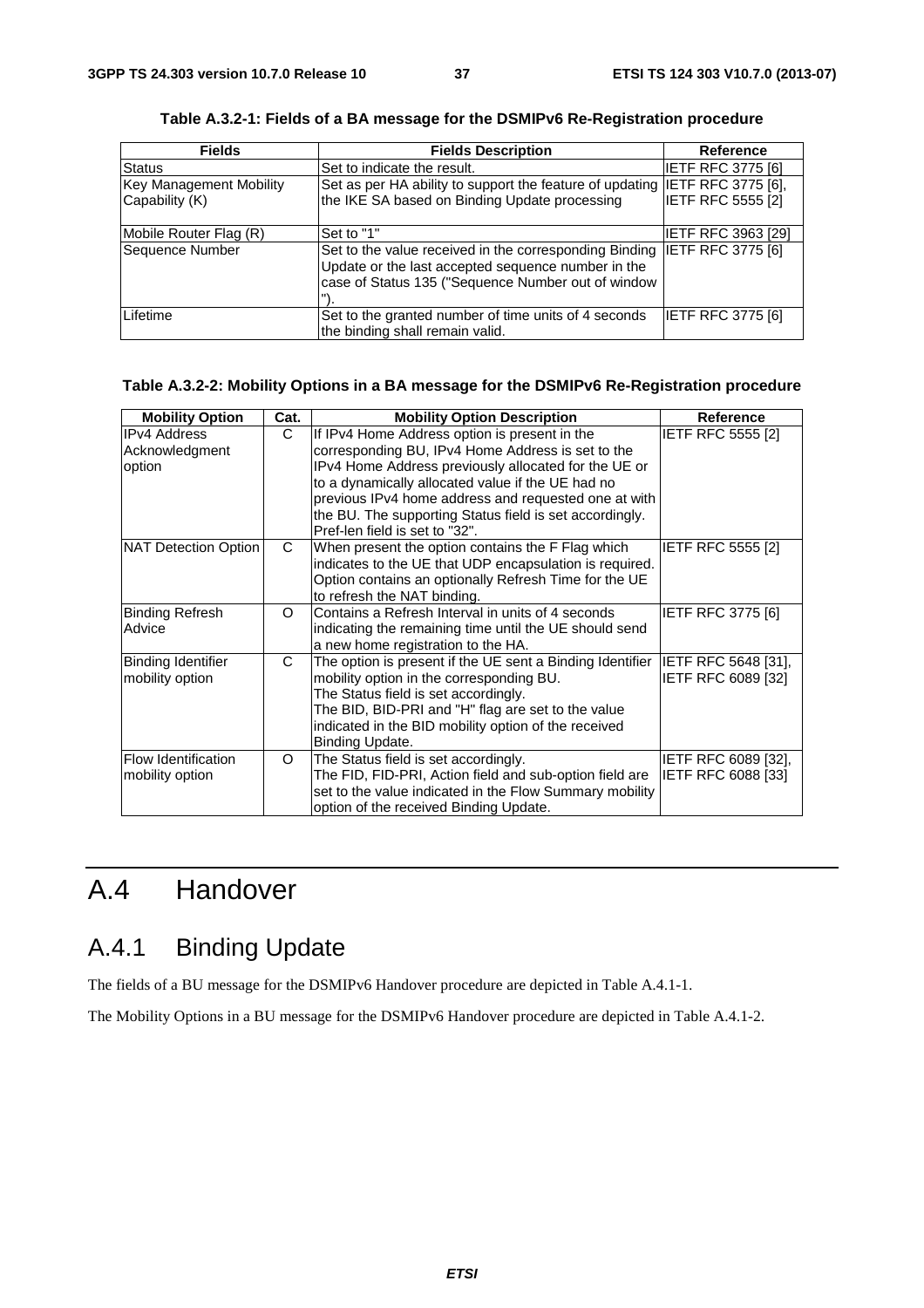| <b>Fields</b>                                    | <b>Fields Description</b>                                                                                                                                                                                     | <b>Reference</b>          |
|--------------------------------------------------|---------------------------------------------------------------------------------------------------------------------------------------------------------------------------------------------------------------|---------------------------|
| Sequence Number                                  | Set to a monotonically increasing value.                                                                                                                                                                      | <b>IETF RFC 3775 [6]</b>  |
| ILifetime                                        | Set to the requested number of time units the binding<br>shall remain valid.                                                                                                                                  | IETF RFC 3775 [6]         |
| Home Registration (H)                            | Set to "1" to indicate receiving node should act as this<br>node"s HA                                                                                                                                         | <b>IETF RFC 3775 [6]</b>  |
| ILink-local Address<br>Compatibility (L)         | The Link-Local Address Compatibility (L) bit is set<br>when the home address reported by the mobile node<br>has the same interface identifier as the mobile node's<br>link-local address.                     | <b>IETF RFC 3775 [6]</b>  |
| <b>Key Management Mobility</b><br>Capability (K) | Set to "1" to indicate IKEv2 SA ability to survive<br>mobility.                                                                                                                                               | <b>IETF RFC 3775 [6]</b>  |
| Acknowledge (A)                                  | Set to "1" to request an acknowledgement message.                                                                                                                                                             | IETF RFC 3775 [6]         |
| Force UDP encapsulation<br>request (F) Flag      | Set to "0" to indicate no forced UDP encapsulation                                                                                                                                                            | <b>IETF RFC 5555 [2]</b>  |
| Mobile Router Flag (R)                           | Set to "1" to indicate home network prefix preservation IETF RFC 3963 [29]<br>for the UE.                                                                                                                     |                           |
| Overwrite Flag (O)                               | Set accordingly if the BID mobility option is present in<br>the Binding Update. The purpose is to indicate<br>replacing all binding cache entries at the HA with the<br>entries listed in the Binding Update. | <b>IETF RFC 5648 [31]</b> |

**Table A.4.1-1: Fields of a BU message for the DSMIPv6 Handover procedure** 

#### **Table A.4.1-2: Mobility Options in a BU message for the DSMIPv6 Handover procedure**

| <b>Mobility Option</b>                       | Cat. | <b>Mobility Option Description</b>                                                                                                                                                                                                                                                                                                                                                                                                                          | <b>Reference</b>         |
|----------------------------------------------|------|-------------------------------------------------------------------------------------------------------------------------------------------------------------------------------------------------------------------------------------------------------------------------------------------------------------------------------------------------------------------------------------------------------------------------------------------------------------|--------------------------|
| <b>IPv4 Home Address</b><br>option           | C    | For dynamic allocation, set to the value "0.0.0.0" to<br>request allocation for the UE. In this case the "P" flag<br>is set to "0".<br>The Prefix Length is set to the requested prefix length<br>of "32".<br>If the UE already has an IPv4 Home Address and<br>wants to keep on using it, the IPv4 home address is set<br>to the previously allocated value. The "P" flag is not set.<br>The Prefix Length is set to "32".                                 | IETF RFC 5555 [2]        |
|                                              |      | If the UE already has an IPv4 Home Address and<br>wants to release it, the option is not inserted in the BU,                                                                                                                                                                                                                                                                                                                                                |                          |
| <b>IPv 4 Care-of Address</b>                 | C    | Set to the IPv4 Care-of address when in an IPv4<br>Access Network.                                                                                                                                                                                                                                                                                                                                                                                          | <b>IETF RFC 5555 [2]</b> |
| Alternate Care-of<br><b>Address</b>          | C    | Used (in addition to the Source address of the IPv6<br>packet) to carry the IPv6 care-of address when in an<br>IPv6 access network.                                                                                                                                                                                                                                                                                                                         | <b>IETF RFC 3775 [6]</b> |
| <b>Binding Identifier</b><br>mobility option | C    | The option is present if the UE included a Binding<br>Identifier mobility option in the BU previously sent to the IETF RFC 6089 [32]<br>Home Agent.<br>The BID and BID-PRI are set to an arbitrary value.<br>For registration of a home link, the "H" flag is set to "1"<br>and the value of the CoA field is the Home Address.<br>For registration of a foreign link, the "H" flag is set to "0"<br>and the value of the CoA field is the Care-of Address. | IETF RFC 5648 [31],      |
| <b>Flow Summary</b><br>mobility option       | C    | The option is present if the UE included a Flow<br>Summary mobility option or at least one Flow<br>Identification mobility option in the BU previously sent<br>to the Home Agent.<br>Contain one or more FIDs present in the binding<br>update list to refresh the respective flow bindings.                                                                                                                                                                | IETF RFC 6089 [32]       |

## A.4.2 Binding Acknowledgement

The fields of a BA message for the DSMIPv6 Handover procedure are depicted in Table A.4.2-1.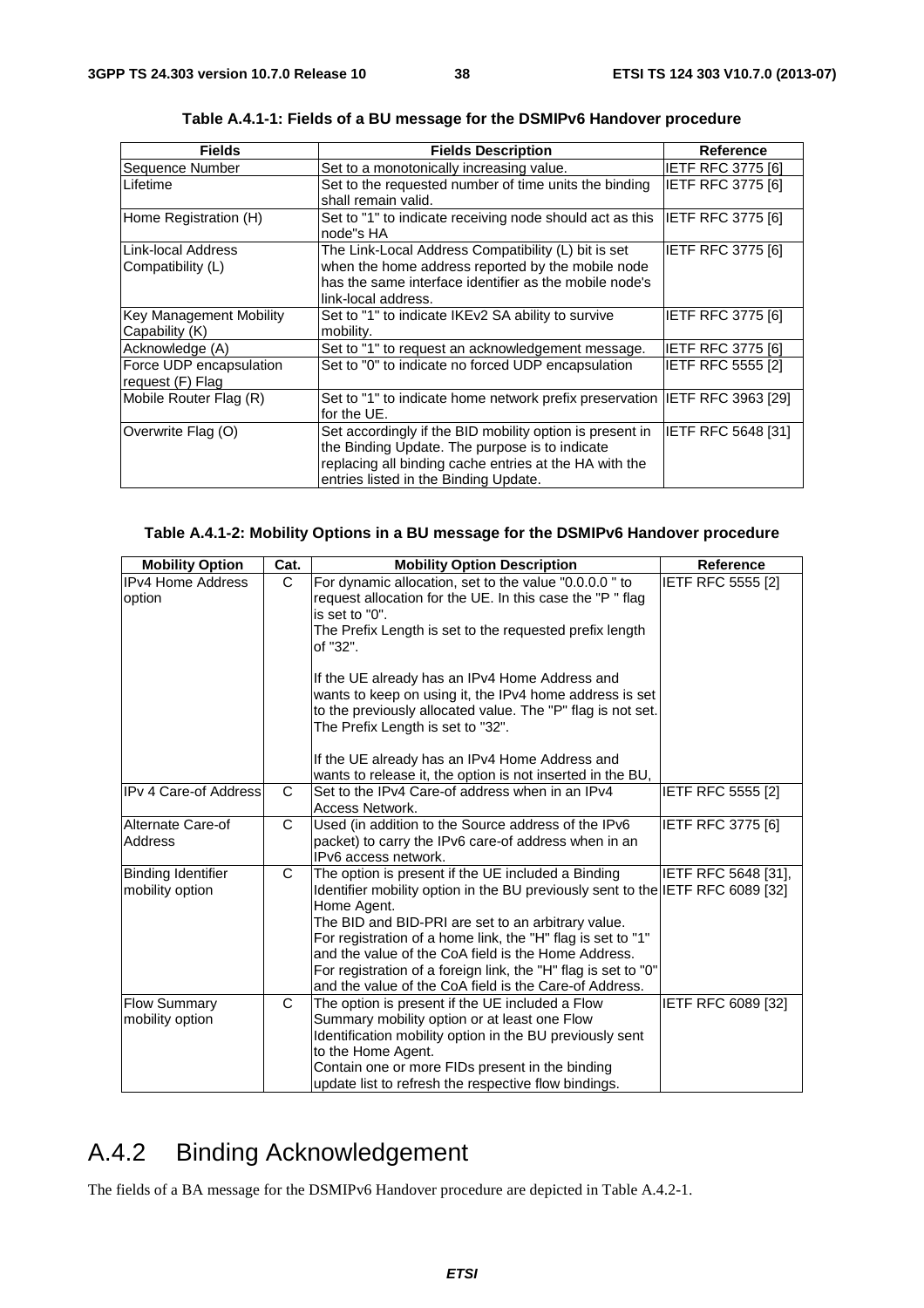The Mobility Options in a BA message for the DSMIPv6 Handover procedure are depicted in Table A.4.2-2.

| <b>Fields</b>                  | <b>Fields Description</b>                                                                                                                                                                   | <b>Reference</b>         |
|--------------------------------|---------------------------------------------------------------------------------------------------------------------------------------------------------------------------------------------|--------------------------|
| Status                         | Set to indicate the result.                                                                                                                                                                 | <b>IETF RFC 3775 [6]</b> |
| <b>Key Management Mobility</b> | Set as per HA ability to support the feature of updating IETF RFC 3775 [6],                                                                                                                 |                          |
| Capability (K)                 | the IKE SA based on Binding Update processing                                                                                                                                               | <b>IETF RFC 5555 [2]</b> |
| Mobile Router Flag (R)         | Set to "1"                                                                                                                                                                                  | IETF RFC 3963 [29]       |
| Sequence Number                | Set to the value received in the corresponding Binding IETF RFC 3775 [6]<br>Update or the last accepted sequence number in the<br>case of Status 135 (" Sequence Number out of<br>window"). |                          |
| Lifetime                       | Set to the granted number of time units of 4 seconds<br>the binding shall remain valid.                                                                                                     | <b>IETF RFC 3775 [6]</b> |

**Table A.4.2-1: Fields of a BA message for the DSMIPv6 Handover procedure** 

#### **Table A.4.2-2: Mobility Options in a BA message for the DSMIPv6 Handover procedure**

| <b>Mobility Option</b>                        | Cat.     | <b>Mobility Option Description</b>                                                                                                                                                                                                                                             | <b>Reference</b>                                 |
|-----------------------------------------------|----------|--------------------------------------------------------------------------------------------------------------------------------------------------------------------------------------------------------------------------------------------------------------------------------|--------------------------------------------------|
| IIPv4 Address<br>Acknowledgment<br>option     | C        | If IPv4 Home Address option is present in the<br>corresponding BU, IPv4 Home Address is set to the<br>IPv4 Home Address either newly allocated for the UE                                                                                                                      | <b>IETF RFC 5555 [2]</b>                         |
|                                               |          | or previously assigned prior to the Handover. The<br>supporting Status field is set accordingly. The Pref-len<br>is set to "32".                                                                                                                                               |                                                  |
| NAT Detection Option                          | C        | When present the option contains the F Flag which<br>indicates to the UE that UDP encapsulation is required.<br>Option contains an optionally Refresh Time for the UE<br>to refresh the NAT binding.                                                                           | <b>IETF RFC 5555 [2]</b>                         |
| Binding Refresh<br>Advice                     | $\Omega$ | Contains a Refresh Interval in units of four seconds<br>indicating the remaining time until the UE should send<br>a new home registration to the HA.                                                                                                                           | <b>IETF RFC 3775 [6]</b>                         |
| Binding Identifier<br>mobility option         | C        | The option is present if the UE sent a Binding Identifier<br>mobility option in the corresponding BU.<br>The Status field is set accordingly.<br>The BID, BID-PRI and "H" flag are set to the value<br>indicated in the BID mobility option of the received<br>Binding Update. | IETF RFC 5648 [31],<br>IETF RFC 6089 [32]        |
| <b>Flow Identification</b><br>mobility option | O        | The Status field is set accordingly.<br>The FID, FID-PRI, Action field and sub-option field are<br>set to the value indicated in the Flow Summary mobility<br>option of the received Binding Update.                                                                           | <b>IETF RFC 6089 [32].</b><br>IETF RFC 6088 [33] |

## A.5 UE-initiated Detach

## A.5.1 Binding Update

The fields of a BU message for the DSMIPv6 UE-Initiated Detach are depicted in Table A.5.1-1.

The Mobility Options in a BU message for the DSMIPv6 UE-Initiated Detach are depicted in Table A.5.1-2.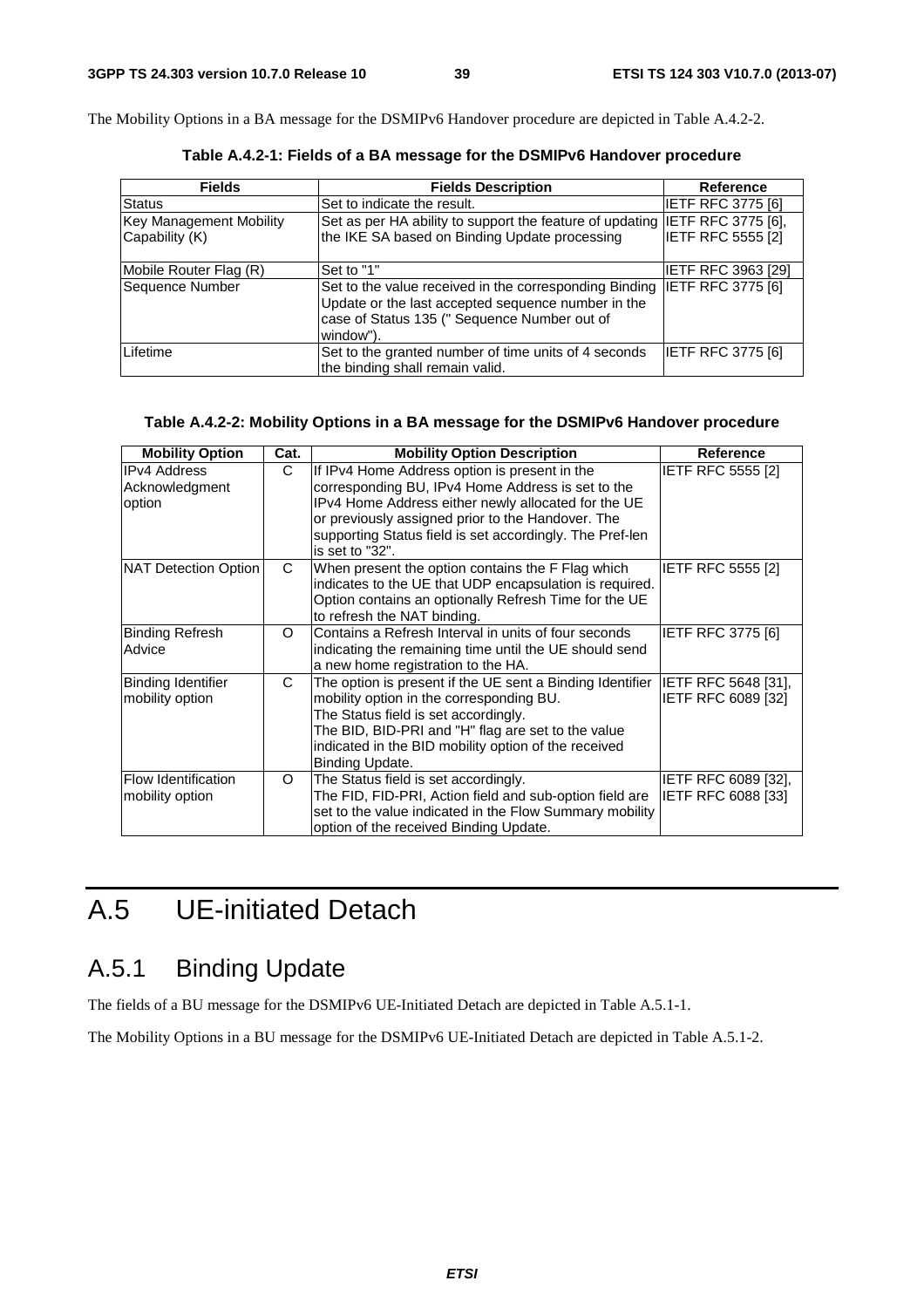| <b>Fields</b>                               | <b>Fields Description</b>                                                                                                                                                                 | Reference                |
|---------------------------------------------|-------------------------------------------------------------------------------------------------------------------------------------------------------------------------------------------|--------------------------|
| Sequence Number                             | Set to a monotonically increasing value.                                                                                                                                                  | IETF RFC 3775 [6]        |
| Lifetime                                    | Set to a value of "0" indicating that the Binding Cache<br>entry for the UE is to be deleted.                                                                                             | <b>IETF RFC 3775 [6]</b> |
| Home Registration (H)                       | Set to "1" to indicate receiving node should act as this IETF RFC 3775 [6]<br>node"s HA                                                                                                   |                          |
| Link-local Address<br>Compatibility (L)     | The Link-Local Address Compatibility (L) bit is set<br>when the home address reported by the mobile node<br>has the same interface identifier as the mobile node's<br>link-local address. | <b>IETF RFC 3775 [6]</b> |
| Key Management Mobility<br>Capability (K)   | Set to "1" to indicate IKEv2 SA ability to survive<br>mobility                                                                                                                            | <b>IETF RFC 3775 [6]</b> |
| Acknowledge (A)                             | Set to "1" to request an acknowledgement message.                                                                                                                                         | <b>IETF RFC 3775 [6]</b> |
| Force UDP encapsulation<br>request (F) Flag | Set to "0" to indicate no forced UDP encapsulation                                                                                                                                        | <b>IETF RFC 5555 [2]</b> |

**Table A.5.1-1: Fields of a BU message for the DSMIPv6 UE-Initiated Detach procedure** 

#### **Table A.5.1-2: Mobility Options in a BU message for the DSMIPv6 UE-Initiated Detach procedure**

| <b>Mobility Option</b>       | Cat. | <b>Mobility Option Description</b>                                                                                                  | Reference                |
|------------------------------|------|-------------------------------------------------------------------------------------------------------------------------------------|--------------------------|
| <b>IPv4 Home Address</b>     | O    | Set to the UE"s previously registered value. The "P"                                                                                | <b>IETF RFC 5555 [2]</b> |
| option                       |      | flag is set to zero. The Prefix Length is set to 32.                                                                                |                          |
| <b>IPv 4 Care-of Address</b> | C    | Set to the IPv4 Care-of address when in an IPv4<br>Access Network.                                                                  | <b>IETF RFC 5555 [2]</b> |
| Alternate Care-of<br>Address | C    | Used (in addition to the Source address of the IPv6<br>packet) to carry the IPv6 care-of address when in an<br>IPv6 access network. | <b>IETF RFC 3775 [6]</b> |

### A.5.2 Binding Acknowledgement

The fields of a BA message for the DSMIPv6 Initial Binding Registration procedure are depicted in Table A.5.2-1.

The Mobility Options in a BA message for the DSMIPv6 Initial Binding Registration procedure are depicted in Table A.5.2-2.

| <b>Fields</b>                  | <b>Fields Description</b>                                                                                                                                                                  | Reference                |
|--------------------------------|--------------------------------------------------------------------------------------------------------------------------------------------------------------------------------------------|--------------------------|
| Status                         | Set to indicate the result.                                                                                                                                                                | IETF RFC 3775 [6]        |
| <b>Key Management Mobility</b> | Set as per HA ability to support the feature of updating IETF RFC 3775 [6],                                                                                                                |                          |
| Capability (K)                 | the IKE SA based on Binding Update processing                                                                                                                                              | <b>IETF RFC 5555 [2]</b> |
| Sequence Number                | Set to the value received in the corresponding Binding IETF RFC 3775 [6]<br>Update or the last accepted sequence number in the<br>case of Status 135 ("Sequence Number out of<br>window"). |                          |
| Lifetime                       | Set to "0".                                                                                                                                                                                | <b>IETF RFC 3775 [6]</b> |

**Table A.5.2-1: Fields of a BA message for the DSMIPv6 UE-Initiated Detach procedure** 

#### **Table A.5.2-2: Mobility Options in a BA message for the DSMIPv6 UE-Initiated Detach procedure**

| <b>Mobility Option</b> | Cat. | <b>Mobility Option Description</b>                         | Reference                |
|------------------------|------|------------------------------------------------------------|--------------------------|
| <b>IPv4Address</b>     | C.   | If present in the BU the IPv4 Home Address is set to       | <b>IETF RFC 5555 [2]</b> |
| Acknowledgment         |      | the IPv4 Home Address that is now de-registered. The       |                          |
| option                 |      | pref-len is set to "32" and the supporting Status field is |                          |
|                        |      | set accordingly.                                           |                          |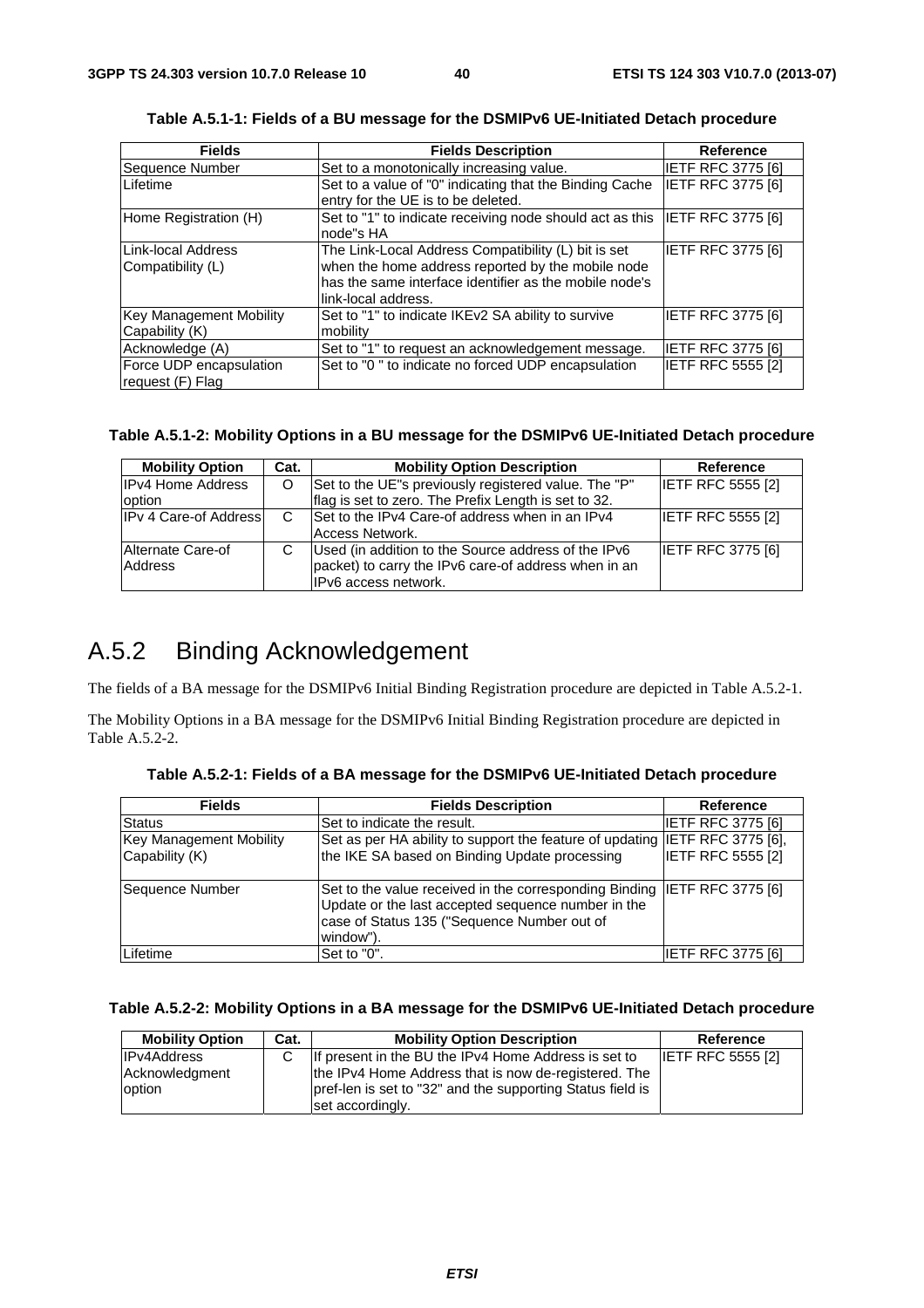## A.6 Network-initiated detach

## A.6.1 Binding Revocation Indication Message

The fields of a Binding Revocation Indication message for the Network-Initiated Detach are depicted in table A.6.1-1.

**Table A.6.1-1: Fields of a BRI message for the Network-Initiated Detach procedure** 

| <b>Fields</b>             | <b>Fields Description</b>                                                                                                              | Reference                 |
|---------------------------|----------------------------------------------------------------------------------------------------------------------------------------|---------------------------|
| B.R. Type                 | Set to "1" to indicate B.R.I.                                                                                                          | <b>IETF RFC 5846 [19]</b> |
| Sequence Number           | Set to a monotonically increasing value and is used to IETF RFC 5846 [19]<br>match with the returned Binding Revocation<br>Acknowledge |                           |
| <b>Revocation Trigger</b> | Set to "1"                                                                                                                             | <b>IETF RFC 5846</b>      |
| Proxy Binding (P)         | Set to "0"                                                                                                                             | <b>IETF RFC 5846 [19]</b> |
| Global (G)                | Set to "0"                                                                                                                             | <b>IETF RFC 5846 [19]</b> |
| IPv4 HoA Binding Only (V) | Set to "0"                                                                                                                             | <b>IETF RFC 5846 [19]</b> |

## A.6.2 Binding Revocation Acknowledgement

The fields of a BRA message for the Network-Initiated Detach procedure are depicted in Table A.6.2-1.

#### **Table A.6.2-1: Fields of a BRA message for the Network-Initiated Detach procedure**

| <b>Fields</b>               | <b>Fields Description</b>                                                                                       | Reference                 |
|-----------------------------|-----------------------------------------------------------------------------------------------------------------|---------------------------|
| B.R. Type                   | Set to "2" to indicate B.R.A.                                                                                   | <b>IETF RFC 5846 [19]</b> |
| Sequence Number             | Set to the value received in the corresponding BRI.                                                             | <b>IETF RFC 5846 [19]</b> |
| <b>Status</b>               | Indicates the result of the BRI.                                                                                | <b>IETF RFC 5846 [19]</b> |
| Proxy Registration Flag (P) | Set to "0" to indicate that the Binding Revocation<br>Acknowledgment is NOT for a proxy MIPv6 binding<br>entry. | <b>IETF RFC 5846 [19]</b> |
| Global (G)                  | Set to "0"; the same value as for the BRI.                                                                      | <b>IETF RFC 5846 [19]</b> |
| IPv4 HoA Binding Only (V)   | Set to "0"                                                                                                      | <b>IETF RFC 5846 [19]</b> |

## A.7 Void

## A.8 Attach to an additional access network

### A.8.1 Binding Update

The DSMIPv6 attach to additional access network procedure is described in subclause 5.5 and the fields of a BU message used for this procedure are depicted in table A.8.1-1.

The DSMIPv6 attach to additional access network procedure is described in subclause 5.5 and the Mobility Options in a BU message used for this procedure are depicted in table A.8.1-2.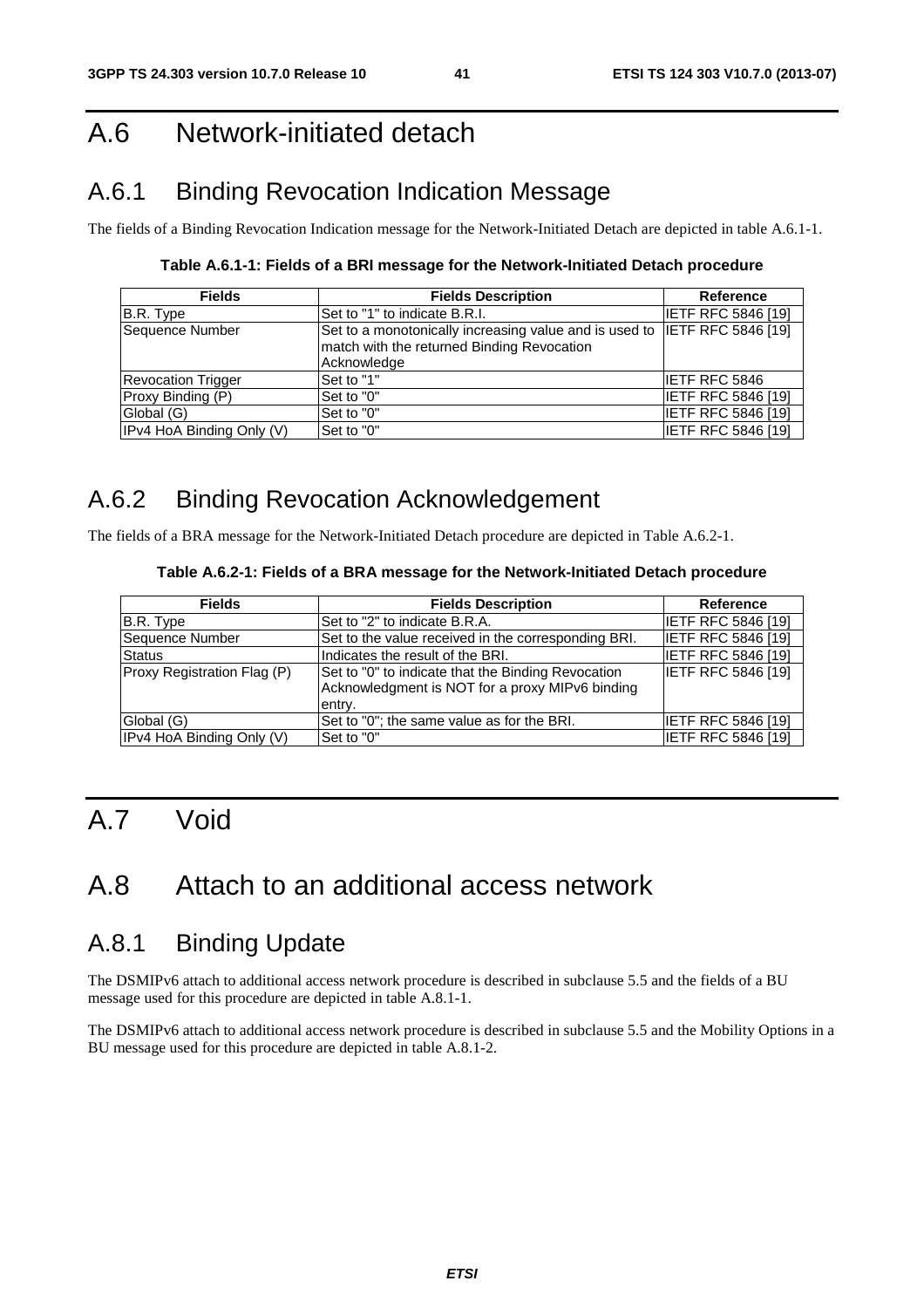| <b>Fields</b>                  | <b>Fields Description</b>                                                   | <b>Reference</b>          |
|--------------------------------|-----------------------------------------------------------------------------|---------------------------|
| Sequence Number                | Set to a monotonically increasing value.                                    | <b>IETF RFC 3775 [6]</b>  |
| ILifetime                      | Set to the requested number of time in units of 4                           | IETF RFC 3775 [6]         |
|                                | seconds to indicate how long the binding will remain                        |                           |
|                                | valid.                                                                      |                           |
| Home Registration (H)          | Set to "1" to indicate receiving node can act as this                       | <b>IETF RFC 3775 [6]</b>  |
|                                | node"s HA                                                                   |                           |
| Link-local Address             | The Link-Local Address Compatibility (L) bit is set                         | <b>IETF RFC 3775 [6]</b>  |
| Compatibility (L)              | when the home address reported by the mobile node                           |                           |
|                                | has the same interface identifier as the mobile node's                      |                           |
|                                | link-local address.                                                         |                           |
| <b>Key Management Mobility</b> | Set to "1" to indicate IKEv2 SA ability to survive                          | <b>IETF RFC 3775 [6]</b>  |
| Capability (K)                 | mobility                                                                    |                           |
| Acknowledge (A)                | Set to "1" to request an acknowledgement message.                           | <b>IETF RFC 3775 [6]</b>  |
| Force UDP encapsulation        | Set to "0" to indicate no forced UDP encapsulation                          | <b>IETF RFC 5555 [2]</b>  |
| request (F) Flag               |                                                                             |                           |
| Mobile Router Flag (R)         | Set to "1" to indicate home network prefix preservation IIETF RFC 3963 [29] |                           |
|                                | for the UE.                                                                 |                           |
| Overwrite Flag (O)             | If the UE attaches to a foreign link, set to "1" to                         | <b>IETF RFC 5648 [31]</b> |
|                                | indicate first registration                                                 |                           |
|                                | If the UE attaches to the home link, set to "0" to                          |                           |
|                                | maintain all binding cache entries at the HA previously                     |                           |
|                                | registered.                                                                 |                           |

#### **Table A.8.1-1: Fields of a BU message for the DSMIPv6 attach to an additional access network procedure**

#### **Table A.8.1-2: Mobility Options in a BU message for the DSMIPv6 attach to an additional access network procedure**

| <b>Mobility Option</b>                        | Cat.     | <b>Mobility Option Description</b>                                  | Reference                                 |
|-----------------------------------------------|----------|---------------------------------------------------------------------|-------------------------------------------|
| IIPv4 Home Address                            | O        | Set to the value "0.0.0.0" to request allocation of an              | <b>IETF RFC 5555 [2]</b>                  |
| option                                        |          | IPv4 Home Address for the UE.                                       |                                           |
|                                               |          | The "P" flag is set to '0'.                                         |                                           |
|                                               |          | The Prefix Length is set to the requested prefix length<br>of '32'. |                                           |
| <b>Binding Identifier</b><br>mobility option  | O        | The BID and BID-PRI are set to an arbitrary value.                  | IETF RFC 5648 [31],<br>IETF RFC 6089 [32] |
|                                               |          | For registration of a home link, the "H" flag is set to "1"         |                                           |
|                                               |          | and the value of the CoA field is the Home Address.                 |                                           |
|                                               |          | For registration of a foreign link, the "H" flag is set to "0"      |                                           |
|                                               |          | and the value of the CoA field is the Care-of Address.              |                                           |
| <b>Flow Identification</b><br>mobility option | $\Omega$ | The FID and FID-PRI are set to an arbitrary value.                  | IETF RFC 6089 [32].<br>IETF RFC 6088 [33] |
|                                               |          | The sub-option field conveys the Traffic Selector sub-              |                                           |
|                                               |          | option.                                                             |                                           |
| <b>Flow Summary</b>                           | O        | Contain one or more FIDs present in the binding                     | IETF RFC 6089 [32]                        |
| mobility option                               |          | update list to refresh the respective flow bindings.                |                                           |

## A.8.2 Binding Acknowledgement

The DSMIPv6 attach to additional access network procedure is described in subclause 5.5 and the fields of a BA message used for this procedure are depicted in table A.8.2-1.

The DSMIPv6 attach to additional access network procedure is described in subclause 5.5 and the Mobility Options in a BA message used for this procedure are depicted in table A.8.2-2.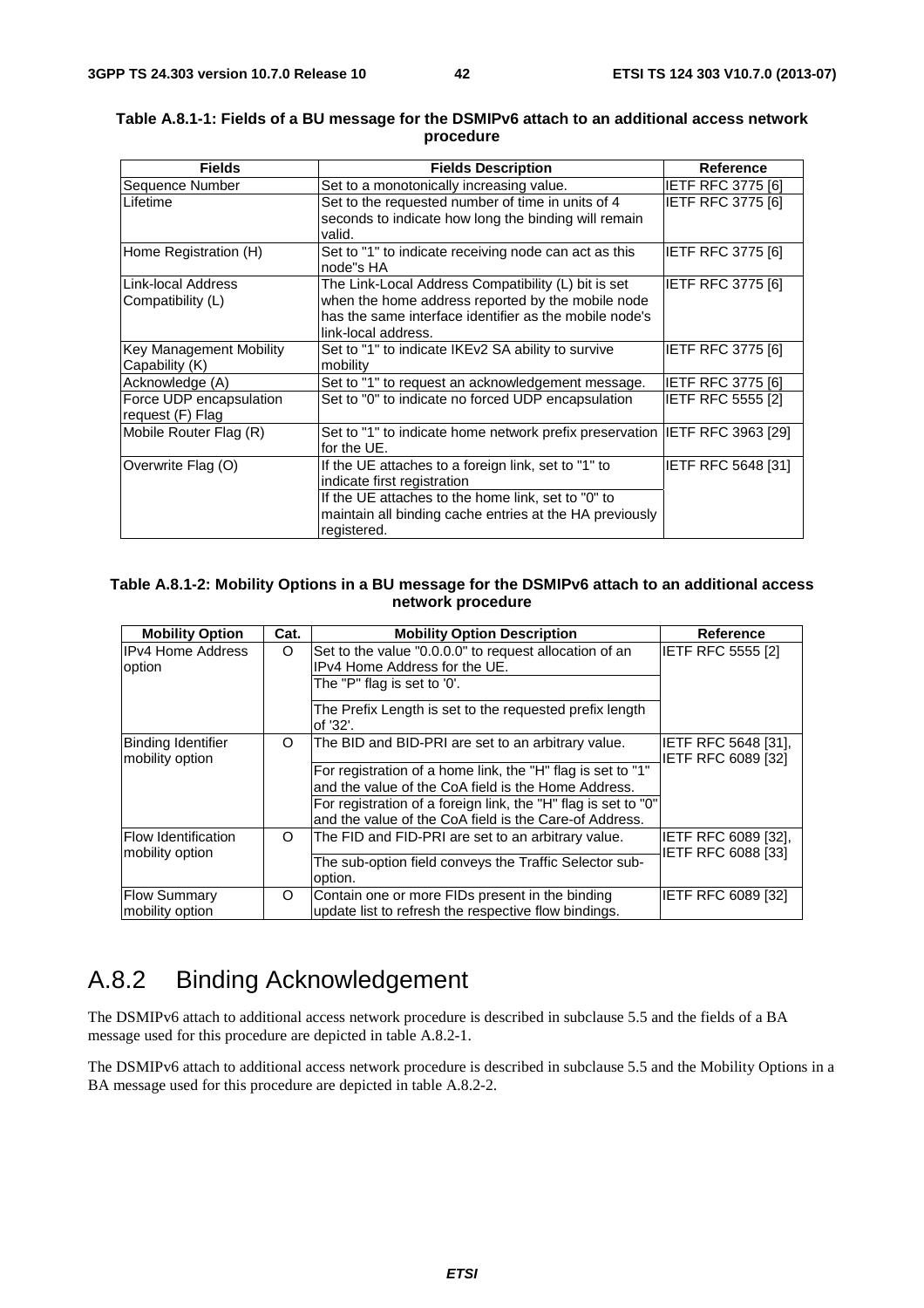| <b>Fields</b>                  | <b>Fields Description</b>                                                   | <b>Reference</b>          |
|--------------------------------|-----------------------------------------------------------------------------|---------------------------|
| <b>Status</b>                  | Set to indicate the result.                                                 | IETF RFC 3775 [6]         |
| <b>Key Management Mobility</b> | Set as per HA ability to support the feature of updating IETF RFC 3775 [6], |                           |
| Capability (K)                 | the IKE SA based on Binding Update processing                               | <b>IETF RFC 5555 [2]</b>  |
|                                |                                                                             |                           |
| Mobile Router Flag (R)         | Set to "1"                                                                  | <b>IETF RFC 3963 [29]</b> |
| Sequence Number                | Set to the value received in the corresponding Binding IETF RFC 3775 [6]    |                           |
|                                | Update.                                                                     |                           |
| Lifetime                       | Set to the granted number of time units of 4 seconds                        | <b>IETF RFC 3775 [6]</b>  |
|                                | to indicate how long the binding will remain valid.                         |                           |

#### **Table A.8.2-1: Fields of a BA message for the DSMIPv6 attach to an additional access network procedure**

#### **Table A.8.2-2: Mobility Options in a BA message for the DSMIPv6 attach to an additional access network procedure**

| <b>Mobility Option</b>                          | Cat. | <b>Mobility Option Description</b>                                                                                                                                                                                                                                                      | <b>Reference</b>                                        |
|-------------------------------------------------|------|-----------------------------------------------------------------------------------------------------------------------------------------------------------------------------------------------------------------------------------------------------------------------------------------|---------------------------------------------------------|
| <b>IPv4 Address</b><br>Acknowledgment<br>option | C    | If IPv4 Home Address option is present in the<br>corresponding BU, IPv4 Home Address is set to the<br>IPv4 Home Address allocated for the UE.<br>The supporting Status field is set accordingly.<br>Pref-len field is set to "32".                                                      | <b>IETF RFC 5555 [2]</b>                                |
| NAT Detection Option                            | C    | When present the option contains the F Flag which<br>indicates to the UE that UDP encapsulation is required.<br>Option contains an optionally Refresh Time for the UE<br>to refresh the NAT binding.                                                                                    | <b>IETF RFC 5555 [2]</b>                                |
| <b>Binding Refresh</b><br>Advice                | O    | Contains a Refresh Interval in units of 4 seconds<br>indicating the remaining time until the UE could send a<br>new home registration to the HA.                                                                                                                                        | <b>IETF RFC 3775 [6]</b>                                |
| Binding Identifier<br>mobility option           | C.   | The option is present if the UE sent a Binding Identifier IETF RFC 5648 [31],<br>mobility option in the corresponding BU.<br>The Status field is set accordingly.<br>The BID and BID-PRI are set to the value indicated in<br>the BID mobility option of the received Binding Update.   | IETF RFC 6089 [32]                                      |
| <b>Flow Identification</b><br>mobility option   | C    | The option is present if the UE sent a Flow<br>Identification mobility option in the corresponding BU.<br>The Status field is set accordingly.<br>The FID, FID-PRI and sub-option field are set to the<br>value indicated in the FID mobility option of the<br>received Binding Update. | <b>IETF RFC 6089 [32].</b><br><b>IETF RFC 6088 [33]</b> |

## A.9 Inter-access flow mobility

## A.9.1 Binding Update

The DSMIPv6 inter-access flow mobility procedure is described in subclause 5.5 and the fields of a BU message used for this procedure are depicted in table A.9.1-1.

The DSMIPv6 inter-access flow mobility procedure is described in subclause 5.5 and the Mobility Options in a BU message used for this procedure are depicted in table A.9.1-2.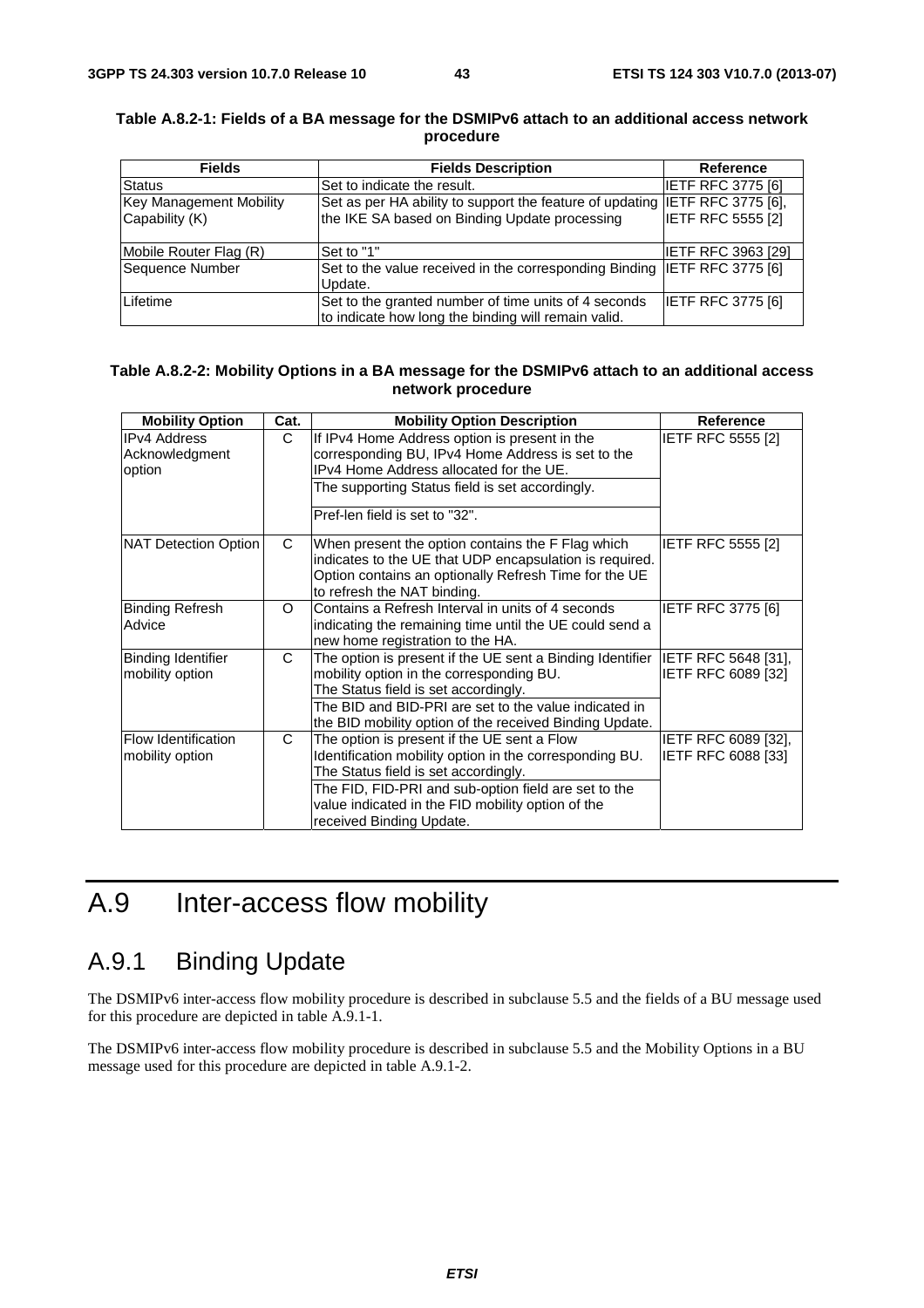| <b>Fields</b>                                    | <b>Fields Description</b>                                                                                                                                                                 | <b>Reference</b>         |
|--------------------------------------------------|-------------------------------------------------------------------------------------------------------------------------------------------------------------------------------------------|--------------------------|
| Sequence Number                                  | Set to a monotonically increasing value.                                                                                                                                                  | IETF RFC 3775 [6]        |
| <b>ILifetime</b>                                 | Set to the requested number of time in units of 4<br>seconds to indicate how long the binding will remain<br>valid.                                                                       | <b>IETF RFC 3775 [6]</b> |
| Home Registration (H)                            | Set to "1" to indicate receiving node can act as this<br>node"s HA                                                                                                                        | IETF RFC 3775 [6]        |
| Link-local Address<br>Compatibility (L)          | The Link-Local Address Compatibility (L) bit is set<br>when the home address reported by the mobile node<br>has the same interface identifier as the mobile node's<br>link-local address. | <b>IETF RFC 3775 [6]</b> |
| <b>Key Management Mobility</b><br>Capability (K) | Set to "1" to indicate IKEv2 SA ability to survive<br>mobility                                                                                                                            | <b>IETF RFC 3775 [6]</b> |
| Acknowledge (A)                                  | Set to "1" to request an acknowledgement message.                                                                                                                                         | IETF RFC 3775 [6]        |
| Force UDP encapsulation<br>request (F) Flag      | Set to "0" to indicate no forced UDP encapsulation                                                                                                                                        | <b>IETF RFC 5555 [2]</b> |
| Mobile Router Flag (R)                           | Set to "1" to indicate home network prefix preservation IETF RFC 3963 [29]<br>for the UE.                                                                                                 |                          |
| Overwrite Flag (O)                               | Set to "0" to indicate not replacing all binding cache<br>entries at the HA with the entries listed in the Binding<br>Update                                                              | IETF RFC 5648 [31]       |

**Table A.9.1-1: Fields of a BU message for the DSMIPv6 inter-access flow mobility procedure**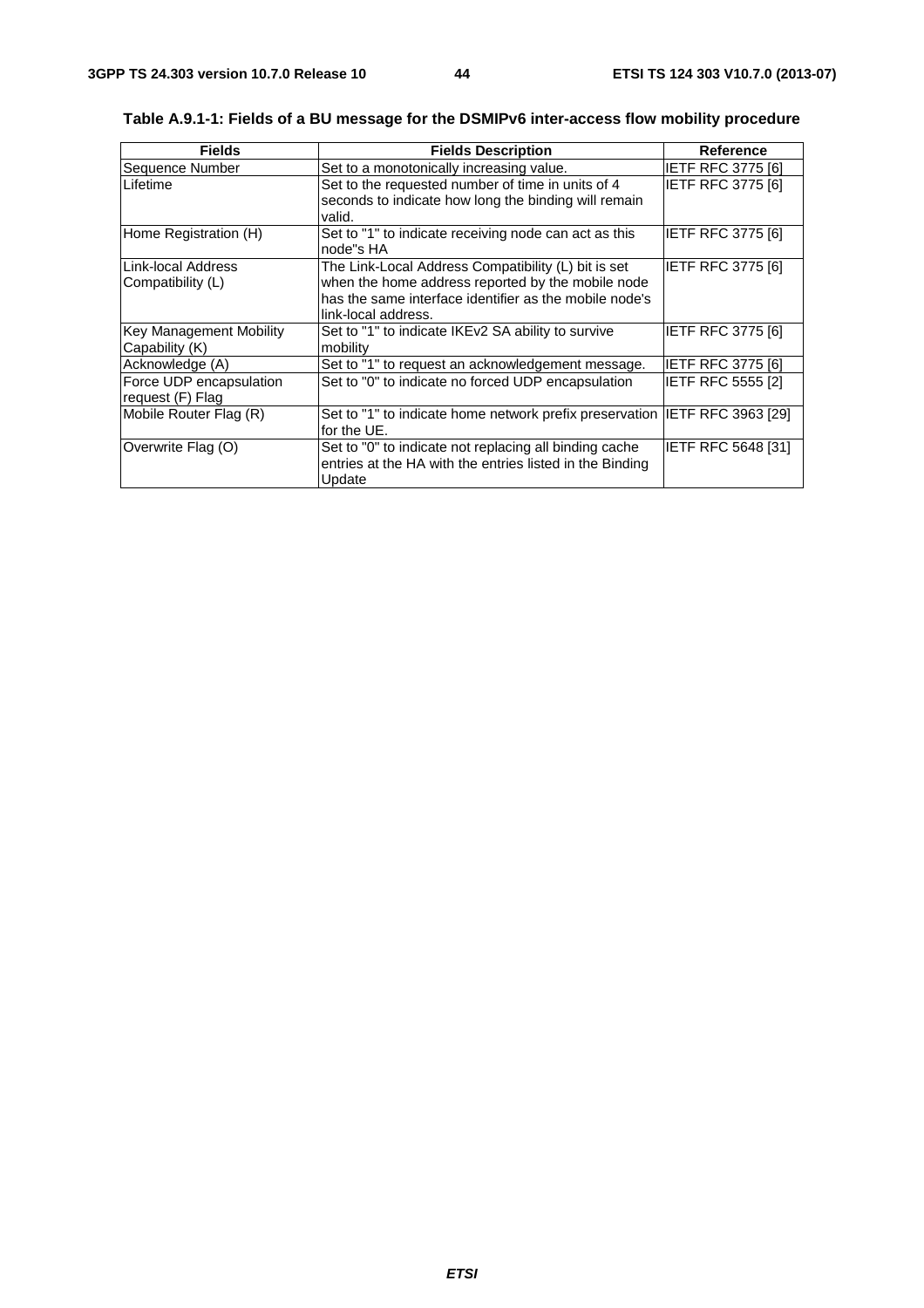| <b>Mobility Option</b>                 | Cat.    | <b>Mobility Option Description</b>                                                                                                                                                                                                 | <b>Reference</b>                          |
|----------------------------------------|---------|------------------------------------------------------------------------------------------------------------------------------------------------------------------------------------------------------------------------------------|-------------------------------------------|
| <b>IPv4 Home Address</b>               | O       | For dynamic allocation, set to the value "0.0.0.0" to                                                                                                                                                                              | <b>IETF RFC 5555 [2]</b>                  |
| option                                 |         | request allocation for the UE.                                                                                                                                                                                                     |                                           |
|                                        |         | If the UE already has an IPv4 Home Address and                                                                                                                                                                                     |                                           |
|                                        |         | wants to keep on using it, the IPv4 home address is set                                                                                                                                                                            |                                           |
|                                        |         | to the previously allocated value.                                                                                                                                                                                                 |                                           |
|                                        |         | If the UE already has an IPv4 Home Address and                                                                                                                                                                                     |                                           |
|                                        |         | wants to release it, the option is not inserted in the BU.                                                                                                                                                                         |                                           |
|                                        |         | If the UE request allocation of IPv4 Home Address, the                                                                                                                                                                             |                                           |
|                                        |         | "P" flag is set to '0'.                                                                                                                                                                                                            |                                           |
|                                        |         | If the UE already has an IPv4 Home Address and                                                                                                                                                                                     |                                           |
|                                        |         | wants to keep on using it, the "P" flag is not set.                                                                                                                                                                                |                                           |
|                                        |         | The Prefix Length is set to the requested prefix length<br>of '32'.                                                                                                                                                                |                                           |
| <b>Binding Identifier</b>              | $\circ$ | The BID is set to the value identifying the routing                                                                                                                                                                                | IETF RFC 5648 [31],                       |
| mobility option                        |         | address used as Source IP Address of the Binding                                                                                                                                                                                   | IETF RFC 6089 [32]                        |
|                                        |         | Update.                                                                                                                                                                                                                            |                                           |
|                                        |         | The BID-PRI is set to the value assigned to the BID.                                                                                                                                                                               |                                           |
|                                        |         |                                                                                                                                                                                                                                    |                                           |
|                                        |         | If the Binding Update message is sent on a home link,<br>the "H" flag is set to "1".                                                                                                                                               |                                           |
|                                        |         | If the Binding Update message is sent on a foreign link,<br>the "H" flag is set to "0".                                                                                                                                            |                                           |
|                                        |         | If the routing address used as IP Source Address of the<br>Binding Update message is an IPv4 address, a NAT<br>was detected and the UE is not exchanging data traffic,<br>the Care-of Address field is set to the routing address. |                                           |
| Flow Identification<br>mobility option | $\circ$ | For creating routing rules, the FID and FID-PRI are set<br>to an arbitrary value.                                                                                                                                                  | IETF RFC 6089 [32],<br>IETF RFC 6088 [33] |
|                                        |         | For modifying routing rules, the FID and FID-PRI are<br>set to the value identifying the routing filter the UE<br>wants to modify.                                                                                                 |                                           |
|                                        |         | The sub-option field conveys the Traffic Selector sub-<br>option.                                                                                                                                                                  |                                           |
| <b>Flow Summary</b><br>mobility option | $\circ$ | Contain one or more FIDs present in the binding<br>update list to refresh the respective flow bindings.                                                                                                                            | IETF RFC 6089 [32]                        |

| Table A.9.1-2: Mobility Options in a BU message for the DSMIPv6 inter-access flow mobility |           |  |  |
|--------------------------------------------------------------------------------------------|-----------|--|--|
|                                                                                            | procedure |  |  |

## A.9.2 Binding Acknowledgement

The DSMIPv6 inter-access flow mobility procedure is described in subclause 5.5 and the fields of a BA message used for this procedure are depicted in table A.9.2-1.

The DSMIPv6 inter-access flow mobility procedure is described in subclause 5.5 and the Mobility Options in a BA message used for this procedure are depicted in table A.9.2-2.

|  |  | Table A.9.2-1: Fields of a BA message for the DSMIPv6 inter-access flow mobility procedure |
|--|--|--------------------------------------------------------------------------------------------|
|--|--|--------------------------------------------------------------------------------------------|

| <b>Fields</b>           | <b>Fields Description</b>                                                                                   | Reference                |
|-------------------------|-------------------------------------------------------------------------------------------------------------|--------------------------|
| <b>Status</b>           | Set to indicate the result.                                                                                 | IETF RFC 3775 [6]        |
| Key Management Mobility | Set as per HA ability to support the feature of updating IETF RFC 3775 [6],                                 |                          |
| Capability (K)          | the IKE SA based on Binding Update processing                                                               | <b>IETF RFC 5555 [2]</b> |
| Mobile Router Flag (R)  | Set to "1"                                                                                                  | IETF RFC 3963 [29]       |
| Sequence Number         | Set to the value received in the corresponding Binding IETF RFC 3775 [6]<br>Update.                         |                          |
| Lifetime                | Set to the granted number of time units of 4 seconds<br>to indicate how long the binding will remain valid. | <b>IETF RFC 3775 [6]</b> |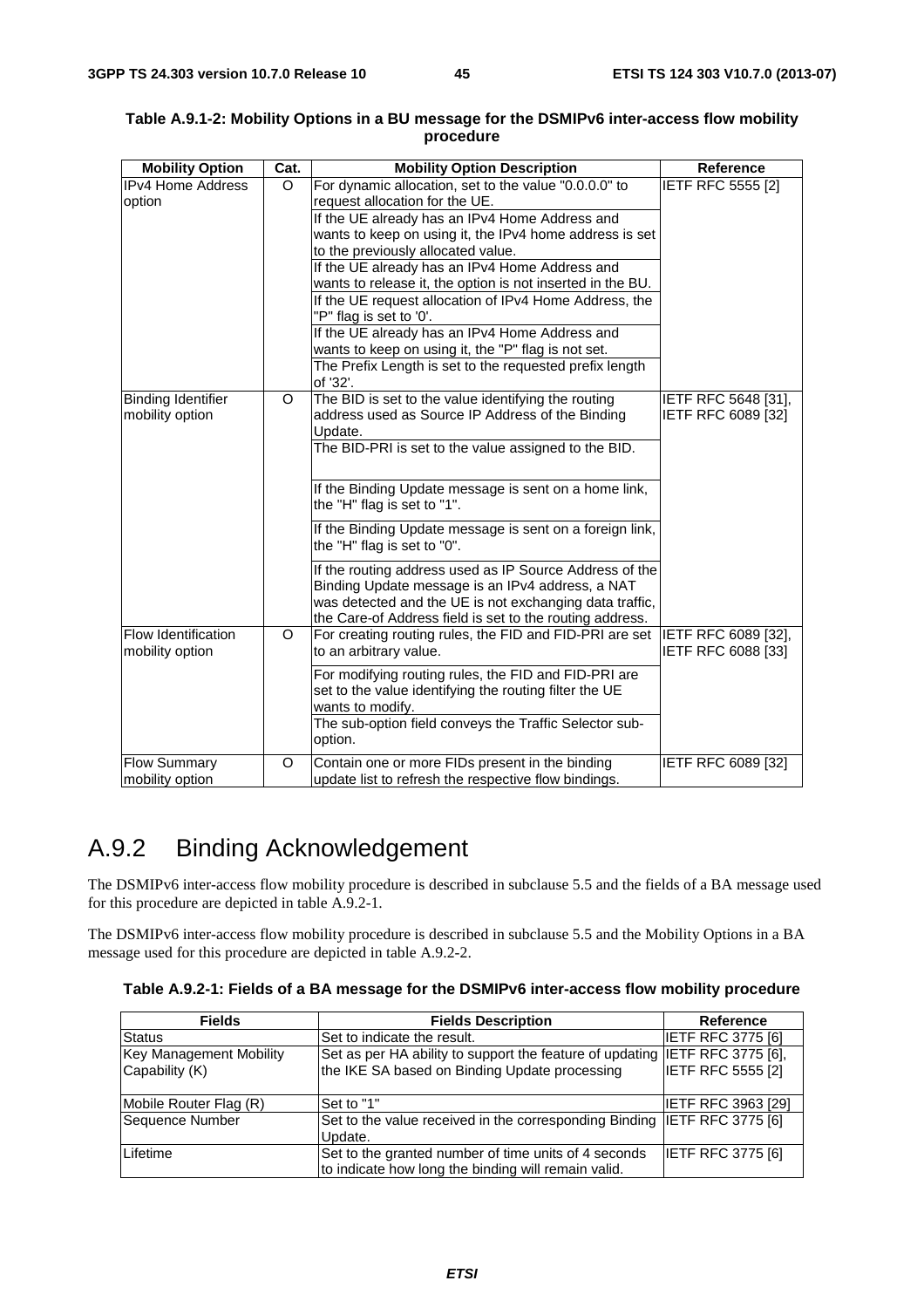| <b>Mobility Option</b>                        | Cat. | <b>Mobility Option Description</b>                                                                                                                                                                                         | <b>Reference</b>                          |
|-----------------------------------------------|------|----------------------------------------------------------------------------------------------------------------------------------------------------------------------------------------------------------------------------|-------------------------------------------|
| <b>IPv4 Address</b><br>Acknowledgment         | C.   | If IPv4 Home Address option is present in the<br>corresponding BU, IPv4 Home Address is set to the                                                                                                                         | <b>IETF RFC 5555 [2]</b>                  |
| option                                        |      | IPv4 Home Address either newly allocated for the UE<br>or previously assigned prior to the Handover.                                                                                                                       |                                           |
|                                               |      | The supporting Status field is set accordingly.                                                                                                                                                                            |                                           |
|                                               |      | Pref-len field is set to "32".                                                                                                                                                                                             |                                           |
| NAT Detection Option                          | C.   | When present the option contains the F Flag which<br>indicates to the UE that UDP encapsulation is required.<br>Option contains an optionally Refresh Time for the UE<br>to refresh the NAT binding.                       | <b>IETF RFC 5555 [2]</b>                  |
| <b>Binding Refresh</b><br>Advice              | O    | Contains a Refresh Interval in units of 4 seconds<br>indicating the remaining time until the UE could send a<br>new home registration to the HA.                                                                           | <b>IETF RFC 3775 [6]</b>                  |
| <b>Binding Identifier</b><br>mobility option  | C.   | The option is present if the UE sent a Binding Identifier IETF RFC 5648 [31],<br>mobility option in the corresponding BU.<br>The Status field is set accordingly.<br>The BID and BID-PRI are set to the value indicated in | IETF RFC 6089 [32]                        |
|                                               |      | the BID mobility option of the received Binding Update.                                                                                                                                                                    |                                           |
| <b>Flow Identification</b><br>mobility option | C    | The option is present if the UE sent a Flow<br>Identification mobility option in the corresponding BU.<br>The Status field is set accordingly.                                                                             | IETF RFC 5648 [31],<br>IETF RFC 6089 [32] |
|                                               |      | The FID, FID-PRI and sub-option field are set to the<br>value indicated in the FID mobility option of the<br>received Binding Update.                                                                                      |                                           |

#### **Table A.9.2-2: Mobility Options in a BA message for the DSMIPv6 inter-access flow mobility procedure**

## A.10 UE-initiated removal of an access network from a PDN connection

## A.10.1 Binding Update

The UE-initiated DSMIPv6 removal of an access network from a PDN connection procedure is described in subclause 5.8 and the fields of a BU message used for this procedure are depicted in table A.10.1-1.

The UE-initiated DSMIPv6 removal of an access network from a PDN connection procedure is described in subclause 5.8 and the Mobility Options in a BU message used for this procedure are depicted in table A.10.1-2.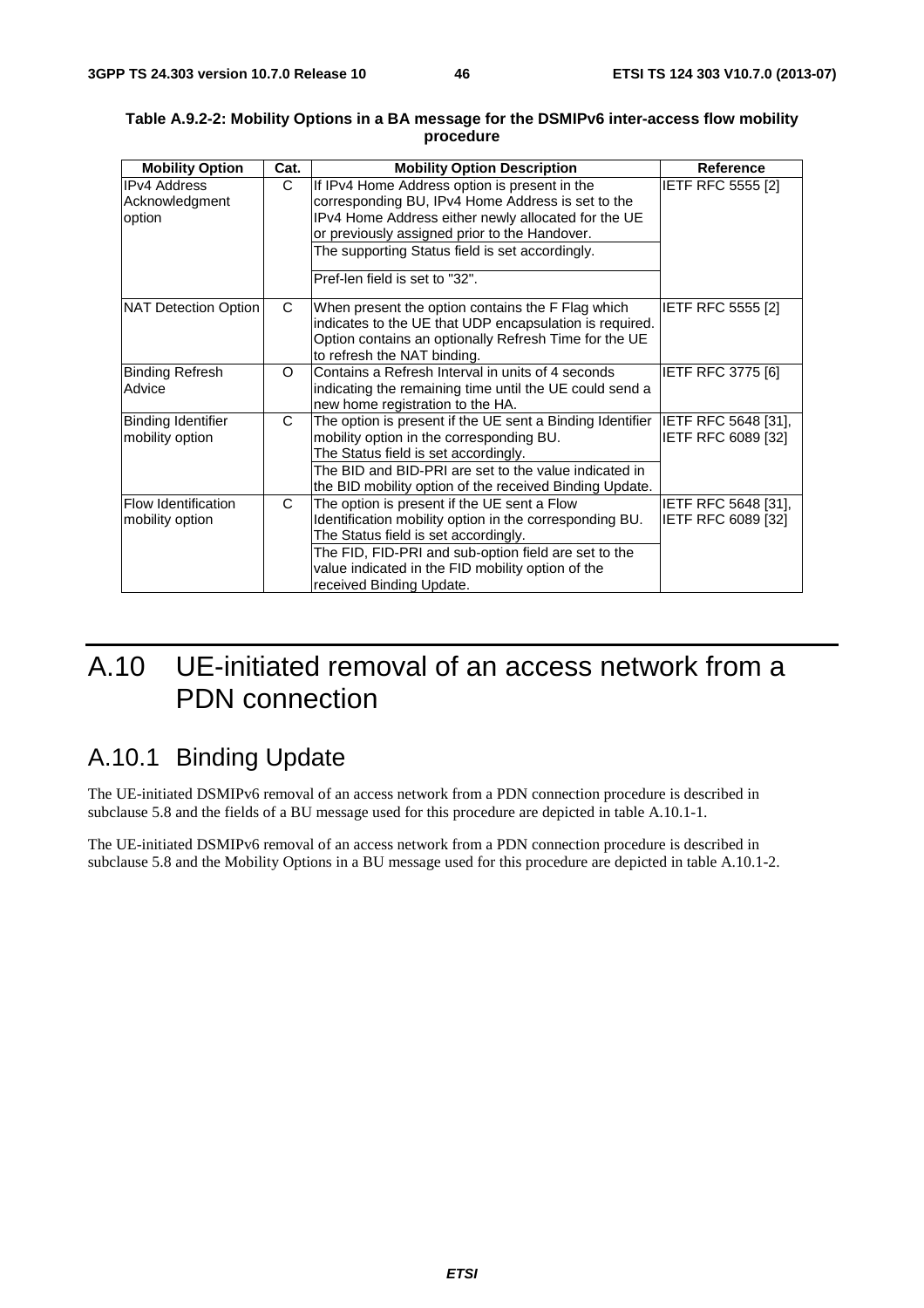| <b>Fields</b>                               | <b>Fields Description</b>                                                                                                                                                                                  | <b>Reference</b>          |
|---------------------------------------------|------------------------------------------------------------------------------------------------------------------------------------------------------------------------------------------------------------|---------------------------|
| Sequence Number                             | Set to a monotonically increasing value.                                                                                                                                                                   | <b>IETF RFC 3775 [6]</b>  |
| Lifetime                                    | If the Binding Update is to de-register binding of the<br>access network, the Lifetime is set to a value of "0".                                                                                           | <b>IETF RFC 3775 [6]</b>  |
|                                             | If the Binding Update is to register the maintained<br>access network, the Lifetime is set to the requested<br>number of time in units of 4 seconds to indicate how<br>long the binding will remain valid. |                           |
| Home Registration (H)                       | Set to "1" to indicate receiving node can act as this<br>node"s HA                                                                                                                                         | <b>IETF RFC 3775 [6]</b>  |
| Link-local Address<br>Compatibility (L)     | The Link-Local Address Compatibility (L) bit is set<br>when the home address reported by the mobile node<br>has the same interface identifier as the mobile node's<br>link-local address.                  | <b>IETF RFC 3775 [6]</b>  |
| Key Management Mobility<br>Capability (K)   | Set to "1" to indicate IKEv2 SA ability to survive<br>mobility                                                                                                                                             | <b>IETF RFC 3775 [6]</b>  |
| Acknowledge (A)                             | Set to "1" to request an acknowledgement message.                                                                                                                                                          | <b>IETF RFC 3775 [6]</b>  |
| Force UDP encapsulation<br>request (F) Flag | Set to "0" to indicate no forced UDP encapsulation                                                                                                                                                         | IETF RFC 5555 [2]         |
| Mobile Router Flag (R)                      | If the Binding Update is to register the maintained<br>access network, the Mobile Router Flag (R) is set to<br>"1" to indicate home network prefix preservation for the<br>UE.                             | IETF RFC 3963 [29]        |
| Overwrite Flag (O)                          | Set to any value if the lifetime field of the Binding<br>Update is set to 0<br>Set to "1" if the lifetime field of the Binding Update is<br>set to any value different from 0                              | <b>IETF RFC 5648 [31]</b> |

#### **Table A.10.1-1: Fields of a BU message for the UE-initiated DSMIPv6 removal of an access network from a PDN connection procedure**

#### **Table A.10.1-2: Mobility Options in a BU message for the UE-initiated DSMIPv6 removal of an access network from a PDN connection procedure**

| <b>Mobility Option</b>                       | Cat. | <b>Mobility Option Description</b>                                                                                                                          | Reference                  |
|----------------------------------------------|------|-------------------------------------------------------------------------------------------------------------------------------------------------------------|----------------------------|
| <b>Binding Identifier</b><br>mobility option |      | For a Binding Update with Lifetime set to "0", the BID<br>and BID-PRI are set to the corresponding entry that the IETF RFC 6089 [32]<br>UE wants to remove. | <b>IETF RFC 5648 [31].</b> |
|                                              |      | For a Binding Update with Lifetime not set to "0", the<br>BID and BID-PRI are set to the corresponding entry<br>that the UE wants to maintain.              |                            |

## A.10.2 Binding Acknowledgement

The UE-initiated DSMIPv6 removal of an access network from a PDN connection procedure is described in subclause 5.8 and the fields of a BA message used for this procedure are depicted in table A.10.2-1.

The UE-initiated DSMIPv6 removal of an access network from a PDN connection procedure is described in subclause 5.8 and the Mobility Options in a BA message used for this procedure are depicted in table A.10.2-2.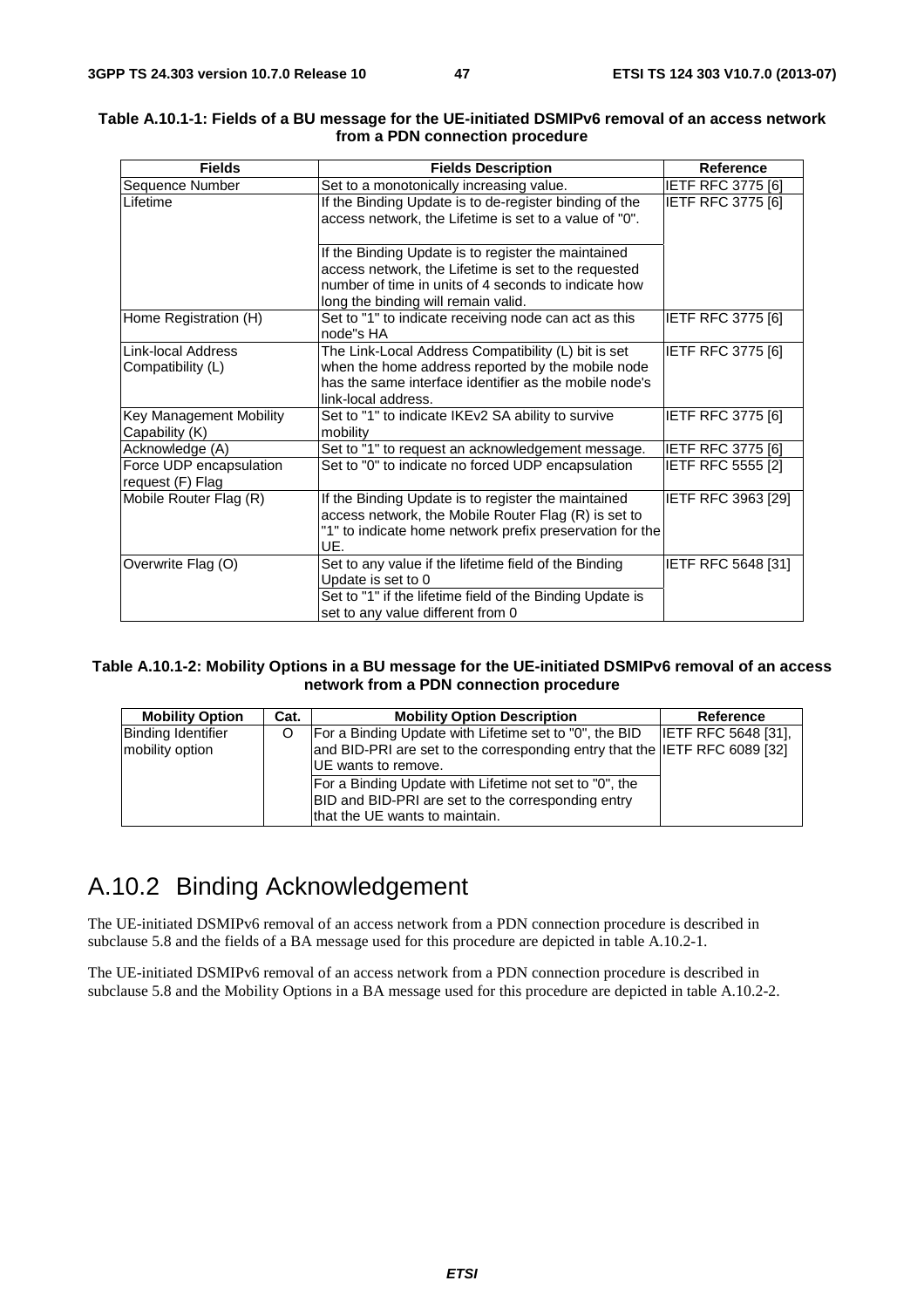| <b>Fields</b>                                    | <b>Fields Description</b>                                                                                                                                                                                | Reference                 |
|--------------------------------------------------|----------------------------------------------------------------------------------------------------------------------------------------------------------------------------------------------------------|---------------------------|
| <b>Status</b>                                    | Set to indicate the result.                                                                                                                                                                              | <b>IETF RFC 3775 [6]</b>  |
| <b>Key Management Mobility</b><br>Capability (K) | Set as per HA ability to support the feature of updating IETF RFC 3775 [6],<br>the IKE SA based on Binding Update processing                                                                             | <b>IETF RFC 5555 [2]</b>  |
| Mobile Router Flag (R)                           | If the Binding Update is to register the maintained<br>access network, the Mobile Router Flag (R) is set to<br>"1"                                                                                       | <b>IETF RFC 3963 [29]</b> |
| Sequence Number                                  | Set to the value received in the corresponding Binding IETF RFC 3775 [6]<br>Update or the last accepted sequence number in the<br>case of Status 135 ("Sequence Number out of<br>window").               |                           |
| Lifetime                                         | If the Binding Update is to de-register binding of the<br>access network, the Lifetime is set to a value of "0".                                                                                         | IETF RFC 3775 [6]         |
|                                                  | If the Binding Update is to register the maintained<br>access network, the Lifetime is set to the granted<br>number of time in units of 4 seconds to indicate how<br>long the binding will remain valid. |                           |

#### **Table A.10.2-1: Fields of a BA message for the UE-initiated DSMIPv6 removal of an access network from a PDN connection procedure**

#### **Table A.10.2-2: Mobility Options in a BA message for the UE-initiated DSMIPv6 removal of an access network from a PDN connection procedure**

| <b>Mobility Option</b>                       | Cat. | <b>Mobility Option Description</b>                                                                                                                                                                                                                                                                                      | <b>Reference</b>                          |
|----------------------------------------------|------|-------------------------------------------------------------------------------------------------------------------------------------------------------------------------------------------------------------------------------------------------------------------------------------------------------------------------|-------------------------------------------|
| NAT Detection Option                         | C    | When present the option contains the F Flag which<br>indicates to the UE that UDP encapsulation is required.<br>Option contains an optionally Refresh Time for the UE<br>to refresh the NAT binding.                                                                                                                    | <b>IETF RFC 5555 [2]</b>                  |
| <b>Binding Refresh</b><br>Advice             | O    | Contains a Refresh Interval in units of 4 seconds<br>indicating the remaining time until the UE could send a<br>new home registration to the HA.                                                                                                                                                                        | <b>IETF RFC 3775 [6]</b>                  |
| <b>Binding Identifier</b><br>mobility option | C    | The option is present if the UE sent a Binding Identifier<br>mobility option in the corresponding BU.<br>The Status field is set accordingly.<br>For a Binding Update with Lifetime not set to "0", the<br>BID and BID-PRI are set to the value indicated in the<br>BID mobility option of the received Binding Update. | IETF RFC 5648 [31],<br>IETF RFC 6089 [32] |

## A.11 Network-initiated removal of an access network from a PDN connection

### A.11.1 Binding Revocation Indication Message

The network-initiated DSMIPv6 removal of an access network from a PDN connection procedure is described in subclause 5.9 and the fields of a BRI message used for this procedure are depicted in table A.11.1-1.

The network-initiated DSMIPv6 removal of an access network from a PDN connection procedure is described in subclause 5.9 and the Mobility Options in a BRI message used for this procedure are depicted in table A.11.1-2.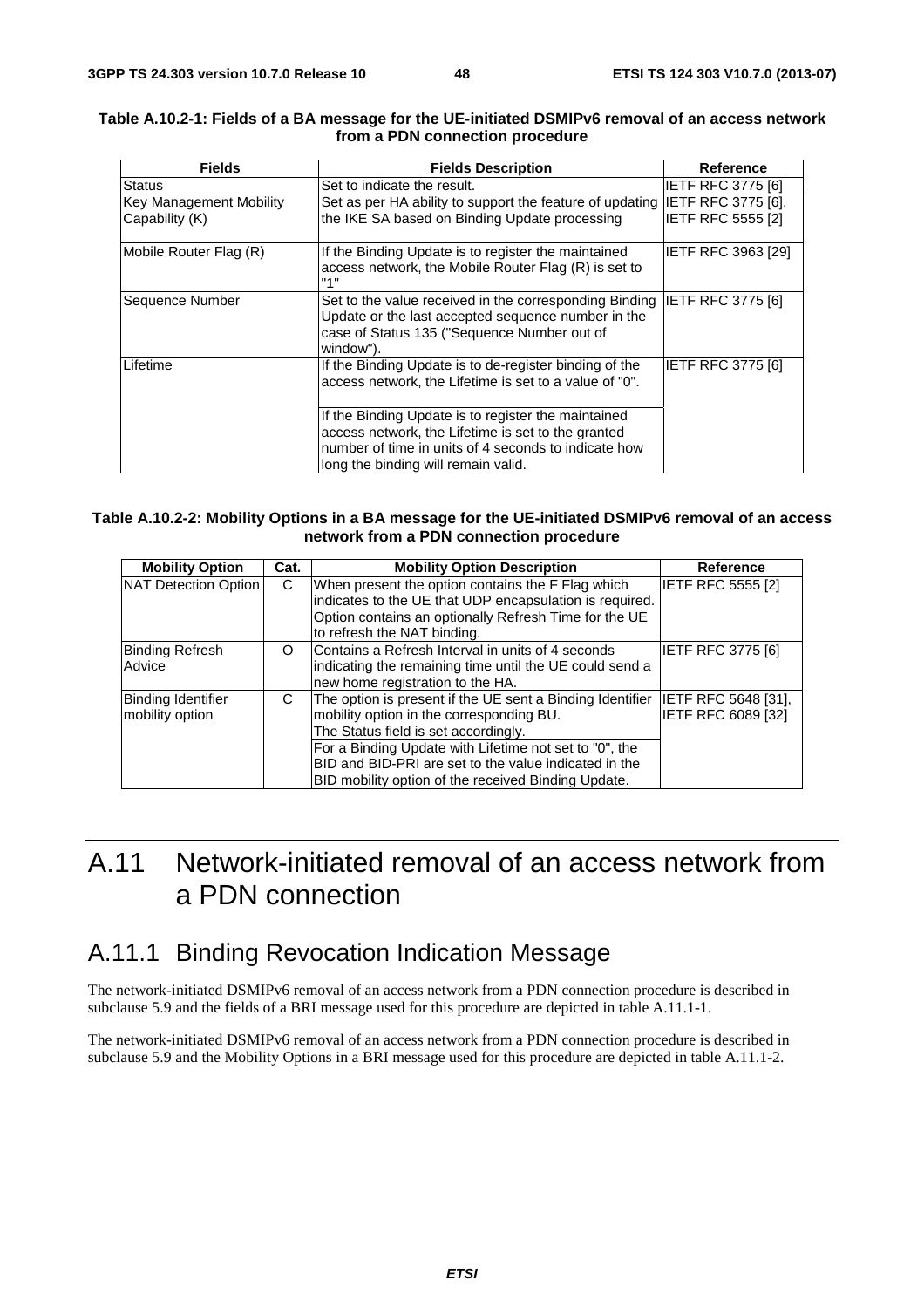| <b>Fields</b>             | <b>Fields Description</b>                                                 | Reference                 |
|---------------------------|---------------------------------------------------------------------------|---------------------------|
| B.R. Type                 | ISet to "1" to indicate BRI.                                              | <b>IETF RFC 5846 [19]</b> |
| Sequence Number           | Set to a monotonically increasing value and is used to IETF RFC 5846 [19] |                           |
|                           | match with the returned Binding Revocation                                |                           |
|                           | Acknowledge                                                               |                           |
| <b>Revocation Trigger</b> | Set to "1"                                                                | <b>IETF RFC 5846 [19]</b> |
| Proxy Binding (P)         | Set to "0"                                                                | <b>IETF RFC 5846 [19]</b> |
| Global (G)                | Set to "0"                                                                | IETF RFC 5846 [19]        |
| IPv4 HoA Binding Only (V) | Set to "0"                                                                | <b>IETF RFC 5846 [19]</b> |

#### **Table A.11.1-1: Fields of a BRI message for the network-initiated DSMIPv6 removal of an access network from a PDN connection procedure**

#### **Table A.11.1-2: Mobility Options in a BRI message for the network-initiated DSMIPv6 removal of an access network from a PDN connection procedure**

| <b>Mobility Option</b>    | Cat. | <b>Mobility Option Description</b>               | Reference                  |
|---------------------------|------|--------------------------------------------------|----------------------------|
| <b>Binding Identifier</b> |      | The BID and BID-PRI are set to the corresponding | <b>IETF RFC 5648 [31].</b> |
| mobility option           |      | entry that the UE wants to remove.               | <b>IETF RFC 6089 [32]</b>  |
|                           |      |                                                  |                            |
|                           |      |                                                  |                            |
|                           |      |                                                  |                            |
|                           |      |                                                  |                            |

## A.11.2 Binding Revocation Acknowledgement

The network-initiated DSMIPv6 removal of an access network from a PDN connection procedure is described in subclause 5.9 and the fields of a BRA message used for this procedure are depicted in table A.11.2-1.

The network-initiated DSMIPv6 removal of an access network from a PDN connection procedure is described in subclause 5.9 and the Mobility Options in a BRA message used for this procedure are depicted in table A.11.2-2.

#### **Table A.11.2-1: Fields of a BRA message for the network-initiated DSMIPv6 removal of an access network from a PDN connection procedure**

| <b>Fields</b>               | <b>Fields Description</b>                                                                                       | <b>Reference</b>          |
|-----------------------------|-----------------------------------------------------------------------------------------------------------------|---------------------------|
| B.R. Type                   | Set to "2" to indicate BRA.                                                                                     | <b>IETF RFC 5846 [19]</b> |
| Sequence Number             | Set to the value received in the corresponding BRI.                                                             | <b>IETF RFC 5846 [19]</b> |
| <b>Status</b>               | Indicates the result of the BRI.                                                                                | <b>IETF RFC 5846 [19]</b> |
| Proxy Registration Flag (P) | Set to "0" to indicate that the Binding Revocation<br>Acknowledgment is NOT for a proxy MIPv6 binding<br>entry. | <b>IETF RFC 5846 [19]</b> |
| Global (G)                  | Set to "0"; the same value as for the BRI.                                                                      | <b>IETF RFC 5846 [19]</b> |
| IPv4 HoA Binding Only (V)   | Set to "0"                                                                                                      | <b>IETF RFC 5846 [19]</b> |

#### **Table A.11.2-2: Mobility Options in a BRA message for the network-initiated DSMIPv6 removal of an access network from a PDN connection procedure**

| <b>Mobility Option</b>                       | Cat. | <b>Mobility Option Description</b>                                                                                                                                                                                                                                  | <b>Reference</b>          |
|----------------------------------------------|------|---------------------------------------------------------------------------------------------------------------------------------------------------------------------------------------------------------------------------------------------------------------------|---------------------------|
| <b>Binding Identifier</b><br>mobility option | C    | This option may be included to indicate the specific BID IETF RFC 5648 [31],<br>that failded the revocation procedure.<br>The BID and BID-PRI are set to the value indicated in<br>the BID mobility option of the received Binding<br><b>Revocation Indication.</b> | <b>IETF RFC 6089 [32]</b> |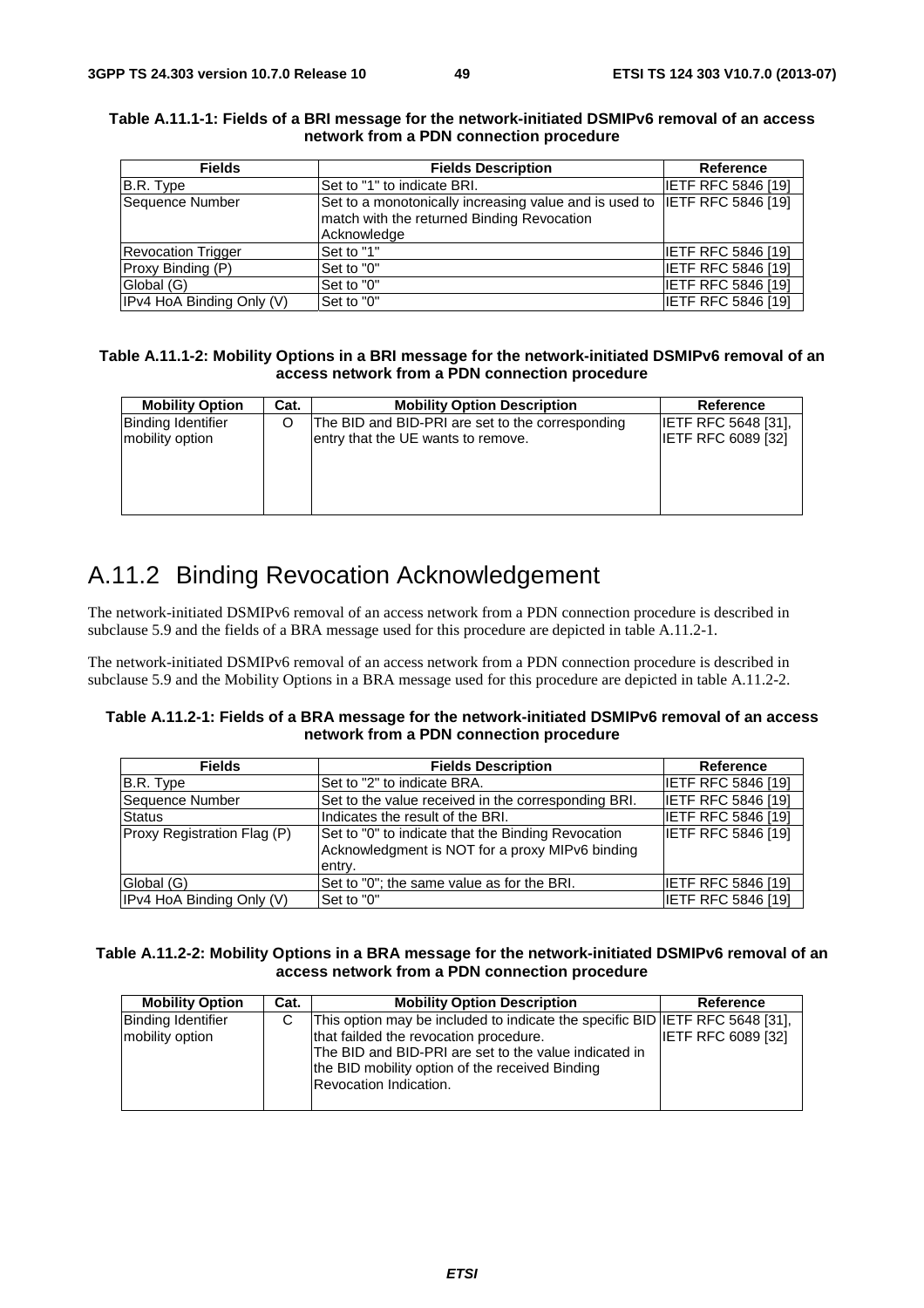## Annex B (normative): Extensions specific to the present document

### B.1 PDN Identifier notify payload

The format of the PDN Identifier notify payload is shown in figure B-1-1.

The PDN Identifier notify payload type is 40960. The length of the PDN Identifier notify payload is 21 octets. The IPv6 Home Network Prefix contains the IPv6 prefix of a PDN connection. The Prefix Length field indicates the length of the prefix contained in IPv6 Home Network Prefix field.

The other fields are defined by IETF RFC 4306 [28].

|                          |               |   |  | <b>Bits</b> |   |  |  |               |  |
|--------------------------|---------------|---|--|-------------|---|--|--|---------------|--|
|                          | 6             | 5 |  | 3           | 2 |  |  | <b>Octets</b> |  |
| Protocol ID              |               |   |  |             |   |  |  |               |  |
| <b>SPI Size</b>          |               |   |  |             |   |  |  |               |  |
| Notify Message Type      |               |   |  |             |   |  |  |               |  |
| IPv6 Home Network Prefix |               |   |  |             |   |  |  | $5 - 20$      |  |
|                          | Prefix Length |   |  |             |   |  |  |               |  |
|                          |               |   |  |             |   |  |  |               |  |

#### **Figure B.1-1: PDN Identifier notify payload format**

NOTE: As the notify payload notifies information relating an IKE\_SA, SPI Size field is set to 0 and there is no Security Parameter Index field.

### B.2 IFOM Capability notify payload

The format of the IFOM Capability notify payload is shown in figure B.2-1.

The IFOM Capability notify payload type is 16428. The length of the IFOM Capability notify payload is 4 octets. The IFOM Capability notify payload is used to indicate the IFOM capability.

The other fields are defined by IETF RFC 4306 [28].



#### **Figure B.2-1: IFOM Capability notify payload format**

NOTE: As the notify payload notifies information relating to an IKE\_SA, SPI Size field is set to 0 and there is no Security Parameter Index field.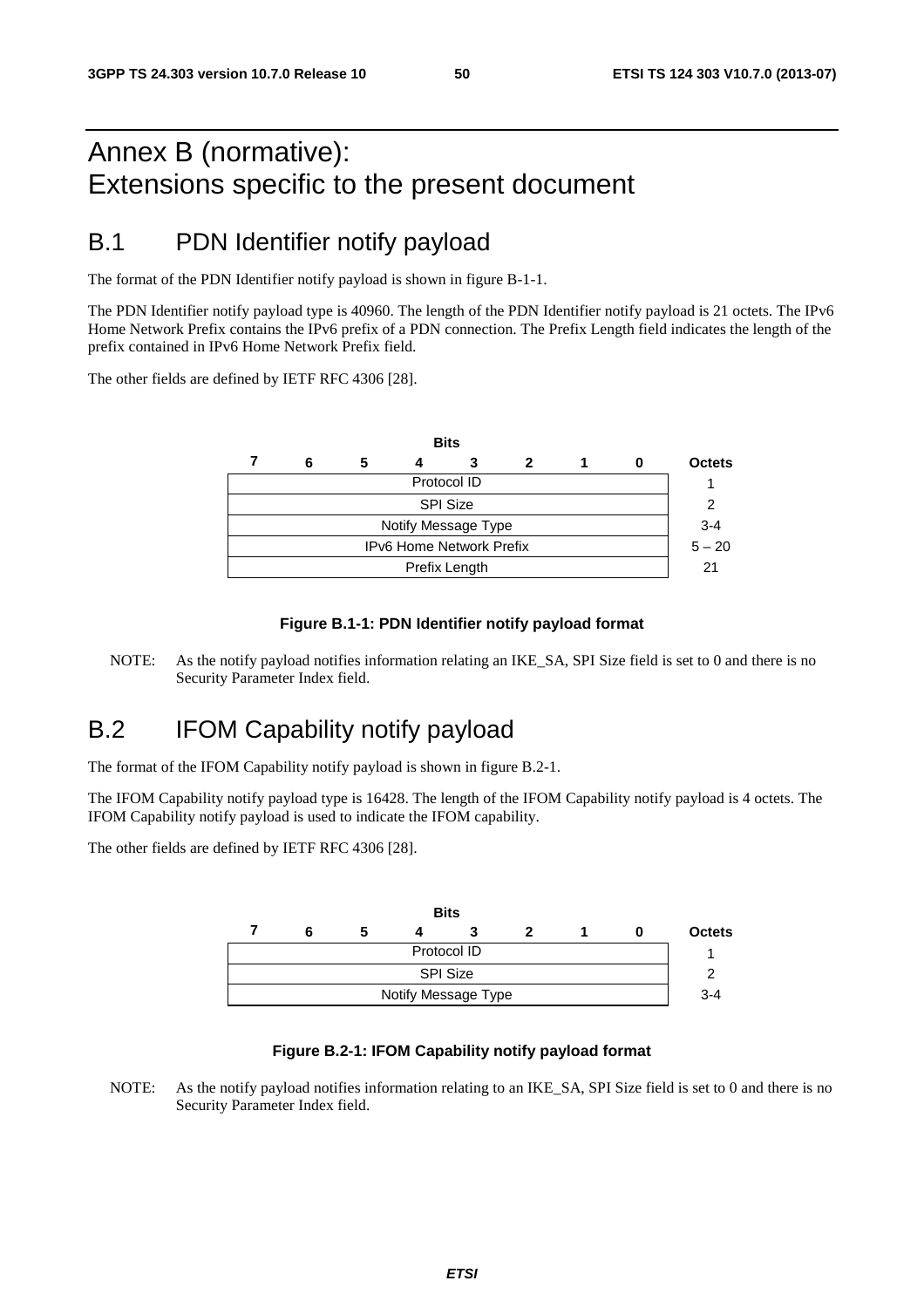## Annex C (informative): Change history

| Date    | TSG #            | TSG Doc.       | <b>CR</b> | Rev Subject/Comment                                                                                                                                                                                                     | Old                 | New   |
|---------|------------------|----------------|-----------|-------------------------------------------------------------------------------------------------------------------------------------------------------------------------------------------------------------------------|---------------------|-------|
| 01-2008 |                  |                |           | Version 0.0.0 Editor's internal draft                                                                                                                                                                                   |                     | 0.0.0 |
| 02-2008 | CT1 #51          |                |           | Includes the following contributions agreed in CT1 #51:<br>C1-080436, C1-080437                                                                                                                                         | 0.0.0               | 0.1.0 |
| 02-2008 | CT1 #51bis       |                |           | Includes the following contributions agreed in CT1<br>#51bis:                                                                                                                                                           | 0.1.0               | 0.2.0 |
|         |                  |                |           | C1-080770, C1-080776, C1-080791.                                                                                                                                                                                        |                     |       |
| 02-2008 | Email-<br>review |                |           | Editorial/style corrections in the clean version                                                                                                                                                                        | 0.2.0               | 0.2.1 |
| 04-2008 | CT1 #52          |                |           | Includes the following contributions agreed in CT1 #52:<br>C1-080954, C1-080959, C1-080960, C1-081213, C1-<br>081232, C1-081398, C1-081399, C1-081400, C1-<br>081401, C1-081402, C1-081419                              | 0.2.1               | 0.3.0 |
| 04-2008 | Email-<br>review |                |           | Editorial/style corrections in the clean version                                                                                                                                                                        | 0.3.0               | 0.3.1 |
| 05-2008 | CT1 #53          |                |           | Includes the following contributions agreed in CT1 #53:                                                                                                                                                                 | 0.3.1               | 0.4.0 |
|         |                  |                |           | C1-081590, C1-081594, C1-081693, C1-082079, C1-<br>082080, C1-082082, C1-082083, C1-082084, C1-<br>082063                                                                                                               |                     |       |
| 05-2008 | Email-<br>review |                |           | Editorial clean-up                                                                                                                                                                                                      | 0.4.0               | 0.4.1 |
| 05-2008 |                  |                |           | Version 1.0.0 to be presented to CT-40 created by MCC                                                                                                                                                                   | 0.4.1               | 1.0.0 |
| 07-2008 | CT1 #54          |                |           | Includes the following contributions agreed in CT1 #54:<br>C1-082122, C1-082364, C1-082368, C1-082693, C1-<br>082694, C1-082698, C1-082699, C1-082700 and C1-<br>082808                                                 | 1.0.0               | 1.1.0 |
| 08-2008 | CT1 #55          |                |           | Includes the following contributions agreed in CT1 #55:<br>C1-082827, C1-082828, C1-082989, C1-083003, C1-<br>083004, C1-083486, C1-083488, C1-083524 and C1-<br>083601                                                 | 1.1.0               | 1.2.0 |
| 10-2008 | CT1 #55bis       |                |           | Includes the following contributions agreed in CT1<br>#55bis: C1-083858, C1-083861, C1-084384, C1-<br>084454, C1-084455, C1-084457, C1-084458, C1-<br>084460, C1-084461, C1-084553, C1-084563, C1-<br>084564, C1-084565 | $\overline{1}$ .2.0 | 1.3.0 |
| 11-2008 | CT1 #56          |                |           | Includes the following contributions agreed in CT1 #56:<br>C1-084692, C1-084693, C1-085379, C1-085517                                                                                                                   | 1.3.0               | 1.4.0 |
| 11-2008 | E-mail           |                |           | Editorial clean-up                                                                                                                                                                                                      | 1.4.0               | 1.4.1 |
| 11-2008 | review<br>E-mail |                |           | Editorial clean-up                                                                                                                                                                                                      | 1.4.1               | 1.4.2 |
| 11-2008 | review<br>E-mail |                |           | Editorial clean-up                                                                                                                                                                                                      | 1.4.2               | 1.4.3 |
| 11-2008 | review           |                |           | Version 2.0.0 created for presentation to CT#42 for                                                                                                                                                                     | 1.4.3               | 2.0.0 |
|         |                  |                |           | approval                                                                                                                                                                                                                |                     |       |
| 12-2008 |                  |                |           | Version 8.0.0 created after approval in CT#42                                                                                                                                                                           | 2.0.0               | 8.0.0 |
| 03-2009 | CT-43            | CP-090126      | 00011     | <b>Binding Update Optimization</b>                                                                                                                                                                                      | 8.0.0               | 8.1.0 |
| 03-2009 | CT-43            | CP-090126 0003 |           | <b>BRI</b> error correction                                                                                                                                                                                             | 8.0.0               | 8.1.0 |
| 03-2009 | CT-43            | CP-090129      | 000511    | Missing HA Initiated Multiple PDN Detach                                                                                                                                                                                | 8.0.0               | 8.1.0 |
| 03-2009 | CT-43            | CP-090129      | 0007      | IPv4 HoA release                                                                                                                                                                                                        | 8.0.0               | 8.1.0 |
| 03-2009 | CT-43            | CP-090125      | 000811    | Align with latest version of internet draft                                                                                                                                                                             | 8.0.0               | 8.1.0 |
| 03-2009 | CT-43            |                |           | Editorial cleanup by MCC                                                                                                                                                                                                | 8.0.0               | 8.1.0 |
| 06-2009 | CT-44            | CP-090413      | 00043     | Discovery of the Home Agent address                                                                                                                                                                                     | 8.1.0               | 8.2.0 |
| 06-2009 | CT-44            | CP-090413      | 0011 1    | HA discovery via DHCPv6                                                                                                                                                                                                 | 8.1.0               | 8.2.0 |
| 06-2009 | CT-44            | CP-090413      | 0012      | Nemo Binding Acknowledgement Status value<br>clarification                                                                                                                                                              | 8.1.0               | 8.2.0 |
| 06-2009 | CT-44            | CP-090413      | 0013      | Alternate Care-of Address correction                                                                                                                                                                                    | 8.1.0               | 8.2.0 |
| 06-2009 | CT-44            | CP-090413      | 0014      | TLV Header Format flag references                                                                                                                                                                                       | 8.1.0               | 8.2.0 |
| 06-2009 | CT-44            | CP-090413      | 0016      | Update to the Binding Revocation Indication Message                                                                                                                                                                     | 8.1.0               | 8.2.0 |
| 06-2009 | CT-44            | CP-090413      | 0017      | Clarification of routing header usage                                                                                                                                                                                   | 8.1.0               | 8.2.0 |
| 06-2009 | CT-44            | CP-090324      | 00183     | HA reallocation procedure and Home Address request                                                                                                                                                                      | 8.1.0               | 8.2.0 |
| 09-2009 | CT-45            | CP-090655      | 0019      | DNS lookup at HA discovery based on DHCPv6                                                                                                                                                                              | 8.2.0               | 8.3.0 |
| 09-2009 | CT-45            | CP-090655      | 0021 1    | Clarification of IPv4 Home Address request                                                                                                                                                                              | 8.2.0               | 8.3.0 |
| 09-2009 | CT-45            | CP-090655      | 0023 1    | Update of TS after DS-MIPv6 RFC availability                                                                                                                                                                            | 8.2.0               | 8.3.0 |
| 09-2009 | $CT-45$          | CP-090655      | 0024 1    | Remove the static HNP configured in LTE capable UE                                                                                                                                                                      | 8.2.0               | 8.3.0 |
|         |                  |                |           |                                                                                                                                                                                                                         |                     |       |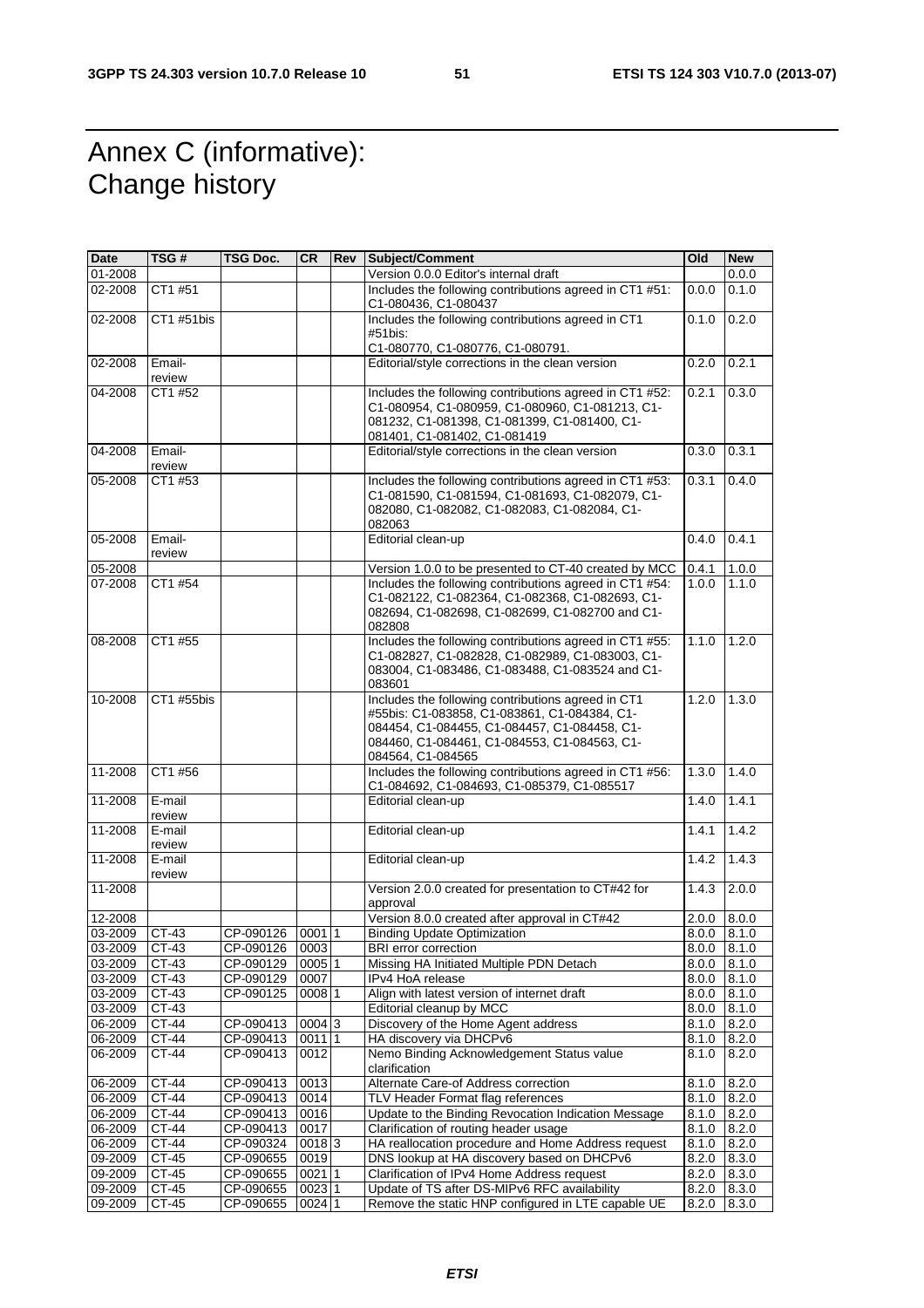| <b>Date</b>   | TSG#         | TSG Doc.  | <b>CR</b>           | Rev | Subject/Comment                                                                                             | Old   | <b>New</b>      |
|---------------|--------------|-----------|---------------------|-----|-------------------------------------------------------------------------------------------------------------|-------|-----------------|
| 09-2009       | CT-45        | CP-090655 | 0025                |     | IPv4 address acknowledgement option type                                                                    | 8.2.0 | 8.3.0           |
| 09-2009       | CT-45        | CP-090655 | 0027                |     | Deletion of SA to the initial HA during HA reallocation<br>procedure                                        | 8.2.0 | 8.3.0           |
| 12-2009       | CT-46        | CP-090901 | 0028                |     | RFC5555 missing reference                                                                                   | 8.3.0 | 8.4.0           |
| 12-2009       | CT-46        | CP-090901 | 0030                |     | A bit in BRI message                                                                                        | 8.3.0 | 8.4.0           |
| 12-2009       | CT-46        | CP-090901 | 00311               |     | UE procedures at BRI reception                                                                              | 8.3.0 | 8.4.0           |
| 12-2009       | CT-46        | CP-090901 | $0029$ <sub>2</sub> |     | Clarification of Binding Error message                                                                      | 8.4.0 | 9.0.0           |
|               | CT-47        |           | 0035 1              |     |                                                                                                             |       | 9.1.0           |
| 03-2010       |              | CP-100107 |                     |     | Multiple PDN connections                                                                                    | 9.0.0 |                 |
| 03-2010       | $CT-47$      | CP-100107 | 0037 1              |     | PDN connections                                                                                             | 9.0.0 | 9.1.0           |
| 03-2010       | CT-47        | CP-100107 | 0039                |     | Reference to redirect RFC                                                                                   | 9.0.0 | 9.1.0           |
| 06-2010       | CT-48        | CP-100339 | 0042                |     | Reference Updates                                                                                           | 9.1.0 | 9.2.0           |
| 06-2010       | <b>CT-48</b> | CP-100339 | $0044$ 2            |     | Usage of PDN prefix information with multiple PDNs to<br>the same APN                                       | 9.1.0 | 9.2.0           |
| 09-2010       | CT-49        | CP-100485 | 0048 3              |     | Usage of PDN Identifier notify payload                                                                      | 9.2.0 | 9.3.0           |
| 09-2010       | CT-49        | CP-100513 | 0049 4              |     | <b>IFOM Reference and Definitions</b>                                                                       | 9.3.0 | 10.0.0          |
| 09-2010       | CT-49        | CP-100513 | 0050 6              |     | UE behaviour with multiple PDN connection for IFOM                                                          | 9.3.0 | 10.0.0          |
| 09-2010       | CT-49        | CP-100513 | 0053 3              |     | Attach to additional access - general                                                                       | 9.3.0 | 10.0.0          |
| 09-2010       | CT-49        | CP-100513 | 0054 5              |     | Dual Stack Mobile IPv6 inter-access flow mobility                                                           | 9.3.0 | 10.0.0          |
| 09-2010       | CT-49        | CP-100513 | $0055$  2           |     | Attach to additional access acting as home link - UE<br>behaviour                                           | 9.3.0 | 10.0.0          |
| 09-2010       | CT-49        | CP-100513 | 0056 2              |     | Attach to additional access acting as visted link - UE<br>behaviour                                         | 9.3.0 | 10.0.0          |
| 09-2010       | $CT-49$      | CP-100513 | $0057$  2           |     | Attach to additional access acting as home link - HA                                                        | 9.3.0 | 10.0.0          |
| 09-2010       | $CT-49$      | CP-100513 | 0058 1              |     | behaviour<br>Attach to additional access acting as visited link - HA                                        | 9.3.0 | 10.00           |
| 09-2010       | CT-49        | CP-100513 | 0059 2              |     | behavior<br>Access removal - general                                                                        | 9.3.0 | 10.0.0          |
| 09-2010       | $CT-49$      | CP-100513 | 0060                |     | Home link access removal - UE behavior                                                                      | 9.3.0 | 10.0.0          |
| 09-2010       | CT-49        | CP-100513 | 0061 2              |     | Visited link access removal - UE behavior                                                                   | 9.3.0 | 10.0.0          |
| 09-2010       | CT-49        | CP-100513 | 0062                |     | Removal of an access acting as home link - HA<br>procedures                                                 | 9.3.0 | 10.0.0          |
| 09-2010       | CT-49        | CP-100513 | 0063 2              |     | Visited link access removal - HA behavior                                                                   |       | 10.0.0          |
|               |              |           |                     |     |                                                                                                             | 9.3.0 |                 |
| $09 - 2010$   | CT-49        | CP-100513 | 0064 1              |     | IFOM initial attachment                                                                                     | 9.3.0 | 10.0.0          |
| 09-2010       | CT-49        | CP-100513 | 0065 1              |     | Message format for IP flow mobility                                                                         | 9.3.0 | 10.0.0          |
| 09-2010       | CT-49        | CP-100520 | 0066 2              |     | Support of IPv6 Prefix Delegation on S2c                                                                    | 9.3.0 | 10.0.0          |
| 09-2010       | CT-49        | CP-100518 | 006711              |     | Usage of IP version for Care-of Address selection                                                           | 9.3.0 | 10.0.0          |
| 12-2010       | CT-50        | CP-100754 | 0069 2              |     | IFOM Attach to additional access procedure                                                                  |       | 10.0.0 10.1.0   |
| 12-2010       | CT-50        | CP-100754 | 0070 2              |     | IFOM flow mobility procedure                                                                                |       | 10.0.0 10.1.0   |
| 12-2010       | CT-50        | CP-100754 | 00711               |     | IFOM Remove a link - general                                                                                |       | 10.0.0 10.1.0   |
| 12-2010       | CT-50        | CP-100754 | 0075 3              |     | Additional message format for IP flow mobility                                                              |       | 10.0.0 10.1.0   |
| $12 - 2010$   | CT-50        | CP-100754 | 00771               |     | Clarification on Dual Stack Mobile IPv6 re-registration                                                     |       | 10.0.0 10.1.0   |
| 12-2010       | CT-50        | CP-100754 | 0078 3              |     | Network-initiated detach in multiple Care-of addresses<br>use case                                          |       | 10.0.0 10.1.0   |
| 12-2010       | CT-50        | CP-100763 | $0079$ 1            |     | Delegated Prefix in HA                                                                                      |       | 10.0.0 10.1.0   |
| 12-2010       | CT-50        | CP-100763 | 0080 1              |     | UE behaviour of DHCPv6 prefix delegation                                                                    |       | 10.0.0 10.1.0   |
| 12-2010 CT-50 |              | CP-100754 | $0082$ 2            |     | Clarification on IFOM capability                                                                            |       | 10.0.0 10.1.0   |
|               |              |           |                     |     |                                                                                                             |       |                 |
| 12-2010       | CT-50        | CP-100754 | 0083 1              |     | Corrections and clarifications on IFOM procedures                                                           |       | 10.0.0 10.1.0   |
| $12 - 2010$   | CT-50        | CP-100754 | 0084 5              |     | Access removal from PDN                                                                                     |       | 10.0.0 10.1.0   |
| 12-2010       | CT-50        | CP-100763 | 0087                |     | Assigned HNP in BA message                                                                                  |       | 10.0.0 10.1.0   |
| 12-2010       | $CT-50$      | CP-100754 | 008811              |     | <b>IFOM Capability Discovery</b>                                                                            |       | 10.0.0 10.1.0   |
| 12-2010       | CT-50        | CP-100754 | $0089$ <sup>2</sup> |     | Error conditions for IFOM                                                                                   |       | $10.0.0$ 10.1.0 |
| 03-2011       | CT-51        | CP-110185 | 0093 1              |     | IFOM capability discovery through ISRP                                                                      |       | 10.1.0 10.2.0   |
| 03-2011       | CT-51        | CP-110185 | 0094 3              |     | IFOM condition for binding acknowledge                                                                      |       | 10.1.0 10.2.0   |
| 03-2011       | CT-51        | CP-110185 | 0095                |     | IFOM error condition                                                                                        |       | 10.1.0 10.2.0   |
| 03-2011       | CT-51        | CP-110185 | 0096 1              |     | IFOM correction on attach to additional access<br>procedure                                                 |       | 10.1.0 10.2.0   |
| 03-2011       | CT-51        | CP-110185 | 0098 1              |     | Network-initiated removal of an access                                                                      |       | 10.1.0 10.2.0   |
| 03-2011       | CT-51        | CP-110185 | 01003               |     | Revision to Network-initiated Removal of Foreign Link                                                       |       | 10.1.0 10.2.0   |
| 03-2011       | CT-51        | CP-110185 | 0101                |     | from a PDN Connection<br>Modification of UE-initiated Removal of an Access<br>Network from a PDN Connection |       | 10.1.0 10.2.0   |
| 03-2011       | $CT-51$      | CP-110185 | 0102 1              |     | Correction to pointer to TS 24.302 for IFOM procedure                                                       |       | 10.1.0 10.2.0   |
| 03-2011       | CT-51        | CP-110185 | 0103                |     | IFOM extensions for handover                                                                                |       | 10.1.0 10.2.0   |
| 03-2011       | CT-51        | CP-110185 | 0104                |     | IFOM capability discovery - PCO usage correction                                                            |       | 10.1.0 10.2.0   |
| 03-2011       | CT-51        | CP-110185 | 0105                |     | Correction on 'O' flag                                                                                      |       | $10.1.0$ 10.2.0 |
| 03-2011       | CT-51        | CP-110185 | 0106 1              |     | Protocol type definition for IFOM capability IKE-v2                                                         |       | 10.1.0 10.2.0   |
|               |              |           |                     |     | payload                                                                                                     |       |                 |
| 03-2011       | CT-51        | CP-110185 | 0107 2              |     | Routing of packets for IFOM                                                                                 |       | 10.1.0 10.2.0   |
| 03-2011       | CT-51        | CP-110185 | 0108                |     | Removal of editor"s note                                                                                    |       | 10.1.0 10.2.0   |
| 03-2011       | $CT-51$      | CP-110197 | 0109 2              |     | S2c data integrity protection                                                                               |       | 10.1.0 10.2.0   |
| 06-2011       | CT-52        | CP-110478 | 0110 1              |     | References to RFC                                                                                           |       | 10.2.0 10.3.0   |
| 09-2011       | CT-53        | CP-110682 | $0111$  1           |     | S2c data integrity protection over trusted non-3GPP<br>access                                               |       | 10.3.0 10.4.0   |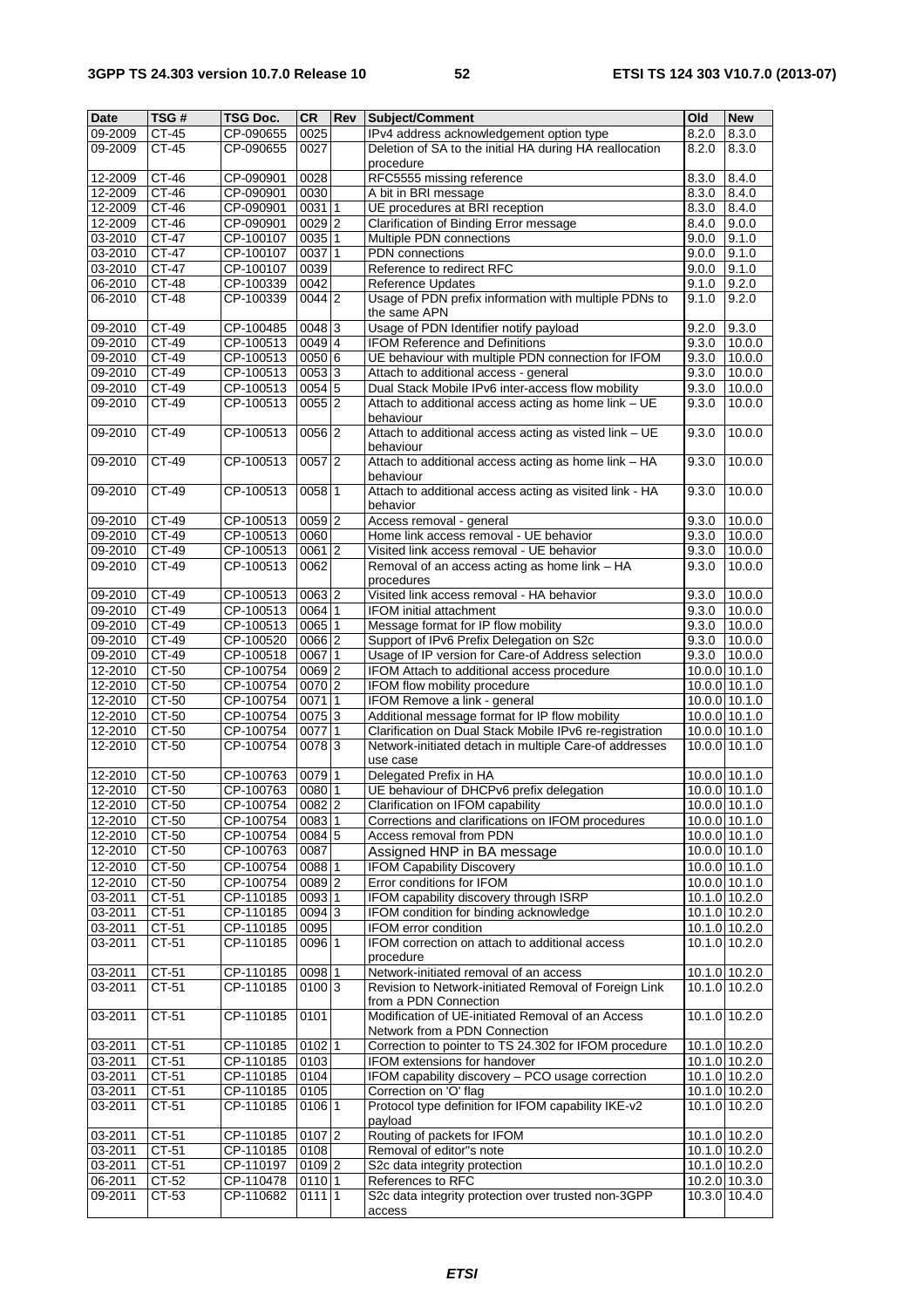| <b>Date</b> | TSG#    | <b>TSG Doc.</b> | <b>CR</b> | <b>IRev</b> | Subiect/Comment                                      | <b>Old</b>    | <b>New</b>    |
|-------------|---------|-----------------|-----------|-------------|------------------------------------------------------|---------------|---------------|
| 09-2011     | CT-53   | CP-110660       | $0115$  2 |             | Correction of Home Agent discovery via DHCPv6        | 10.3.0 10.4.0 |               |
| 09-2011     | CT-53   | CP-110682       | 011711    |             | Correction to S2c data integrity protection - UE     | 10.3.0 10.4.0 |               |
|             |         |                 |           |             | procedures                                           |               |               |
| 12-2011     | $CT-54$ | CP-110874       | 01183     |             | Correction to S2c data integrity protection - HA     | 10.4.0 10.5.0 |               |
|             |         |                 |           |             | procedures                                           |               |               |
| 06-2012     | CT-56   | CP-120300       | 0122      |             | IETF reference update                                |               | 10.5.0 10.6.0 |
| 06-2012     | CT-56   | CP-120293       | $0124$ 4  |             | Correction to HA discovery based on DHCPv6           | 10.5.0 10.6.0 |               |
| 06-2013     | CT-60   | CP-130237       | 01281     |             | Specification of IFOM Capability notify payload type | 10.6.0 10.7.0 |               |